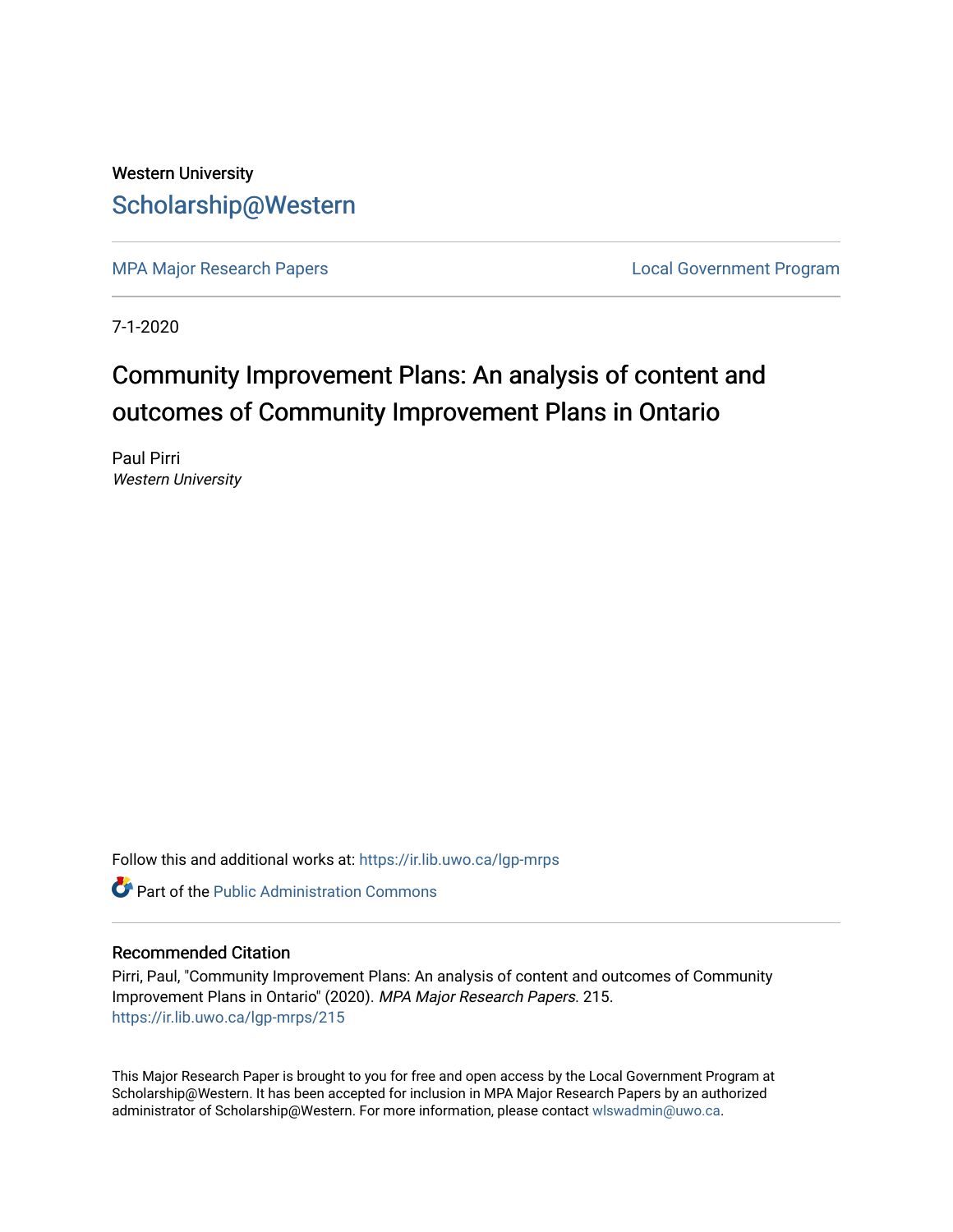# **Community Improvement Plans:**

# **An analysis of content and outcomes of Community Improvement Plans in Ontario**

Subject keywords: Economic Development, Planning,

Public Administration, Public-Private Partnerships

Geographical keywords: Ontario

MPA Research Report

Submitted to

The Local Government Program Department of Political Science The University of Western Ontario

> Paul Pirri July 2020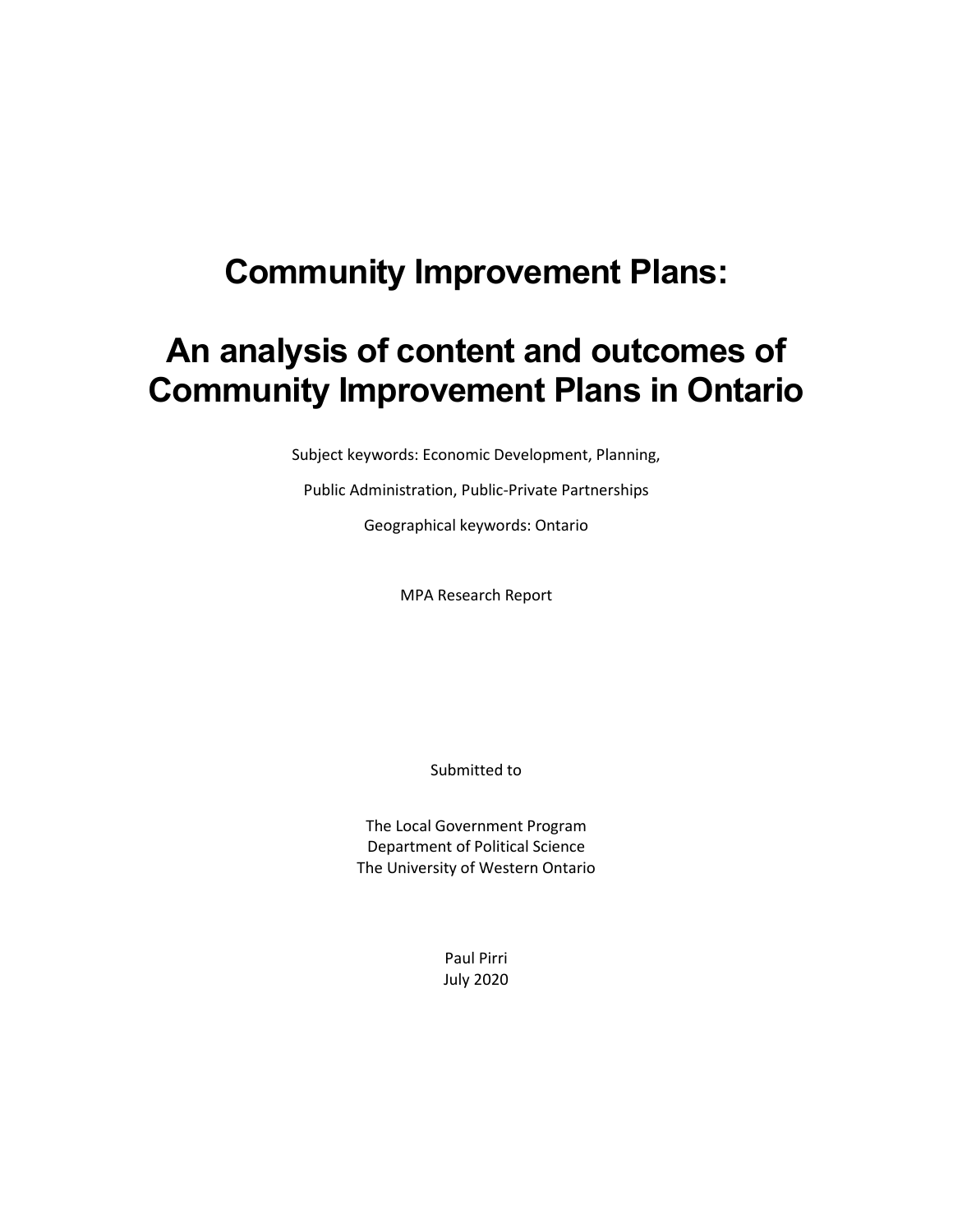# **Abstract**

Community Improvement Plans are an often used, but seldom studied economic development and planning tool used to spur economic growth within an economically depressed area. But are they effective? This paper answers two questions concerning Community Improvement Plans. First, "How are Community Improvement Plans used in the Province of Ontario?"; and second, "Is the execution of these plans resulting in greater economic prosperity for the communities that have enacted them?". This work is undertaken by reviewing the content of 202 Community Improvement Plans across the Province of Ontario. Regression tests on municipal assessments from 2001-2018 to determine what effect the adoption of Community Improvement Plans has on assessment values. This paper highlights differences in Community Improvement Plan usage according to the regions they were written in, the size of municipality that has enacted them, and nature of their authorship. It also seeks to use changes in municipal assessment over time as a measure for the effectiveness of Community Improvement Plans. Although many of the outcomes are statistically significant, it is determined that changes in assessment are tied too closely to the size of a municipal population to be an effective tool to measure the effect of Community Improvement Plans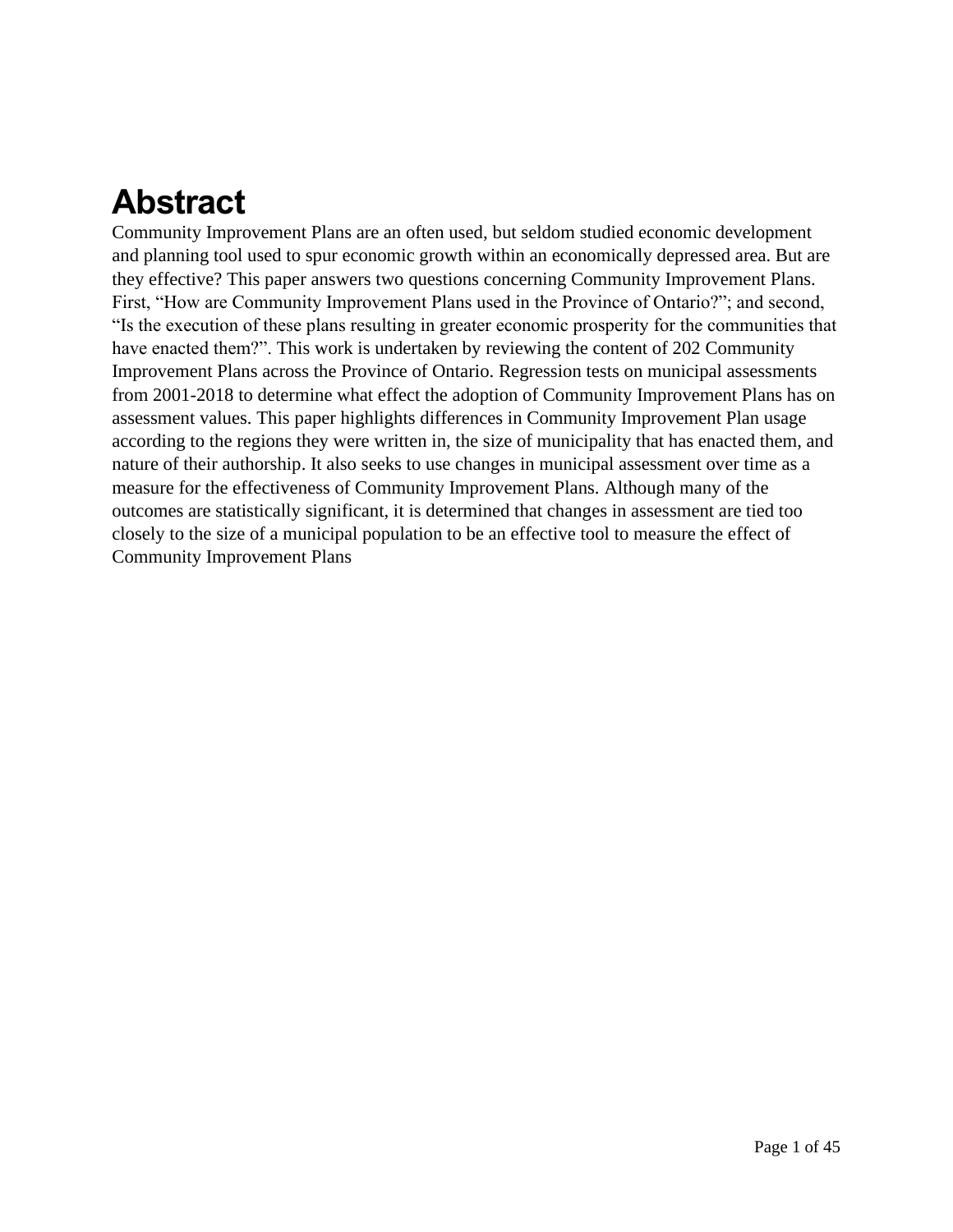## **Table of Contents**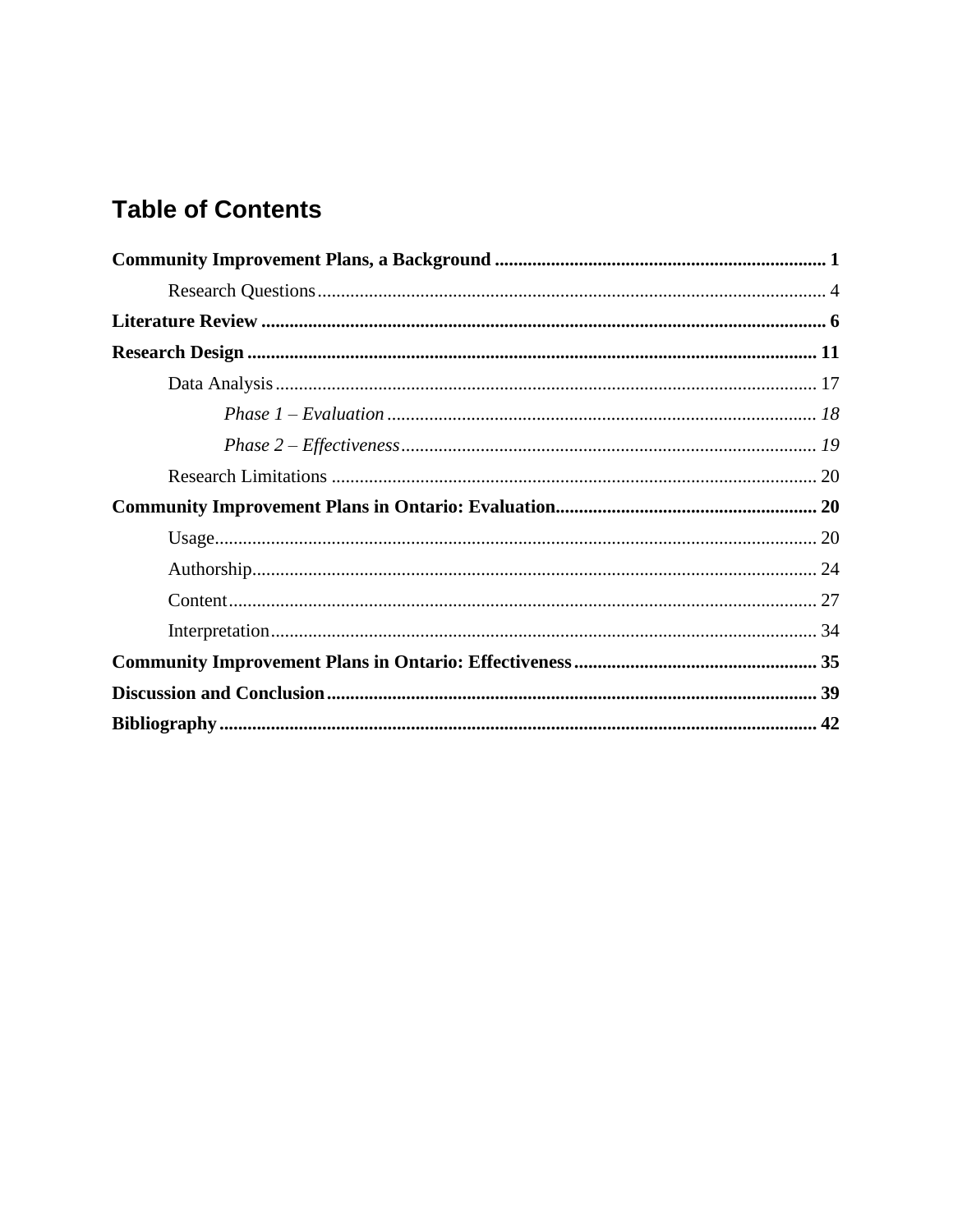## <span id="page-4-0"></span>**Community Improvement Plans, a Background**

Many election campaigns ranging from American Presidential elections to municipal elections in rural Ontario have been fought on the grounds that one candidate has the ability to increase the economic viability of a community. It is often only when pro-business candidates in Ontario win that they realize how limited their powers are. In Ontario, municipalities are for the most part, unable to induce local development and growth through the distribution of either direct or tax-based subsidies. As a result, municipalities that are looking to growth their collective wealth engage in traditional forms of economic development, including business retention and expansion programs, small business supports and place making programs. In addition to these traditional programs, a municipality has one tool at its disposal to induce development, through the institution of a Community Improvement Plan.

Community Improvement Plans are formal planning tools authorized under section 28 of the Ontario Planning Act. These tools enable municipalities to offer tax-based redevelopment grants, façade improvement grants, development charge abatements, as well as a variety of other programs. When projects come to fruition in communities that have adopted Community Improvement Plans, these tools are often extolled as being the only reason a new development took place. There is a formal set of provincially mandated steps to enact a Community Improvement Plan, the first of which is that a municipality must enable it as a tool under their municipal Official Plan. From there, the municipality must define a Community Improvement Project Area through a bylaw. The rationale for establishing a CIPA is described well in the City of London's Hamilton Road Area Community Improvement Plan:

When a Community Improvement Plan is being prepared, a Study Area is established early in the process to maintain focus and to help avoid "scope creep"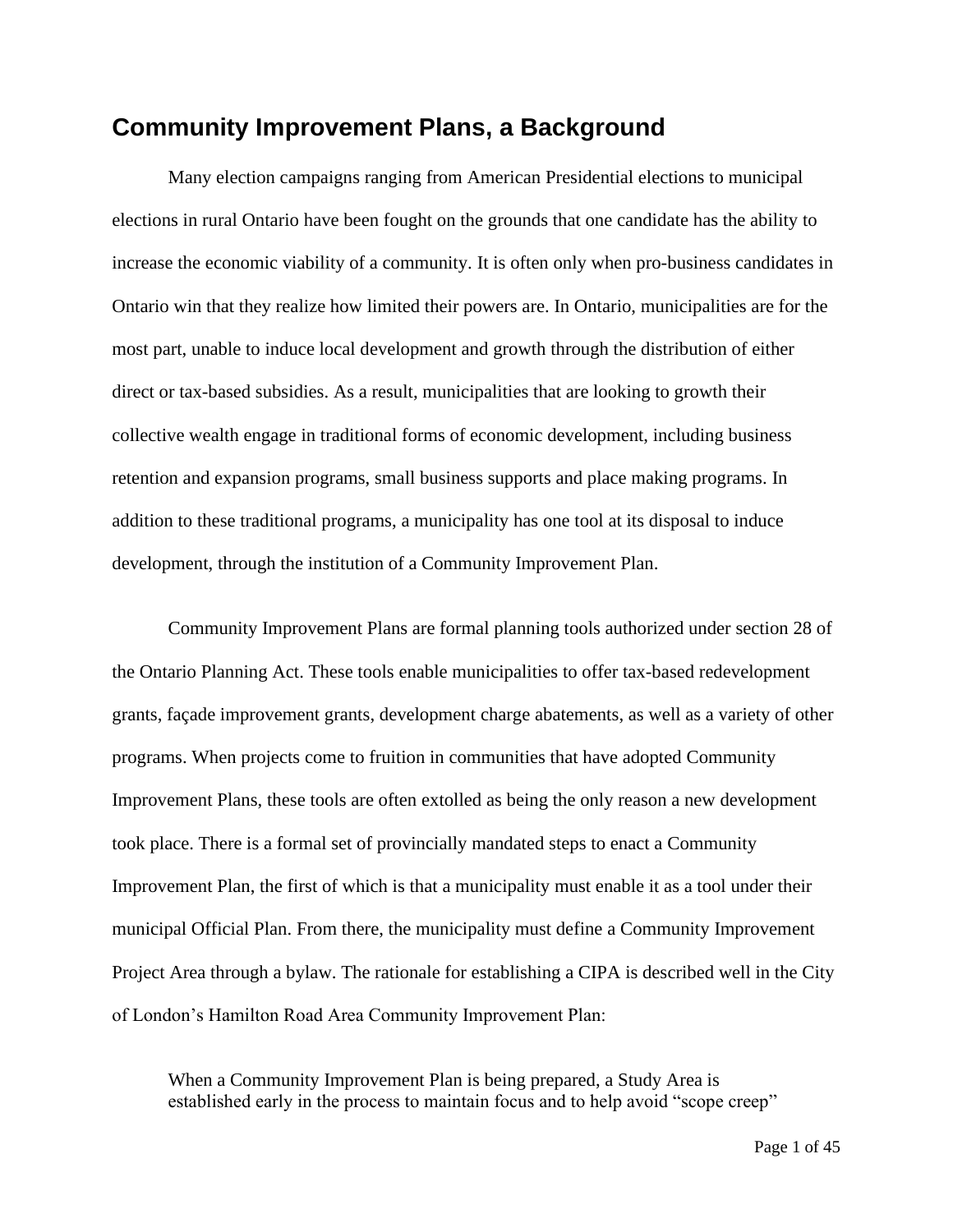as the project moves forward. From the Study Area, a Project Area is then identified as the area for improvement and included in the final Community Improvement Plan document that is adopted by Municipal Council. According to Provincial regulations, the Project Area is to be based on an area that in the opinion of Municipal Council, improvement is desirable because of age, dilapidation, overcrowding, faulty arrangement, unsuitability of buildings or for any other environmental, social, or community economic development reason (Hamilton Road Area Community Improvement Plan, p.4).

Lastly, a municipality would then undertake a mandatory and formalized planning process to implement the Community Improvement Plan. This process would use necessarily require public consultations as well as justifications of their work.

To help guide the creation of Community Improvement Plans, the Province of Ontario published the Community Improvement Plan Handbook in 2006 (*No page number* Important Note to User Section). The document provides an overview of the reasons and rationales for why the Community Improvement Plan program exists within the Province of Ontario. It is also a tool that can be used to facilitate the development of Community Improvement Plans.

From an economic perspective, the needs of municipalities across Ontario are extremely diverse. Smaller communities like the City of Kawartha Lakes face a variety of economic hardships including a rapidly aging population with education levels lower than the provincial average (City of Kawartha Lakes, Office of Economic Development 2017, p.5 & p.10). Other larger urban municipalities could have a much younger and highly educated population who possess higher household incomes, but who are unable to purchase a home due to the high costs of housing. Community Improvement Plans are intended to be a versatile set of tools that can cater to the unique needs of communities. Rural municipalities can establish programs to revive a downtown core, while urban communities can create incentives for developers looking to build low income housing options. The uses and outcomes of these programs are as varied as the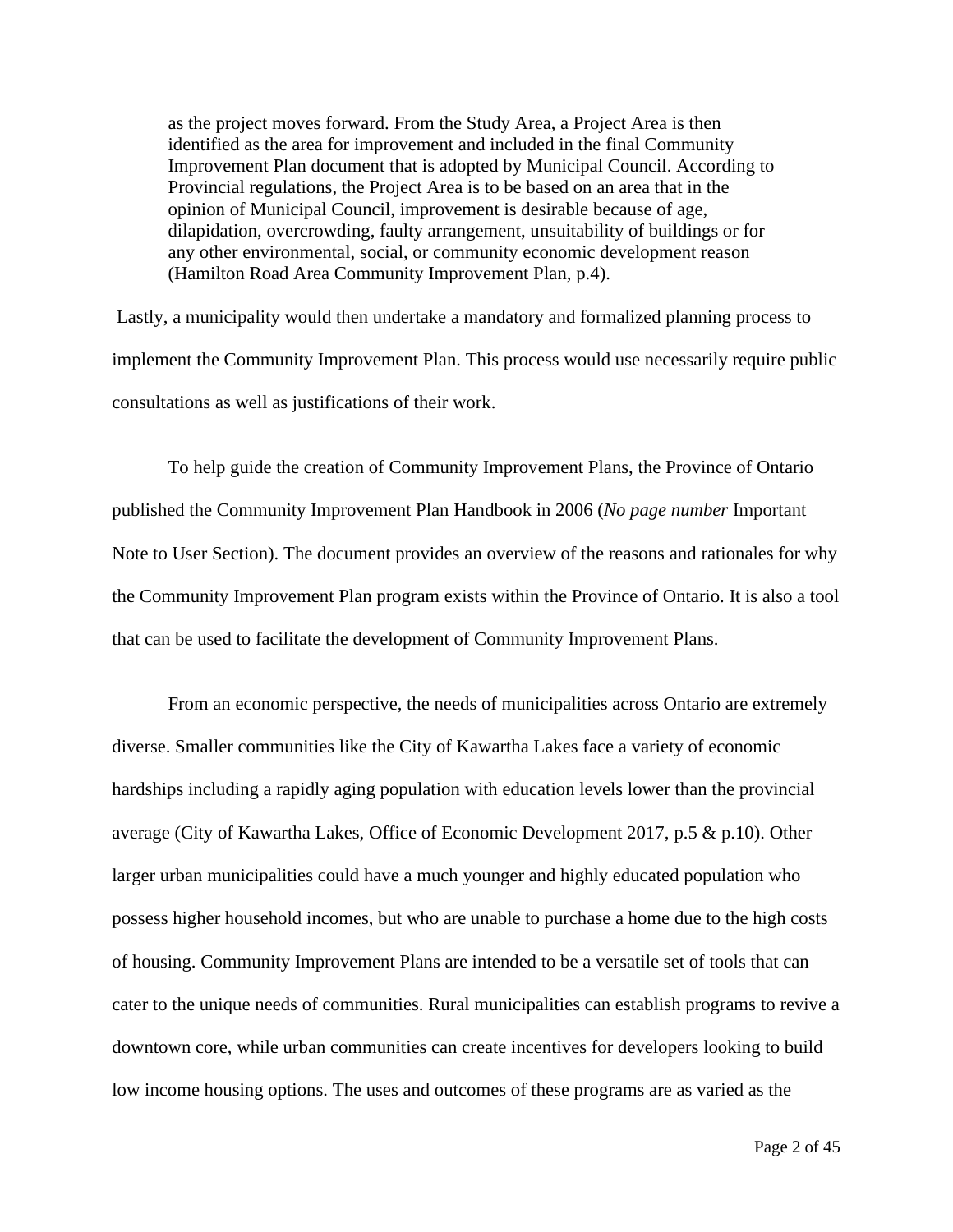communities in the province. The Handbook provides the following objective for the

Community Improvement Plan program:

to continually invigorate communities through the realization of environmental, social, cultural and economic benefits achieved from more sustainable growth management and development practices. It is this self-rejuvenating foundation that allows municipalities to decide how they wish to position themselves within a fluid and highly competitive global marketplace (Handbook 2006, p.1).

Section 28 (7) of the Planning Act gives a wide range of powers to local municipalities including

the ability to:

make grants or loans, in conformity with the Community Improvement Plan, to registered owners, assessed owners and tenants of lands and buildings within the community improvement project area, and to any person to whom such an owner or tenant has assigned the right to receive a grant or loan, to pay for the whole or any part of the eligible costs of the Community Improvement Plan.

The handbook (2006, p. 3) draws a distinction between municipally driven programs and

incentive-based programs. Municipally Driven Programs include the following types of

programs:

- Infrastructure works,
- Municipal property acquisition,
- Municipal facility construction,
- Public space, parks and recreation works, and
- Signage, streetscape and landscaping improvements.

In addition, Incentive Based Programs include:

- Preservation and adaptive reuse of heritage and industrial buildings,
- Brownfield redevelopment,
- Commercial façade improvements,
- Downtown and waterfront redevelopment,
- Space conversions,
- Structural improvements, and
- Property tax assistance for remediation purposes.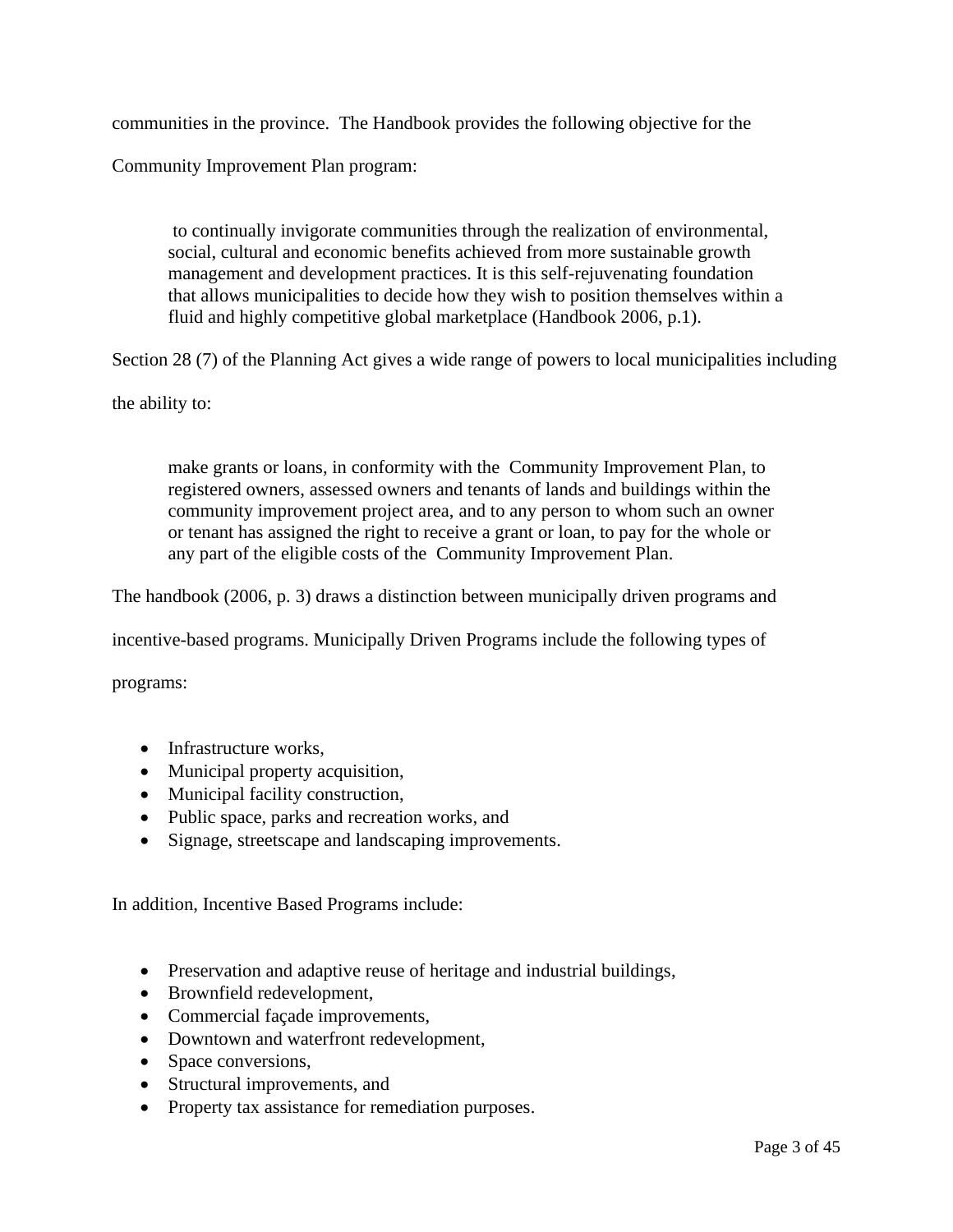Given that there is no other major tool that enables Ontario municipalities to provide inducements to new or existing businesses, it is useful to provide an accounting of the Community Improvement Plans in the province as well as their description of how they are performing. No academic paper or provincial report has undertaken this review. This is the purpose of this paper.

#### <span id="page-7-0"></span>*Research Questions*

The Major Research Paper seeks to answer two very simple questions: First, "How are Community Improvement Plans used in the Province of Ontario?"; and second, "Is the execution of these plans resulting in greater economic prosperity for the communities that have enacted them?". The paper takes a deductive approach answering these questions by compiling and analyzing all Community Improvement Plan documents in effect across 443 Ontario municipalities. It then reviews outcomes materials to determine what effect, if any, these programs had. This project will not examine Community Improvement Plans adopted by the City of Toronto. The City of Toronto falls under different provincial legislation than the other municipalities in Ontario. Although similar to the Municipal Act, the City of Toronto Act bestows additional powers to the City of Toronto which are not granted to other Ontario municipalities. Including the City of Toronto would not be a like-to-like comparison with the other municipalities in the province. In addition, this research report does not examine municipally driven programs, instead looking at incentive-based programs. The intent of this paper is to determine whether or not Community Improvement Plans are effective at spurring economic growth. As such, programs that invest in public infrastructure will be omitted from any counts.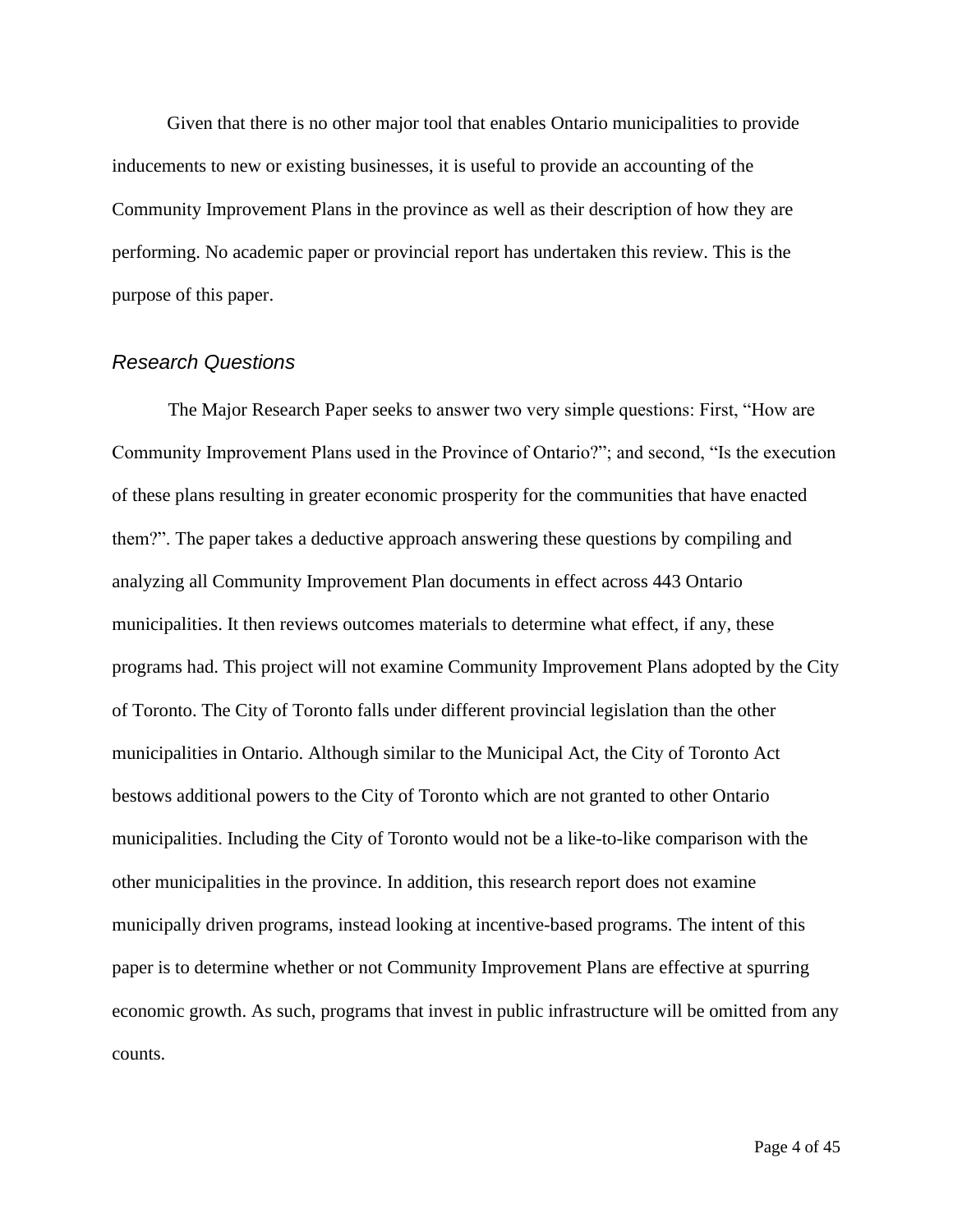The study of Community Improvement Plans is important for a variety of reasons. They are a tool that is used in communities all across the province. Information from 2016 indicated that roughly 25% of communities in Ontario have adopted formal Community Improvement Plans (Baxter 2016, par. 4). As these programs are in effect private sector subsidies, it is pertinent to know the aggregate cost of these programs across the province. If it is determined that individuals would have made their investments in the province regardless of whether or not there a Community Improvement Plan was enacted, was it really of value? The justification for these programs is that municipalities are now competing at a global level. Is this true? It remains to be seen how many large international projects Community Improvement Plans have been successful in attracting.

Another key reason this study is needed is that municipalities are consistently being asked to do more with less. Every dollar invested into Community Improvement Plans is paid for by the residents. If these programs bring additional tax revenue and jobs to a municipality, it would be important to investigate what the payback period is for these programs.

Lastly, if it is determined that municipalities are really just competing against their neighbours to expand a local business, it would bring into question the entire Community Improvement Plan program. This 'beggar-thy-neighbour' policy would be no better than engaging in traditional 'smokestack chasing' by using direct subsidies to lure industrial investment. It would likely have a greater net negative economic impact than 'smokestack chasing' as the relocating firm would not be paying less in taxation and fees that it would have otherwise in a hypothetical scenario, but in an actual one. If this were shown to be the case,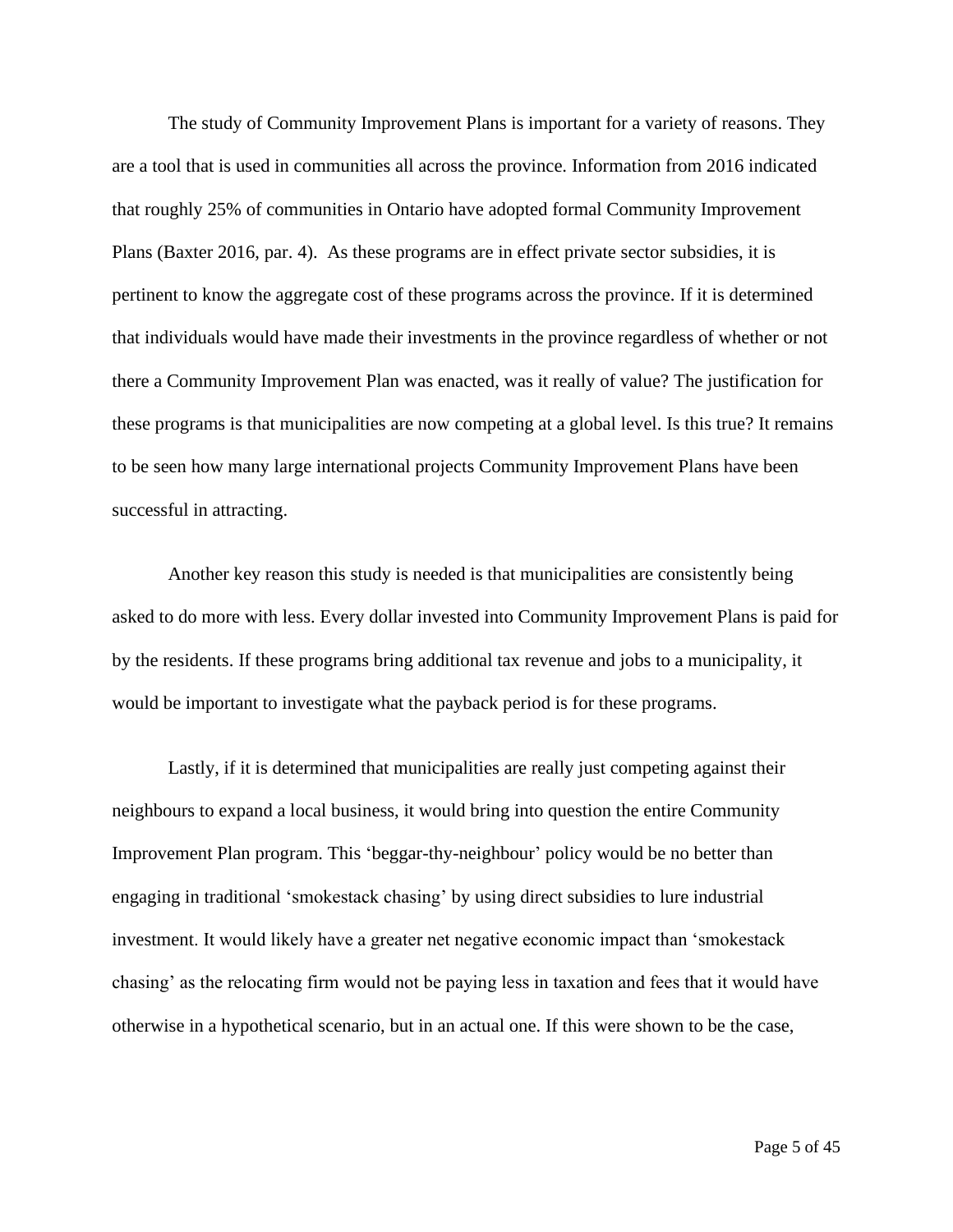would it make sense for municipalities to be engaged in the business of relocation inducements, or would that be best left up to the Province?

### <span id="page-9-0"></span>**Literature Review**

Although the study of economic development is plentiful, to date there is no single academic paper that has a focus on Community Improvement Plans in Ontario. There is plenty of information about economic development in Ontario including the opinions of practitioners of economic development as well as a content analysis of economic development strategies in Ontario. In addition, there are articles surrounding the evaluation of placed based programs from other jurisdictions whose methods could be replicated if sufficient information were publicly available. Below is an overview of some papers focused locally, as well as some works focused on the evaluation of localized grant programs.

Arku provides a robust overview of the context and programs that support local economic development across the province of Ontario (2015). He highlights the outcomes of a constrained policy context where practitioners are unable to offer inducements to local businesses looking to grow. Information was received via a mailed survey to every city in the province with a population greater than 15,000. Survey results were divided into descriptive statistics which focused on general information about the municipality, business attraction tactics, small business development plans and business retention plants. Interesting outcomes of this research indicate that cities in Ontario employ economic development strategies at a greater rate than previous American studies have indicated, 80% in Ontario versus metrics that generally hover between 48 and 52% (2015, p. 611). Arku concludes that much of the work of economic development practitioners is focused on business attraction, retention and small business development. Arku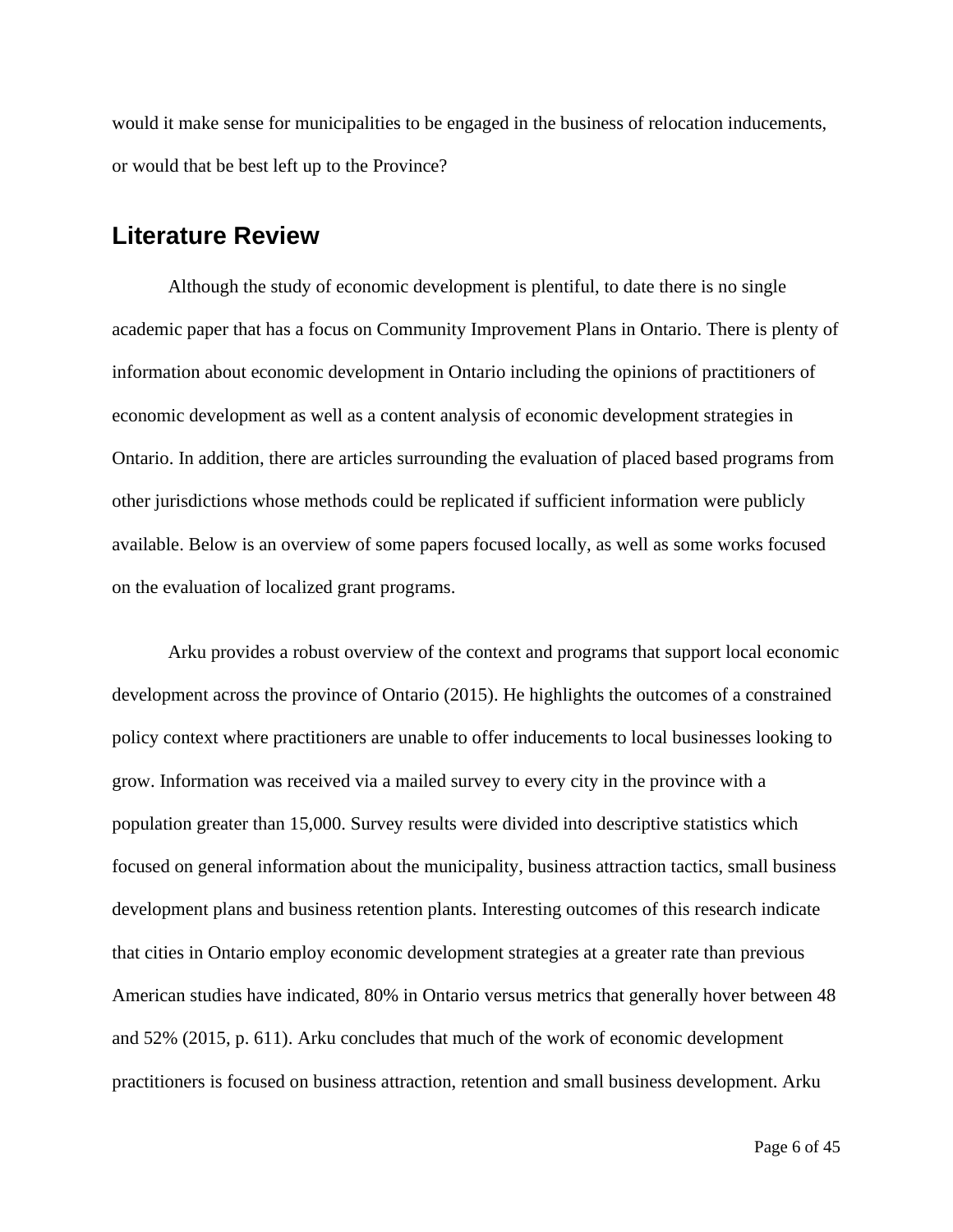also highlights that much of this work is done via traditional and conservative means. Such as utilizing marketing and promotional programs to attract new businesses, promoting a community's quality of life, engaging in trade missions and attending trade shows (2015, p. 612).

Although the work undertaken by Arku provides a good basis to understand the landscape that economic development practitioners can work within, it is not complete. The work fails to mention the existence of any Community Improvement Plans. Although unable to provide abatements in Ontario, it is acceptable to engage in bonusing through the use of Community Improvement Plans. This omission undercuts Arku's argument.

Taabazuing, Arku and Mkandawire expanded the previous work of Arku (2015) and others in the article "Economic development approaches in a changing global economy: what do practitioners think?" (2015). This article provides insight with regards to how Ontario based economic development practitioners are responding to changes in the global economy. Taabazuing, Arku and Mkandawire undertook a qualitative survey of economic development practitioners from communities across Ontario. The work highlights changes in both approach and techniques employed by economic development practitioners. The greatest changes were going from a reactive model of economic development to a proactive model. This resulted in techniques that focused on place building, community economic development and leveraging partnerships.

Again, it is interesting that this article did not directly mention community improvement plans as a program that was being utilized by municipalities. The article indicates that the techniques of lowering development charges in downtown areas, providing incentives for exiting industrial and commercial properties were no longer effective (2015, p. 157). If this were the

Page 7 of 45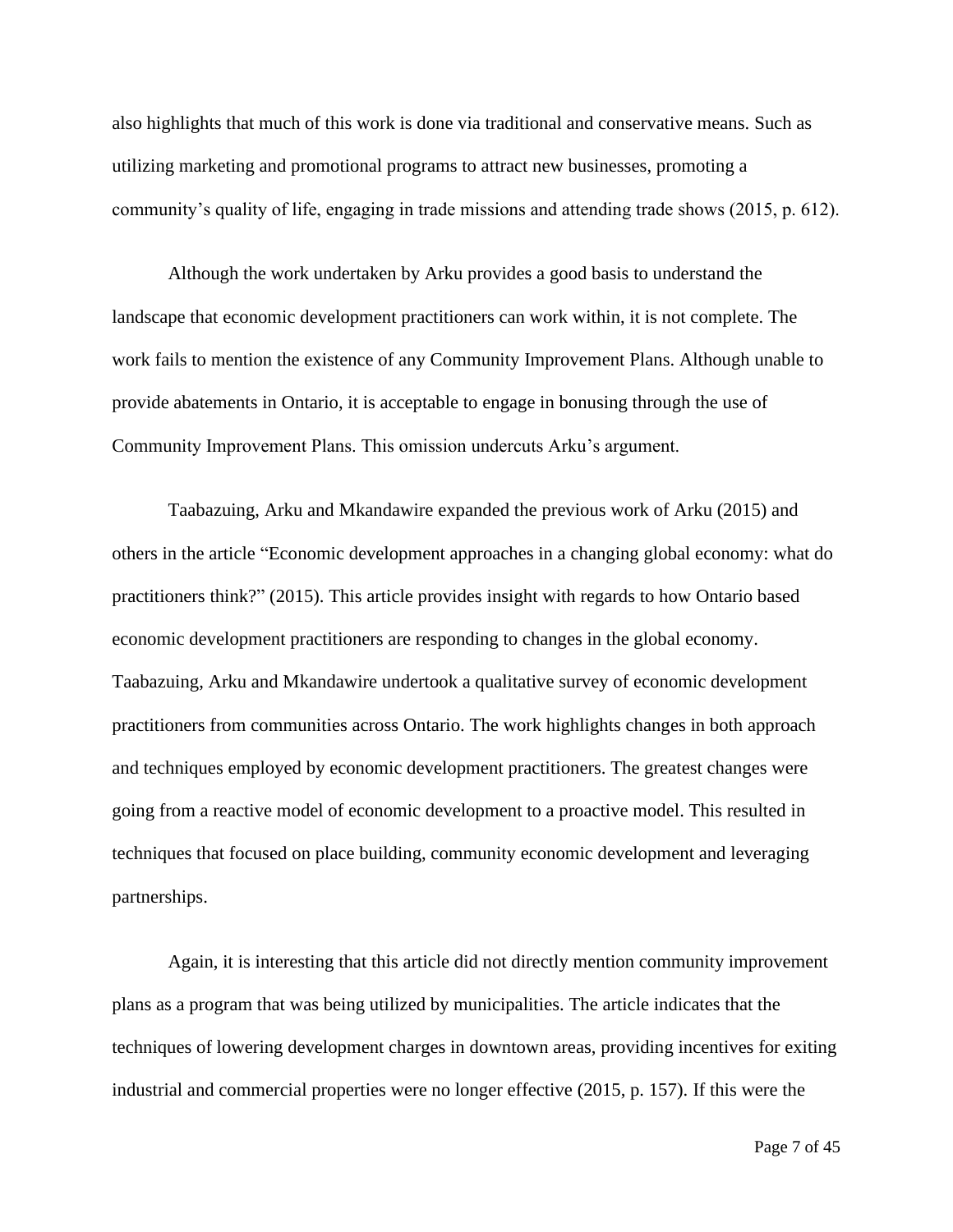case, why do so many communities continue to utilize Community Improvement Plans as a means to improve the chances that someone would invest in a community? This article, as well as the previous one, are points of reference for research focusing on gathering and analyzing qualitative survey results related to economic development practices relating to Community Improvement Plans.

The final article with an Ontario focus is Cleave, Arku and Chatwin's content analysis of economic development plans in Ontario (2017). The purpose of this study was to systematically review the content of economic development plans for Ontario based cities. First, Cleave, Arku and Chatwin broke down the cities based on their population, then investigated whether or not they had formal plans, how they were written and whether or not the plans were current. Subsequent to this, they read each of the plans and noted overlapping content between the plans. The authors noted positive social elements of the plans – that they focused on sustainable growth as well as municipal resiliency. It also highlighted negative elements of the plans namely, the homogeneity of the plans. As the authors noted, of the communities that used consultants to develop their plans, 13 of the 24 cities used the same consultancy firm. The results were plans that utilized much of the same methodologies and as a result had very similar content (2017, p.367).

This text provides a strong methodology that could be replicated in an analysis of Community Improvement Plans. First this paper will seek to evaluate the plans at face value, and will then analyse the content in a qualitative way. Unfortunately, this work is being completed without an additional party to review documents.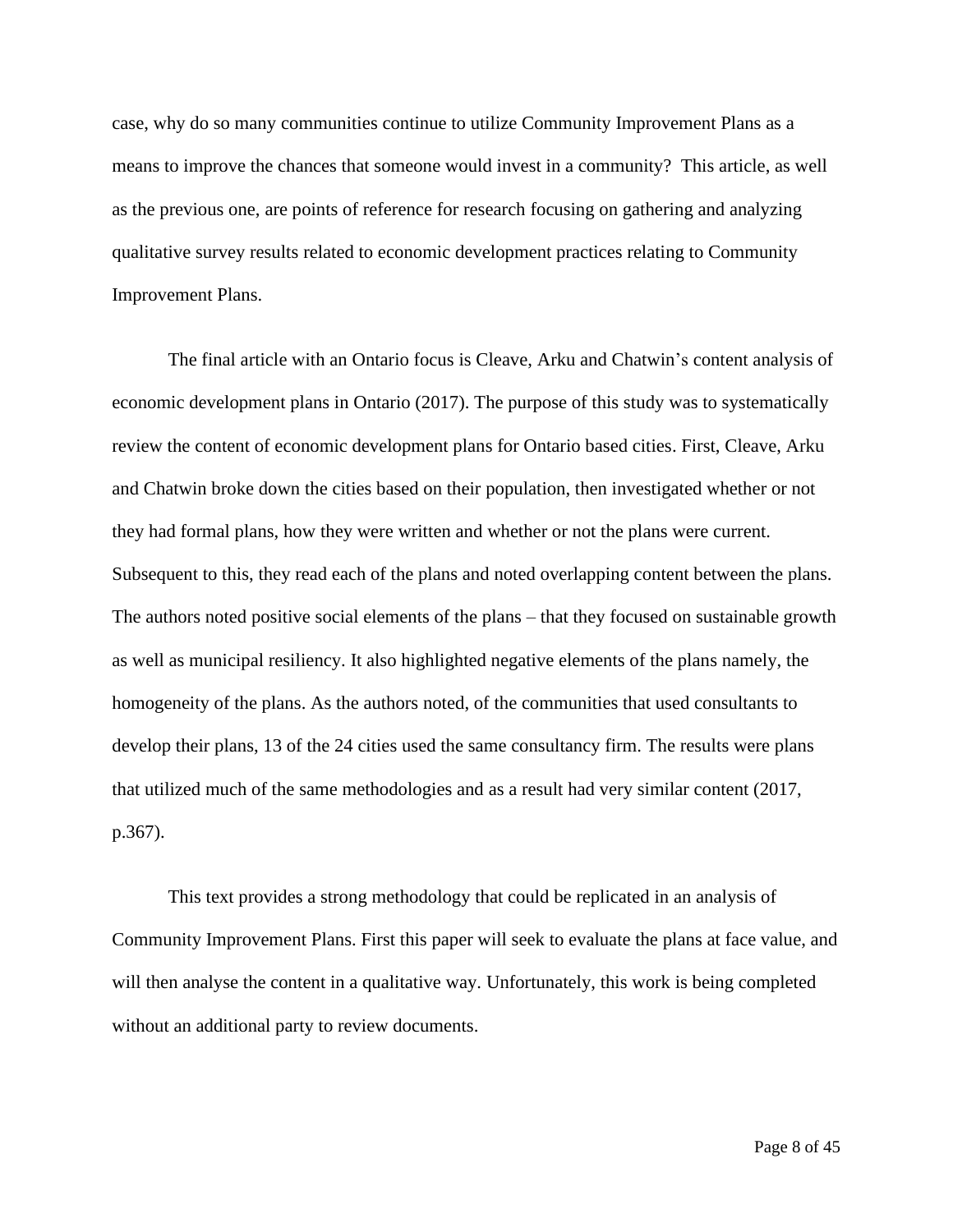Outside of Ontario, Richard Smith sought to determine whether or not placed-based community renewal tax incentive programs encouraged business relocation at the expense of other neighbourhoods (2016). The study looked at the Empowerment Zone/Enterprise Community initiative funded by the federal government in the United States. Smith's research looked at differences between the development inside the subsidized areas versus the areas situated 1,000 feet outside of those areas. He studied areas in Los Angeles, Knoxville, Santa Ana, Fresno Chattanooga, Memphis, San Diego, and San Francisco. Within these areas there were four separate place-based programs. These programs included wage subsidies, grants, and tax incentives. Smith looked net in-flow of businesses. With the exception of San Diego, there was no statistically significant effects.

Overall this study was well executed. One limitation is that it focuses on net business relocations and not the number of jobs associated with these relocations. Had Smith been able to incorporate this type of information, it would have been possible to measure the scale of the moves in addition to the quantity of moves. The methodology is directly transferable to the current project, however move in/move out data may be difficult to find in Ontario. It would be more feasible to complete a similar study utilizing the number and size of approved Community Improvement Plan grants.

Hanson and Rohlin have written two articles that are of use for this paper. In the first, they identify that the outcomes of program evaluations like the one employed by Smith in the example above vary widely depending on the methodology used (2017). Hanson and Rohlin provide an overview and review the following methods of evaluation: Cross Section Regression Comparisons; Difference-in-Difference Comparisons; Triple Difference Comparisons;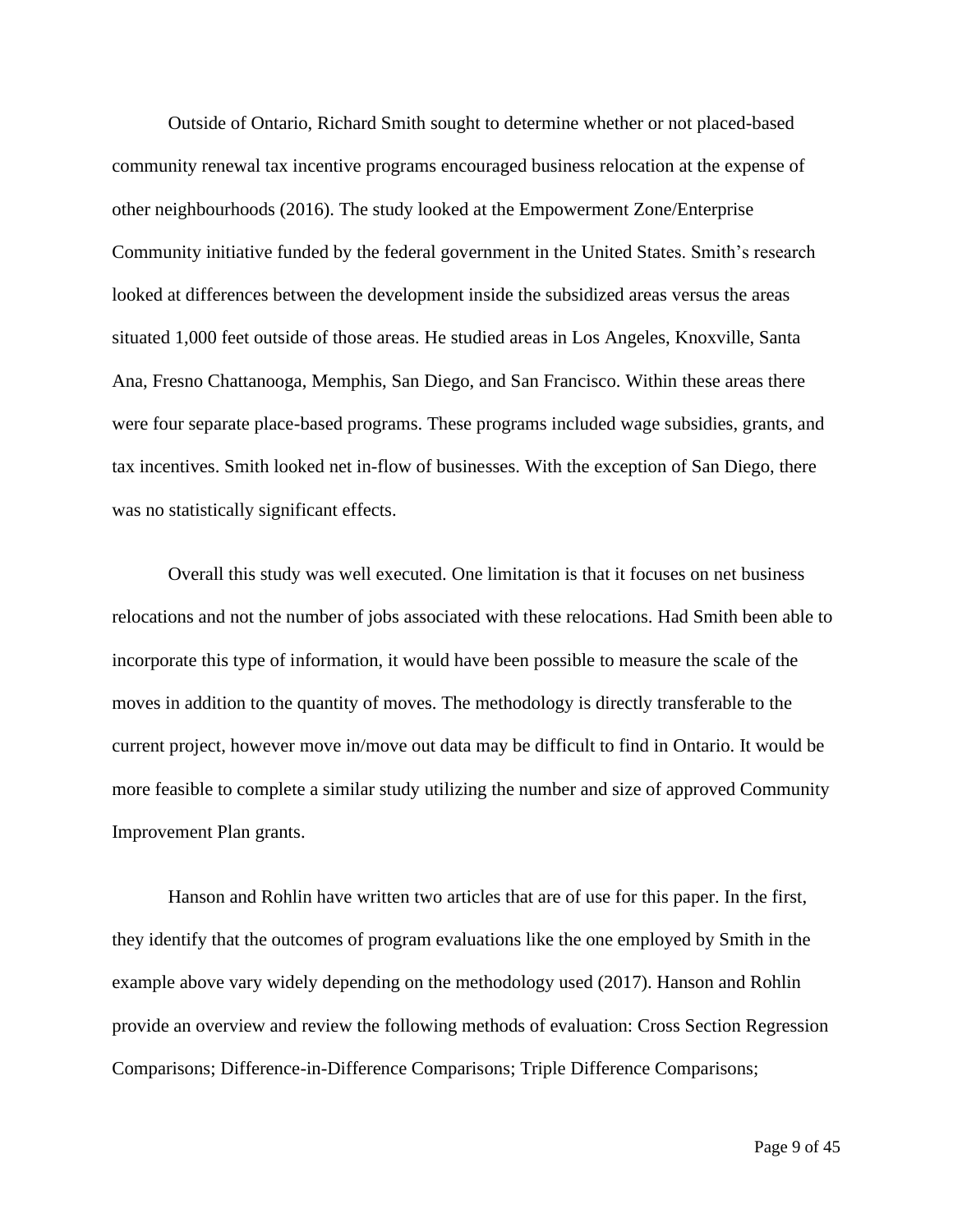Instrumental Variables with Differencing; and, Regression Discontinuity Design. Hanson and Rohlin recommend employing more than one evaluation method.

In their second article, Hanson and Rohlin provide a toolkit for the evaluation of spatially targeted urban redevelopment incentives (2018). In it, they describe primary considerations of evaluation which include: Observable and unobservable bias, ensuring that targeted area should be similar to the comparison area; application bias, whether or not well managed municipalities are more likely to participate in these programs; site selection and endogenous policy assignment, whether the communities who participate are more likely to succeed; and spillovers and spatial equilibrium effects, whether or not areas are affected by the success or failure of nearby communities. Hanson and Rohlin also provide another review of methods for evaluating spatially targeted urban redevelopment incentives. This section provides a similar overview to their earlier work.

In light of the observable and unobservable bias that Hanson and Rohlin describe, the City of Toronto from this analysis due to the fact that is governed by separate legislation that provides it with powers not afforded to other municipalities in Ontario. This creates an observable difference between the City of Toronto and other communities in Ontario. These powers are highlighted on the City of Toronto's website. Some of these powers include:

- Authority to regulate appearance and design features and exterior sustainable design of buildings, such as green roofs,
- The authority for loan agreements for housing projects without provincial approval provided that the city provides an indemnity,
- Explicit recognition of authority to enter into agreements with the federal government,
- Broad permissive authority to raise new taxes, and
- Authority to benefit private businesses in the City of Toronto within the context of a community improvement plan without provincial approval. (City of Toronto n.d.)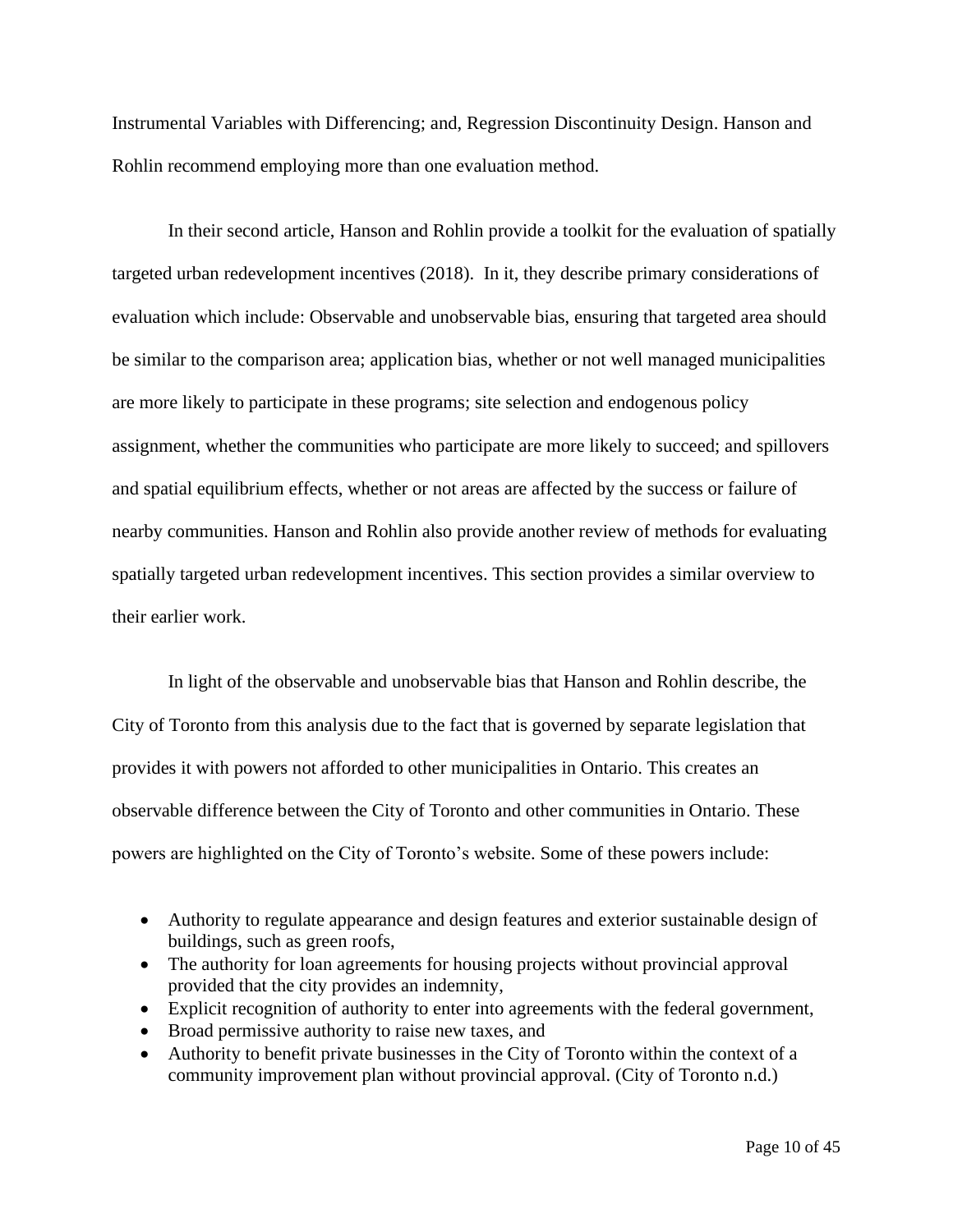## <span id="page-14-0"></span>**Research Design**

The project unfolds in two phases. First, it evaluates every Community Improvement Plan across the province of Ontario (except the City of Toronto). The main goal of this research is to evaluate how Community Improvement Plans operate in the province of Ontario. As a result, the use of Community Improvement Plans will be the main unit of measurement. Because all Community Improvement Plans must be registered with the provincial government, it was anticipated that communities that had implemented Community Improvement Plans could be easily identified. The Ministry of Municipal Affairs and Housing provided a list of municipalities that have implemented Community Improvement Plans. This list was used to retrieve Community Improvement Plans from municipal websites. The content of the retrieved Community Improvement Plans was evaluated according to several criteria: dates of adoption and subsequent revision, authorship, geographic focus, thematic focus, number of programs and types of programs.

- *Dates of adoption and subsequent revisions:* Years of adoption were included as well as subsequent revisions. In some cases, the years of adoption were not readily available. When those cases arose, council meeting minutes were sought, but as a last resort the creation date of the .pdf file was used as an indication of publication date.
- *Authorship:* In most cases, authors and contributors were easily indicated on the documents. In cases where this was not the case, authorship was attributed to the municipality.
- *Geographic focus:* Community Improvement Plans were broken down into the three following categories, Citywide which encompassed the entire municipality, Multiple areas which was used to classify Community Improvement Plans that selected non-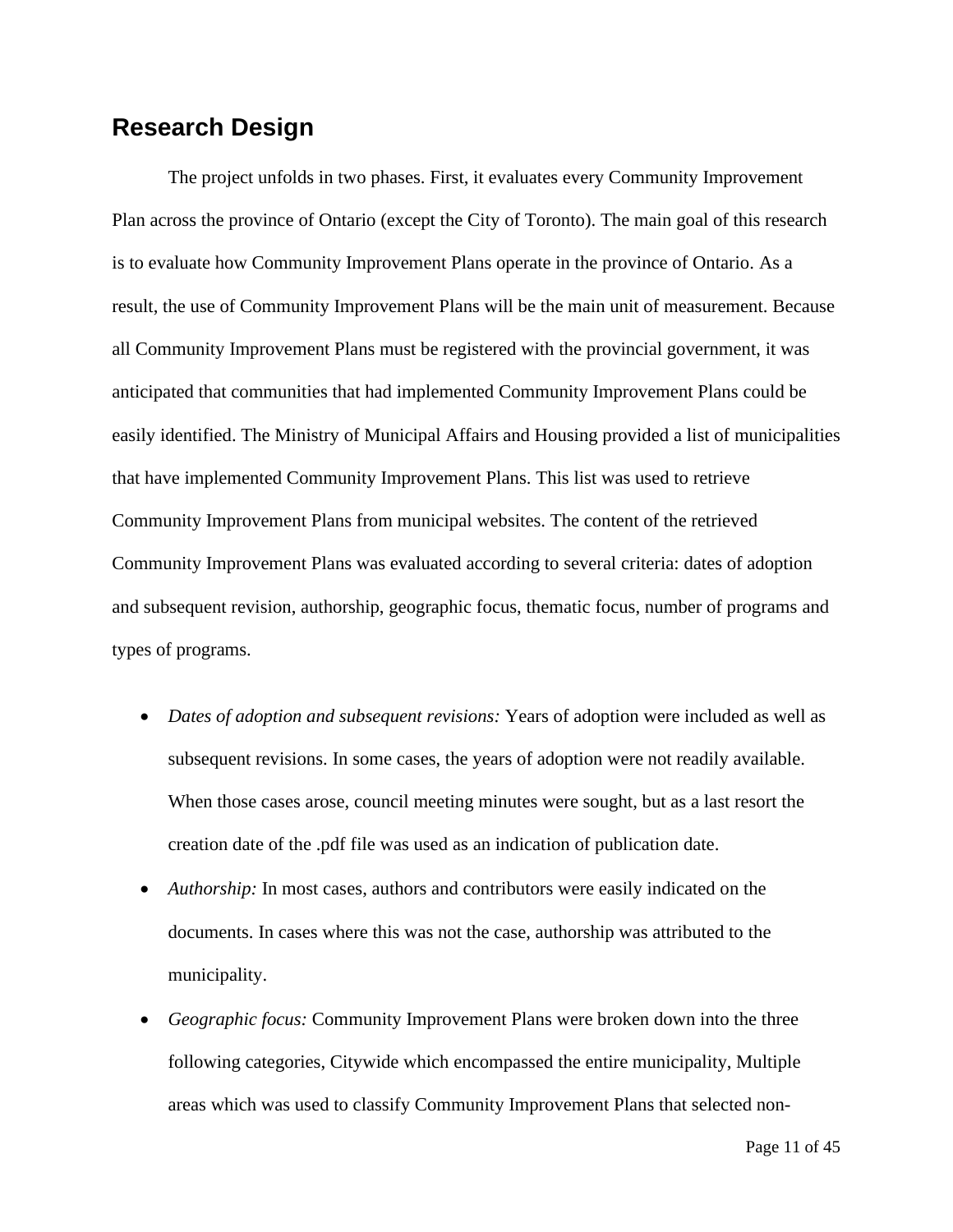contiguous locations as its designated Community Improvement Project Area, finally the last category specific location was utilized when municipalities designated a specific geographic area as its CIPA.

- *Thematic focus:* This criterion looked at the focus area of the CIP. Community Improvement Plans were broken down into the following criteria:
	- o *Residential focus:* Community Improvement Plans that focused on affordable housing, student housing, or designated heritage districts.
	- o *Commercial focus:* Community Improvement Plans that focused on commercial and downtown cores.
	- o *Industrial focus:* Community Improvement Plans that focused on designated industrial lands, the development of contaminated lands, designated employment areas, or transportation related hubs (i.e. airports or port lands).
	- o *Multiple focus:* Community Improvement Plans that focused on more than one of the above.
- *Number and types of programs:* The Community Improvement Handbook outlined seven incentive based programs that can be used in CIPs. Of these the programs, most were easy to identify when reviewing Community Improvement Plans. Some were difficult to distinguish. As an example, the handbook list programs that focuses on the preservation and adaptive reuse of a property, downtown development, and space conversions. To facilitate this, these programs were each combined into a single program that focused on physical construction. It became obvious through the evaluation of Community Improvement Plans that three other categories were needed as they appeared with frequency. These are identified below. An "other" category was added for programs that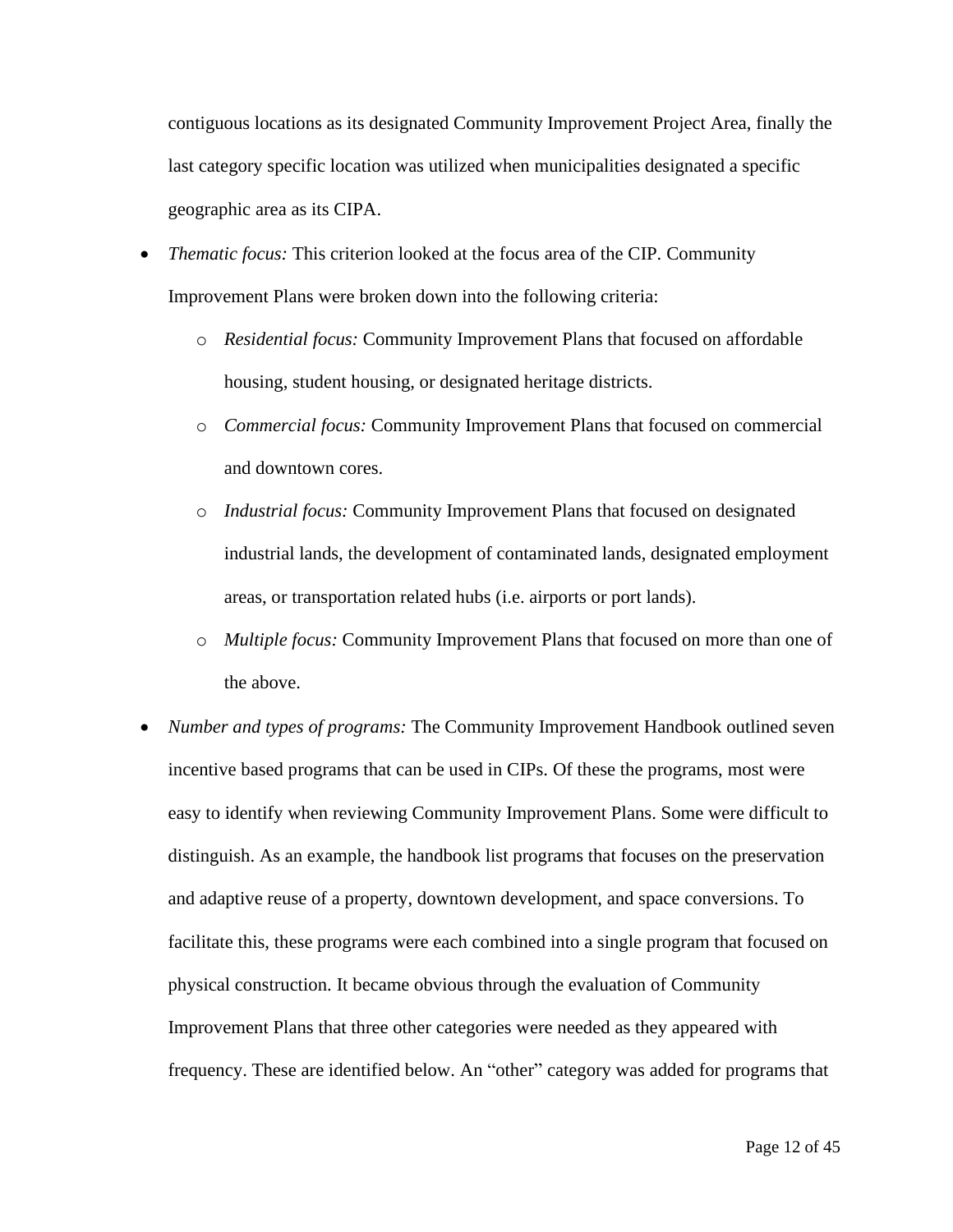did not fit in any of the other categories. Each Community Improvement Plan program was counted and coded along the following criteria which follow the general stages of development:

- o *Program 1:* Studies and design consultants,
- o *Program 2:* Municipal Fees (not identified in the Community Improvement Plan handbook),
- o *Program 3:* Development charge rebates (not identified in the Community Improvement Plan handbook),
- o *Program 4:* Commercial façade improvements,
- o *Program 5:* Construction programs,
- o *Program 6:* Structural improvements (including accessibility, building code improvements and engineering fees),
- o *Program 7:* Property tax assistance for remediation purposes,
- o *Program 8:* Brownfield remediation,
- o *Program 9:* Housing development (not identified in the Community Improvement Plan handbook), and
- o *Program 10:* All other programs not identified in the Community Improvement Plan handbook.

For the second phase of the project, the goal is to evaluate the effectiveness of Community Improvement Plans. I had first hoped to collect to the number of Community Improvement Plan applications, the types of applications, the value of successful projects, the number of jobs that have resulted from the project. Unfortunately, the information is not readily available. Municipalities do not report on this information in a consistent fashion. In some cases,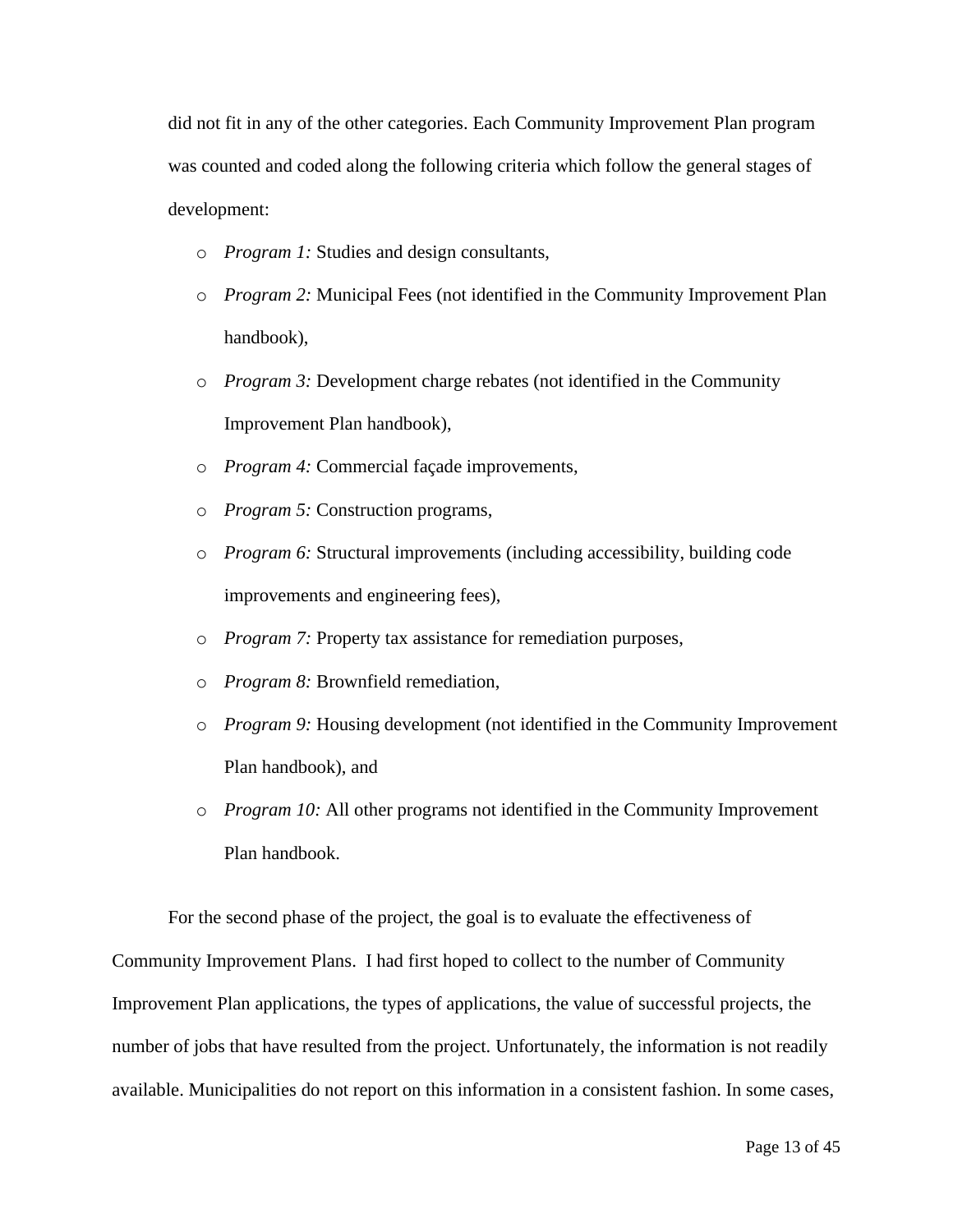municipalities did not report on the information at all. Although the information likely would have been available through the use of multiple FOI requests, the costs of doing so likely would have been prohibitive.

To test the effectiveness of Community Improvement Plans, a variable was needed that met multiple criteria. It needed to be quantitative, and reported consistently across municipal boundaries over time. The variable would also need to account for the differences in size between municipalities.

Although qualitative information has a place in the study of Community Improvement Plans, the goal of this analysis is to effectively measure the impact of Community Improvement Plans on the communities that have adopted them. While a survey of practitioners would be able to measure the impression of effectiveness from economic development practitioners, administrators or councillors, it would not be a good indicator of actual success. In addition, these impressions may be biased if the public administrator is directly responsible for the administration of CIPs; likewise, impressions may be biased from a politician if they voted for or against the implementation of the CIP. For that reason, it is best to base the evaluation on objective quantitative information.

With regards to the second criterion, the data source would need to be reported on consistently across municipal boundaries over time. Consistency in this case is measured in two distinct ways. First, we need to ensure that the same data are used from one municipality to another. In many cases, municipalities devise their own metrics that they track, undermining consistency between municipalities. As an example, the Regions of Peel and York both release annual progress reports in support of each of their strategic planning documents. The Region of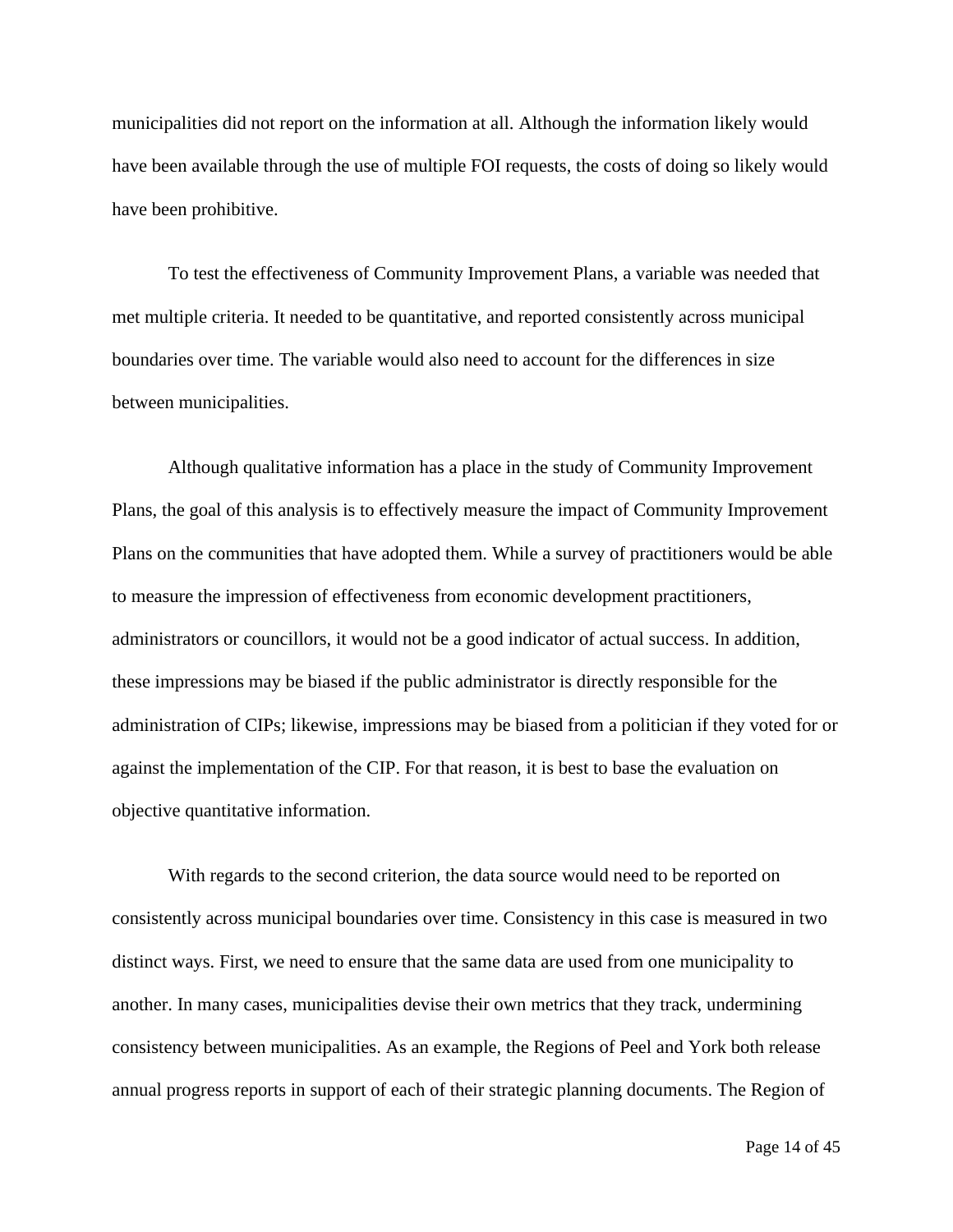Peel measures 10 Key Performance Indicators (KPIs) for their *Living* pillar, 12 KPIs for their *Thriving* pillar, and 9 KPIs for their *Leading* pillar (Region of Peel n.d.). Likewise, the Region of York measures 6 KPIs for *Economic Vitality,* 12 KPIs for *Healthy Communities,* 7 KPIs for *Sustainable Environment,* and lastly 6 KPIs for *Good Government.* Without judging these two reporting mechanisms, it is certainly apparent that the two reporting structures are not comparable. Any indicator would need to be developed at a provincial level, or by a third-party organization that can standardize across municipalities. The second element of consistency is relating to consistent measurements over time. It is important that the measurement selected is regularly updated. Using a tool like the Canadian Census would provide excellent information, however it only provides a snapshot of information every five years. That level of data collection would provide only provide four opportunities to measure over a 20-year period.

The third requirement for this variable is that it would need to account for difference in municipal size. If, for example, we used jobs as the variable, and we determine that two municipalities each grew by 100 jobs, the picture could be incomplete. If those communities were Markham and Vaughan, it tells a very different story than if they were Markham and Val Rita-Harty Township. The size of the municipality impacts the way that the data are evaluated, and it helps to tell the overall story of the data. A better option would be to look at the rate of change in employment from one year to the next. This ensures a more meaningful way of measuring the data *in situ*.

Assessment data were chosen on the basis of these criteria. Assessment in this case refers to the total value of properties within a municipality. Assessments can be analyzed either by property classes, including commercial, industrial, residential, or by total assessed value.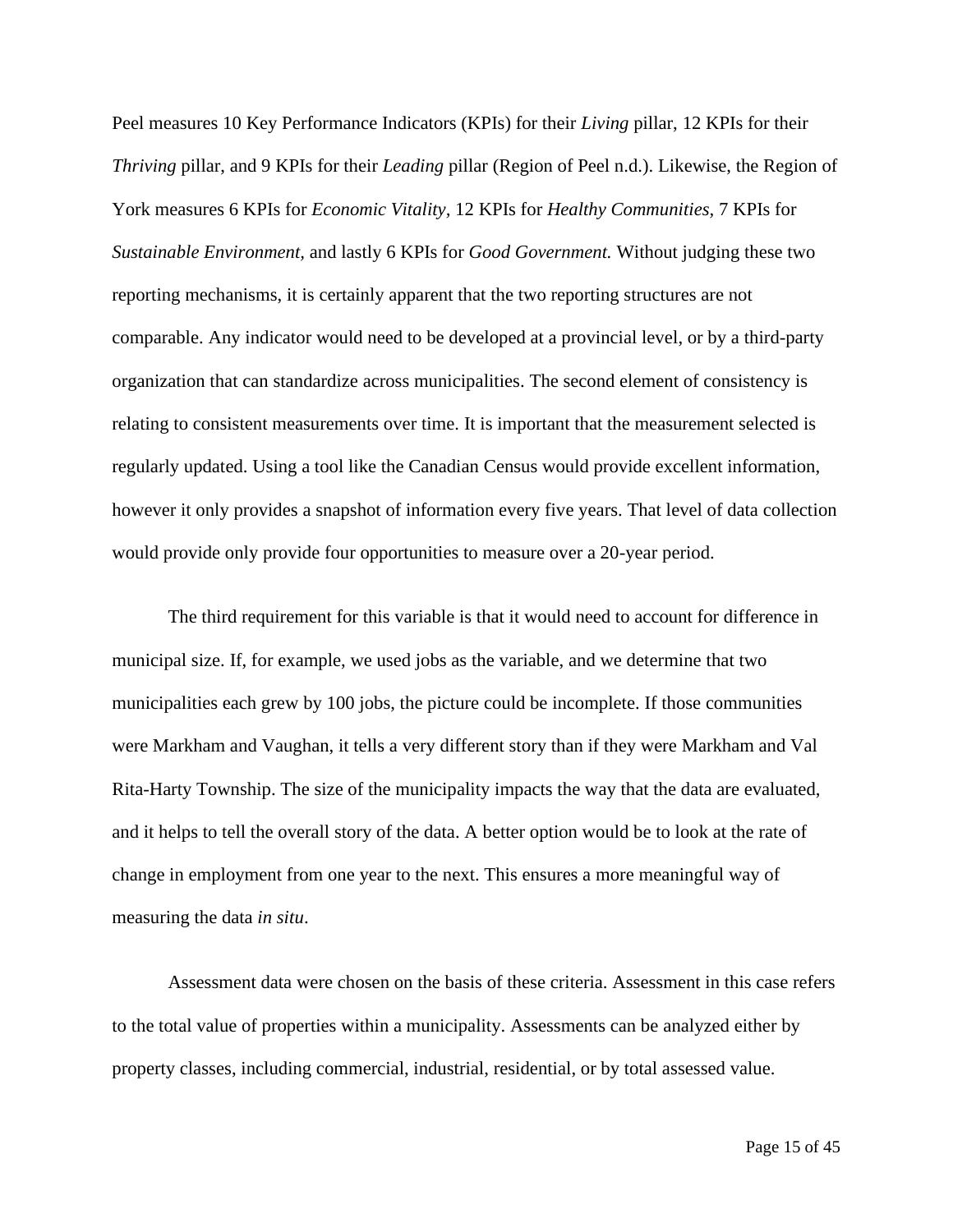Compiling assessment data from successive years enables a robust, year-over-year review of the tax base which takes into account the specific size and traits of the municipality.

Assessment data were retrieved from the Ministry of Municipal Affairs and Housing's Financial Information Returns (FIR). The FIR is a tool that collects standardized financial and statistical information from all municipalities across Ontario, including assessed value of properties (Ministry of Municipal Affairs and Housing 2020). The Ministry of Municipal Affairs and Housing readily provides the Financial Information Returns (FIR) for all Ontario municipalities online in an easy to access database.

It should be noted that an additional datapoint from the FIR was considered, Section 79 on Community Improvement Plans. This data set reports on four key themes, total grants, total loans, tax assistance relief granted, and long-term commitments. At first blush this would be an excellent tool to be used in the analysis of the effectiveness of Community Improvement plans. There are two major problems with the data, however. First, reporting of this information was only introduced in 2009. This would limit the amount of years that could be analysed. It is not an insurmountable problem, but it is an issue that must be taken into account. The data also appear to be incomplete. This is highlighted later in the paper.

Assessment data over time is not a perfect data set. It does pose one problem that must be addressed. The data could be viewed as a lagging economic indicator for the success of the municipality. It stands to reason that if a municipality is prospering, more people will want to move to that community, which would make property values and assessments go up. Alternatively, if a community is suffering, assessment value would likely be in decline. If a community is suffering, it may choose to implement a Community Improvement Plan with the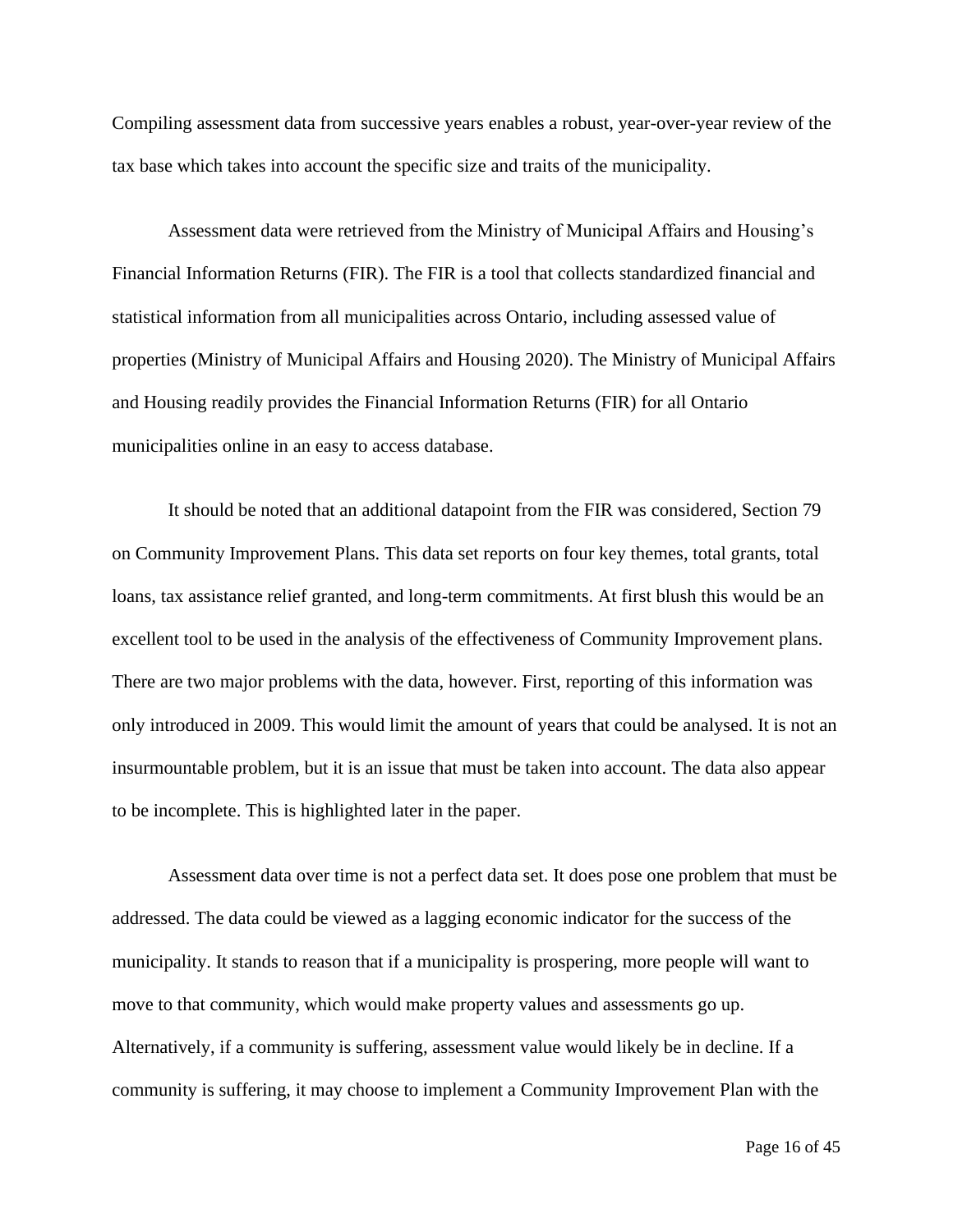hopes of reversing the negative trend. To provide a more in-depth analysis another datapoint, the change in population size over time will be employed as a control variable in the analysis.

The time period was scoped from 2001 to 2018. The start date was selected because the last round of municipal amalgamations came into effect in 2001. The end date was selected as only 25% of all municipalities have as of yet reported data in the 2019 FIR Report.

Additional datasets are used to categorize the municipalities in Ontario. This information will help identify differences by geography, population size and municipality type. These categories are:

- *Geographic location:* This category groups municipalities based on location within the Province of Ontario. These groupings are Eastern, Western, Central, North Eastern and North Western.
- *Municipal Tier:* Single Tier, Lower Tier or Upper Tier.
- *Location within two-tier systems:* This category groups municipalities regionally by their upper tier municipality. Separated Cities are grouped with the adjacent upper tier municipality.
- *Population:* Five population levels were determined; Level 1, 0-10,000 residents; Level 2, 10,001-25,000 residents; Level 3, 25,001- 100,000 residents; Level 4, 100,001-250,000 residents; and Level 5, 250,001+ residents

#### <span id="page-20-0"></span>*Data Analysis*

The analysis is divided into two phases. The first reviews Community Improvement Plans across Ontario. The second evaluates whether the Community Improvement Plan program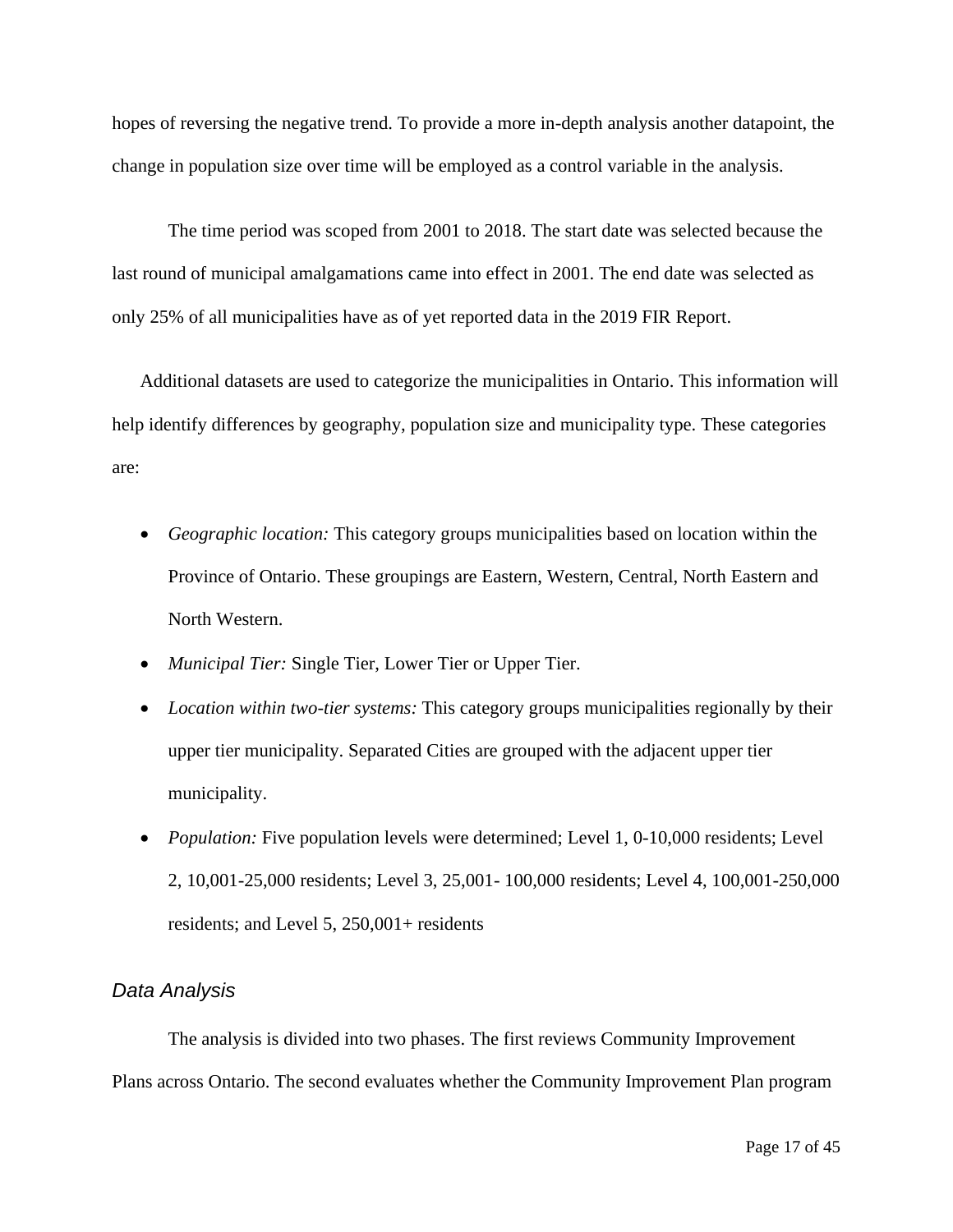has resulted in greater economic prosperity for the communities that have enacted them. Below is an overview of how these two phases were completed.

#### <span id="page-21-0"></span>**Phase 1 – Evaluation**

As described earlier in the text, the content of Community Improvement Plans was evaluated utilizing a variety of criteria: dates of adoption and subsequent and revision, authorship, geographic focus, thematic focus, number of programs, and the types of programs. I then used an ANOVA analysis to determine how similar all Community Improvement Plan documents are across the province of Ontario. These investigations were divided along geographic lines, the type of municipality (single tier, lower tier, or upper tier), and based on the population size of the municipality. An ANOVA test evaluates whether groups are meaningfully different from another. Cleave, Arku and Chatwin (2017) undertook a similar analysis based not Community Improvement Plans, but instead on economic development plans in Ontario. Some of this work followed their methodologies

A secondary layer of analysis on this information included a spatial and temporal analysis of these plans. This method was inspired by the *Border Method* described by Hanson and Rholin (2018, p13). At the core of the method is the belief that communities situated in close proximity to one another face economic conditions that are similar. This similarity allows the researches to measure the differences between treated and comparison areas. Although not employing the methodology described by Hanson and Rholin, the purpose of this layer of study was used to investigate the propagation and use of Community Improvement Plans over time in the Province of Ontario. This provides insight into the diffusion of Community Improvement Plans across Ontario over the last 20 years.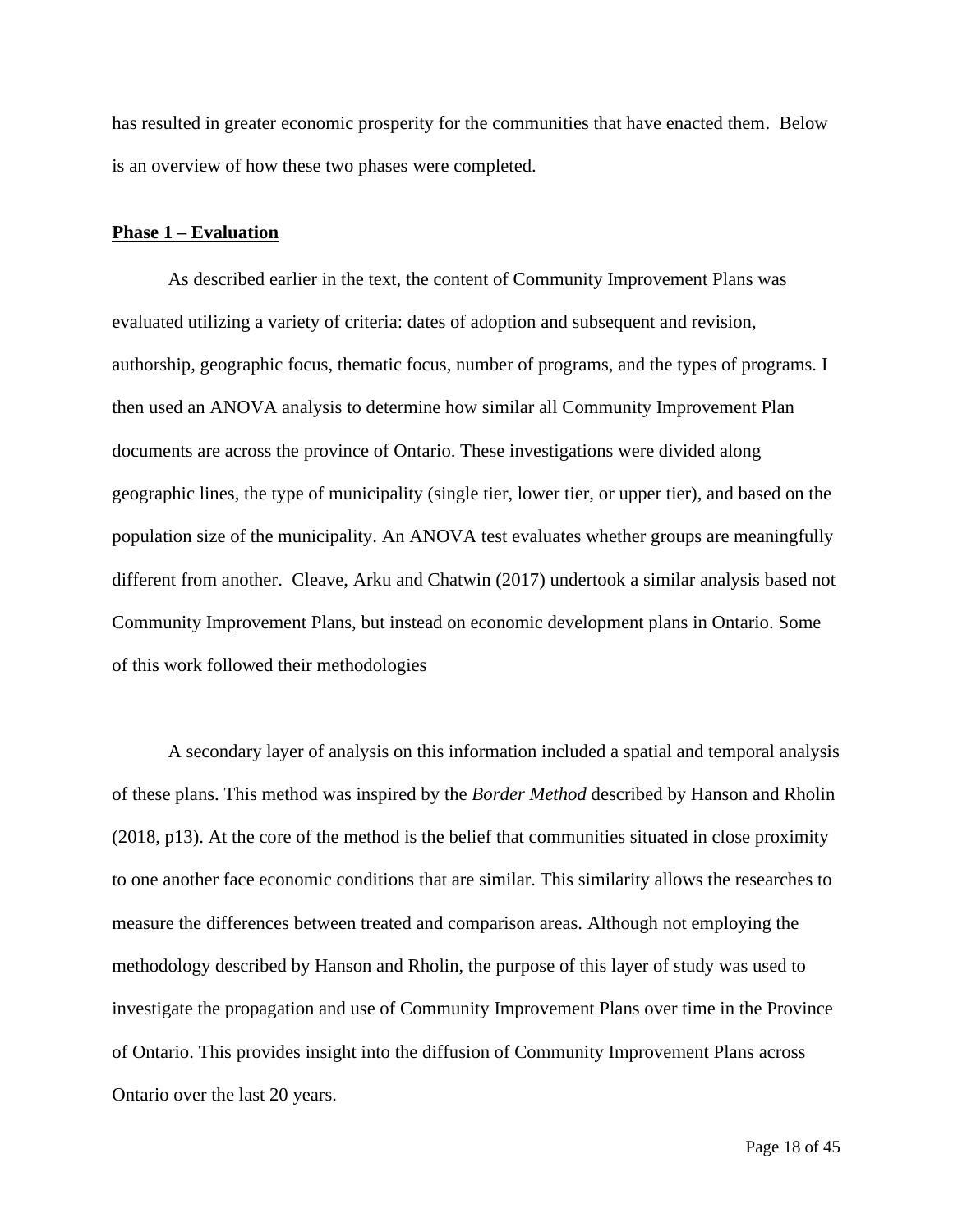#### <span id="page-22-0"></span>**Phase 2 – Effectiveness**

The effectiveness of Community Improvement plans is measured using change the change in assessment values over time in Ontario municipalities. The Assessment information collected from the FIR database was generally complete, however it needed to be standardized in two ways. The first dealt with municipal name changes and amalgamations. Since 2001, there have been three amalgamations in Ontario, forming the municipalities of Temiskaming Shores, Charlton and Dack, and Gordon/Barrie Island. Many more municipalities have undertaken either minor or major name changes since 2001, information was consolidated accordingly. Second, in 2009 the Province adopted a new methodology for recording FIR data by introducing phased in property assessments. As a result, the data from 2009-2011 included blank cells. When the information was investigated further, it was determined that many municipalities had placed their data in the wrong cell, this was rectified in the data set.

Having validated the annual municipal assessment figures for each of the major property classes (Industrial, Commercial, Residential and Total Assessment), formulas utilized to transform the figures to represent annual change in assessment. Recognizing that a one-year window is likely not sufficient to measure the change in assessment, additional formulas were included to represent 3-, 5- and 10-year changes in assessment. The same work was completed for the population of municipalities so that this metric could be utilized as an independent variable in the analysis.

Utilizing the information collected in Phase 1 of the analysis, the year a municipality first adopted a Community Improvement Plans as well as the year it first adopted either a Residential, Commercial, or Industrial Community Improvement Plan was encoded into the final data sheet. This enabled a regression analysis to be completed to determine what, if anything, is the future

Page 19 of 45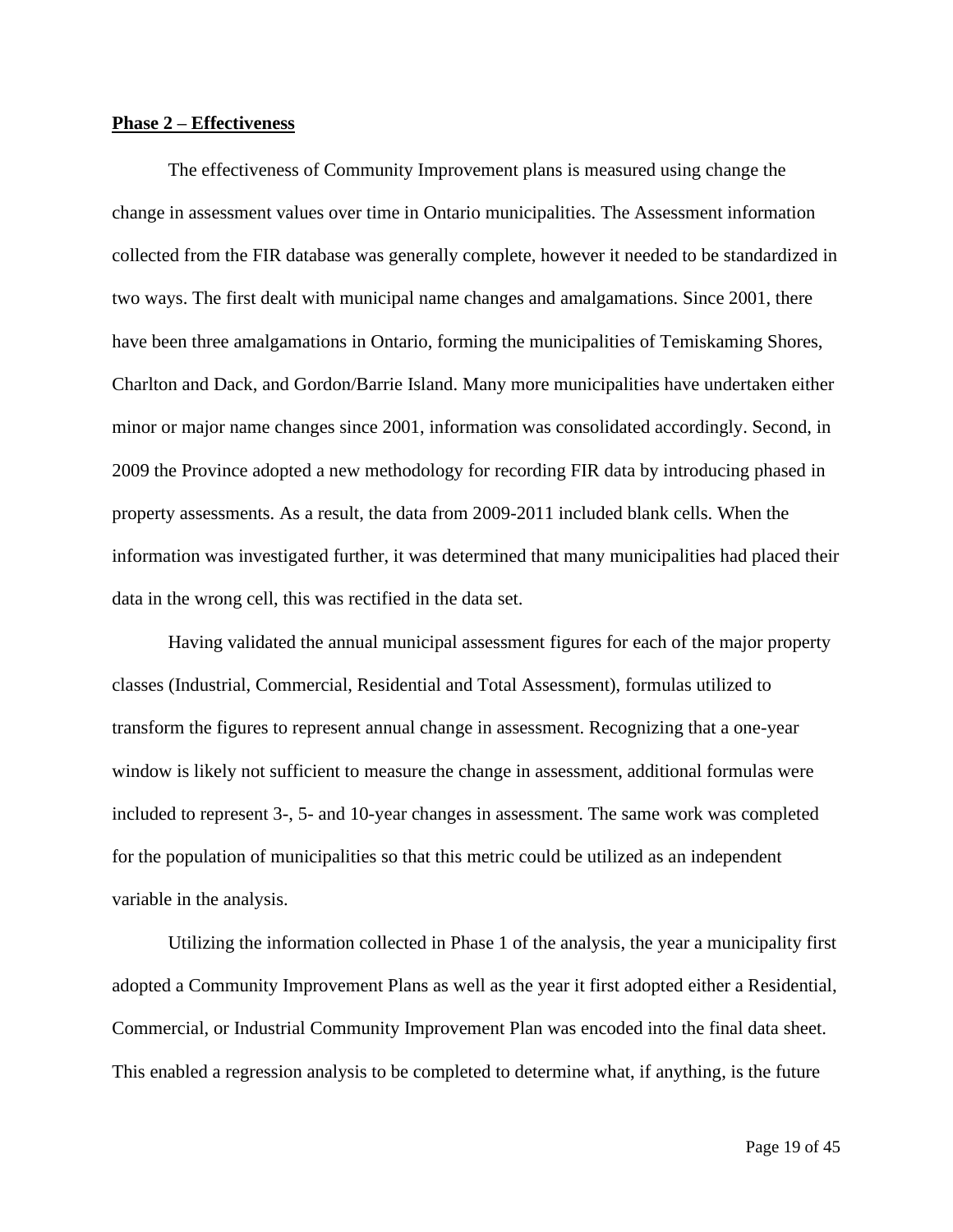effect of implementing a Community Improvement Plans on municipal assessments. It also allows for a more in-depth analysis to determine what effects Commercial, Industrial and Residential Community Improvement Plans have on Commercial, Industrial and Residential assessments.

#### <span id="page-23-0"></span>*Research Limitations*

This research has several limitations. First, despite best efforts to find every municipal Community Improvement Plan, several could not be located. The Town of Bradford-West Gwillimbury has three documents that were unavailable online. The Town of Orangeville advertises a façade improvement program on their municipal website without any reference to a Community Improvement Plan. One City of Orillia Community Improvement Plan document references another two Community Improvement Plan documents that are not available online. Overall, I accessed Community Improvement Plan documents from more than 30% of Ontario's 443 municipalities (excluding Toronto), accounting for 97% of adopted Community Improvement Plans.

Second, unlike Cleave, Arku & Chatwin's (2017) article, I was unable to pursue a strategy of inter-coder reliability testing. If this work were to be replicated by another researcher, there may be minor differences in the categorization that is employed which could affect the findings.

## <span id="page-23-1"></span>**Community Improvement Plans in Ontario: Evaluation**

#### <span id="page-23-2"></span>*Usage*

In total, 202 Community Improvement Plans from across 133 municipalities in Ontario were found for this research. This represents over 30% of all municipalities in Ontario, an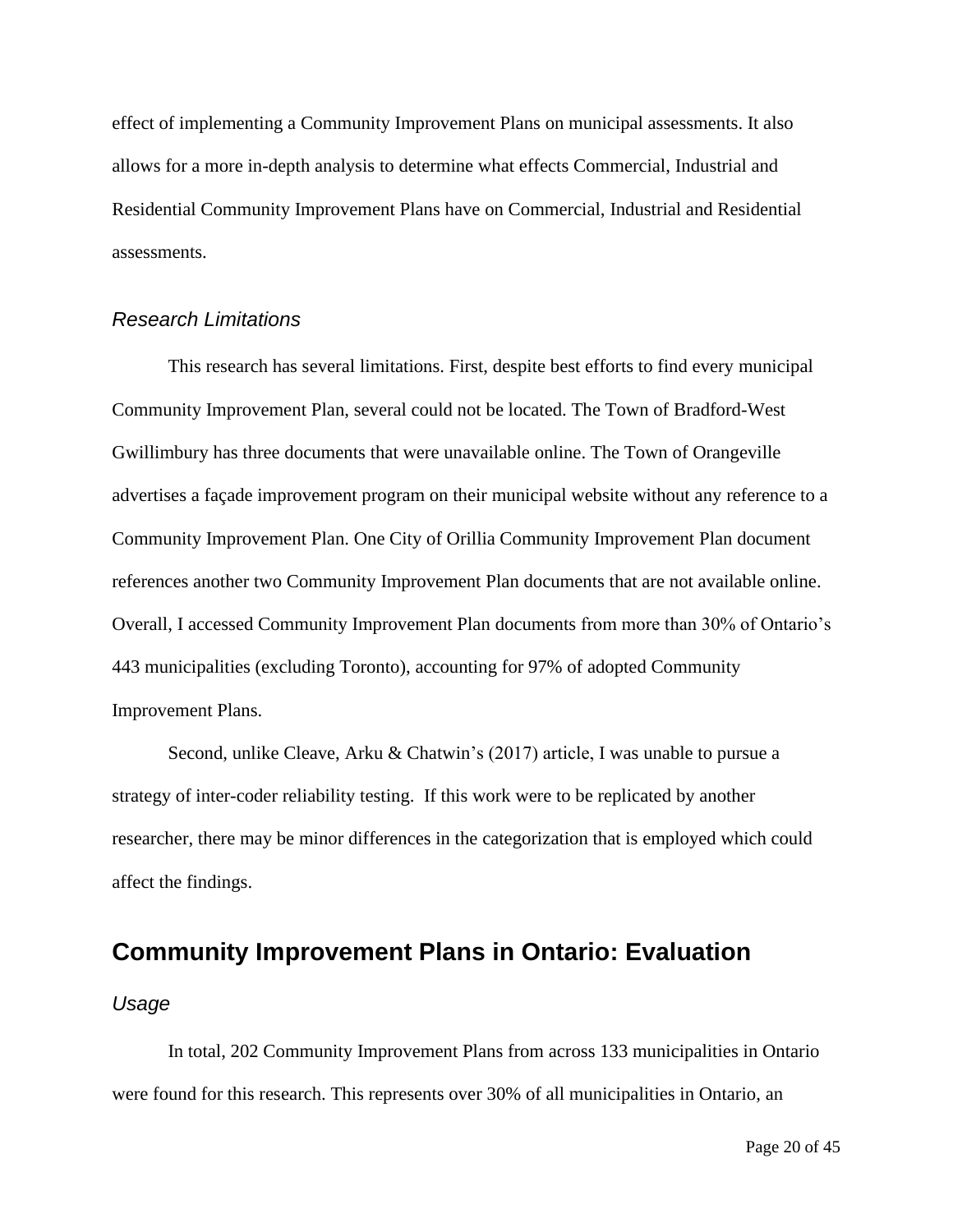increase of 5% since the figure was estimated in 2016. The vast majority of these municipalities (103) have only one Community improvement plan. London holds the most Community Improvement Plans with 8, while Fort Erie, Oshawa and Windsor each have 6.

Broken down regionally, it was determined that Community Improvement Plans are used much more prevalently in Southern Ontario than they are in the North. Community Improvement Plans are used in 46.6% of municipalities in Central Ontario, 39.2% in the Western Region, 31.2% in Eastern Ontario, 25% of the North West and, surprisingly, in only 7% in the Northeast. The information was also broken down by municipal government tier. Community Improvement Plans were used by 36.9% of lower-tier municipalities, 23.8% of single-tier municipalities, and only 10% of upper-tier governments. (See Figure 1.)



#### *Figure 1:Community Improvement Plan Usage by Tier and Region*

If the provincial breakdown were reflected at the regional level of government, we would expect that 30% of municipalities within each upper-tier unit would have a community improvement plan. Instead, there is considerable variation from one region of the province to the next. In the Central region, one regional government (Dufferin County) has no approved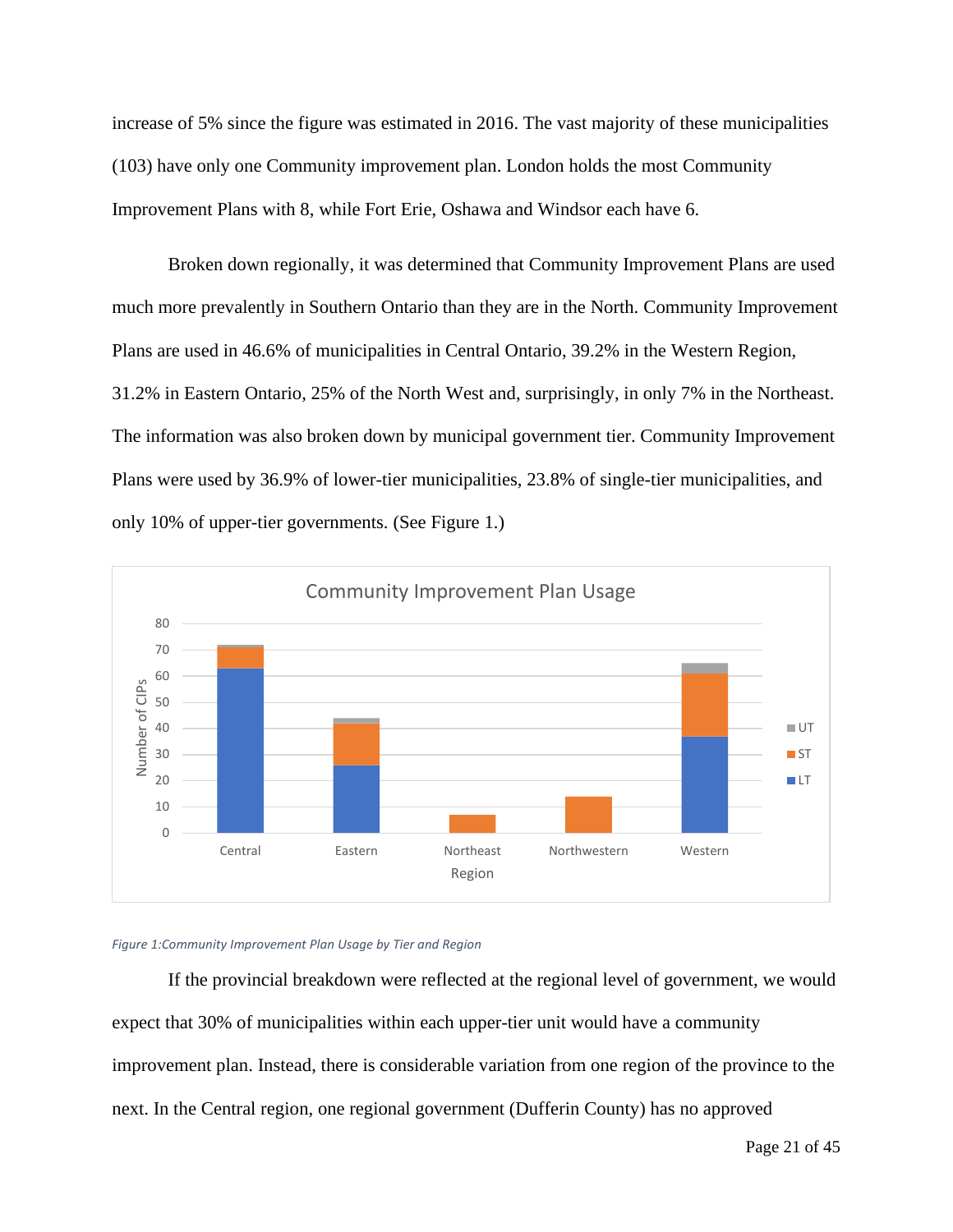Community Improvement Plans whereas Durham (66.7%), Niagara (53.8%), Peel (75%), and York (60%) each have more than 50% adoption rate within their municipalities. In the Eastern Region one regional government (County of Lennox and Addington) has no approved Community Improvement Plans whereas Frontenac (83.3%) and Stormont, Dundas and Glengarry (75%), each have more than 50% adoption rate within their municipalities. In the Northeastern region, no municipality has more than a 25% adoption rate of Community Improvement Plans, two regions (Manitoulin and Timiskaming) representing 32 municipalities have none. In the Northwest, 55.6% of Kenora's Communities have adopted Community Improvement Plans, however none of the other districts have an adoption rate higher than 20%. In the West, Elgin (66.7%), Perth (57.1%) and Waterloo (50%) have adoption rates above 50%, only Haliburton has not adopted any. This variation may be explained by several factors: the municipality's population size and economic fortunes, or diffusion effects, whereby municipalities near to one another are more likely to adopt each other's practices.

Indeed, municipal population sizes play an important role in determining whether a municipality would use a CIP. Municipalities that had a population of less than 10,000 residents only used Community Improvement Plans at a rate of 17.1% whereas larger municipalities employed Community Improvement Plans at a more frequent rate. Community Improvement Plans were used in 15 out of 19 (78.9%) of municipalities that had a population between 100,001 and 250,000. The remaining municipalities had usage rages between 40.2% and 53.4%. This could be an indication that municipalities between 100,001 and 250,000 face additional competition (real or imagined) than other municipalities.

Looking at the Council adoption date for the Community Improvement Plans, figure 2 provides an overview of the year in which Community Improvement Plans were first adopted.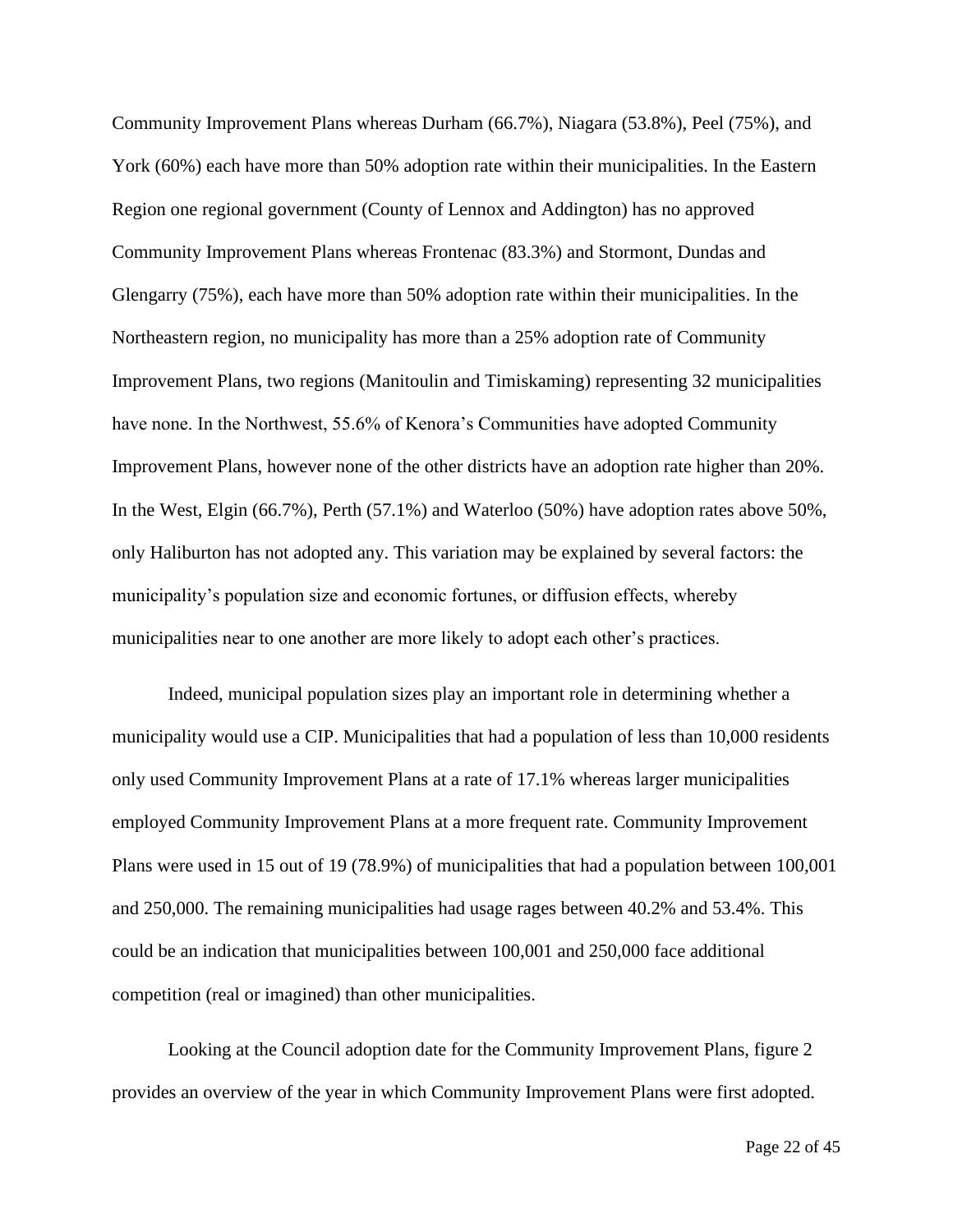Two interesting trends are observed. First, Community Improvement Plans began to be adopted in greater numbers after the 2008 recession, although there is insufficient information to determine whether this was the impetus or if Community Improvement Plans were simply beginning to be seen as best practice. The second interesting feature are the peaks in the years 2010, 2014 and 2018. Those dates correspond to municipal election years in Ontario. This could be an indication that municipal councils were adopting Community Improvement Plans as "proof" that they are actively engaged in economic development initiatives to increase the likelihood that they will be successful in re-election bids.



*Figure 2: Community Improvement Plans by Year and Region*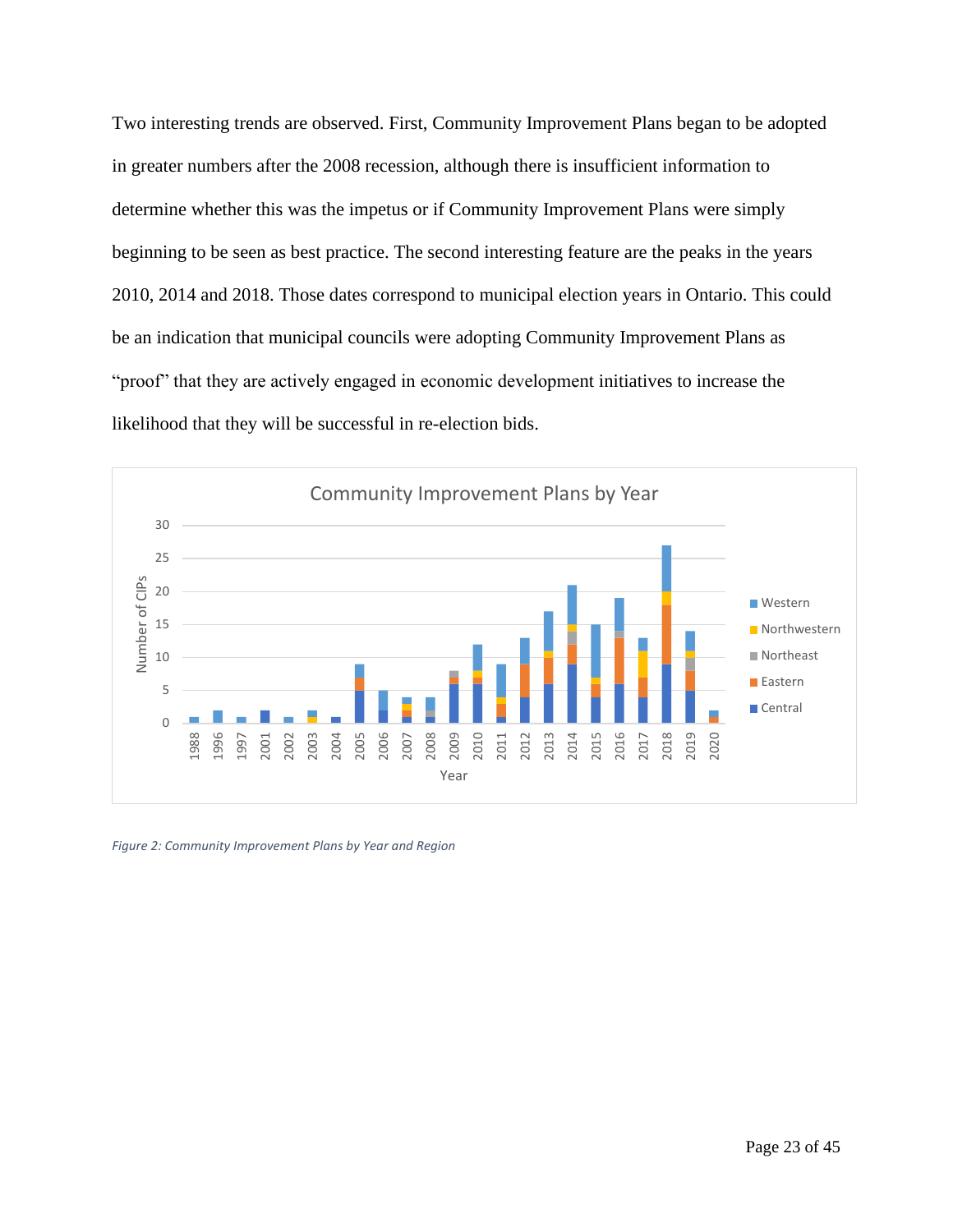#### <span id="page-27-0"></span>*Authorship*

While a majority of CIPs were prepared by municipal staff, outside consultants drafted a significant minority. The community improvement planning process should be undertaken utilizing extensive community-based consultation. The plans that come out of this process should be an accurate reflection of the needs of the community. If this community-based knowledge is enhanced with a review of best-practices in community improvement planning, then texts authored by municipalities or planning consultants should be similar to one another. Cleave, Arku and Chatwin suggest that communities, especially smaller communities, utilize consultants because they do not have the institutional capacity to undertake this work internally (p.363).

A total of 128 Community Improvement Plans written by the municipality (or which did not otherwise attribute authorship). Of the 74 (36.7%) worked on by consultants, there was an average of approximately 1.5 consultants who worked on each CIP. Three firms stood out from the rest; RCI Consulting Inc., MMM Group, and WSP, who worked on 27%, 24% and 15%, respectively, of the 74 plans. It would not be correct to draw from this that these three firms are responsible for 66% of all consultant-led Community Improvement Plans. In some cases, these firms worked together to complete the plans.

It is interesting to note that despite consultants being responsible for 36.7% of all Community Improvement Plans, they were responsible for 66.7% of Community Improvement Plans that did not reference a CIPA within the document the Community Improvement Plan document. Consultants were also only responsible for 18.8% of Community Improvement Plans that designated the entire municipality as the CIPA. I hypothesize that the reason some municipalities are beginning to omit CIPAs from their Community Improvement Plans is likely related to the amendments process. A municipality can make changes to a by-law with their own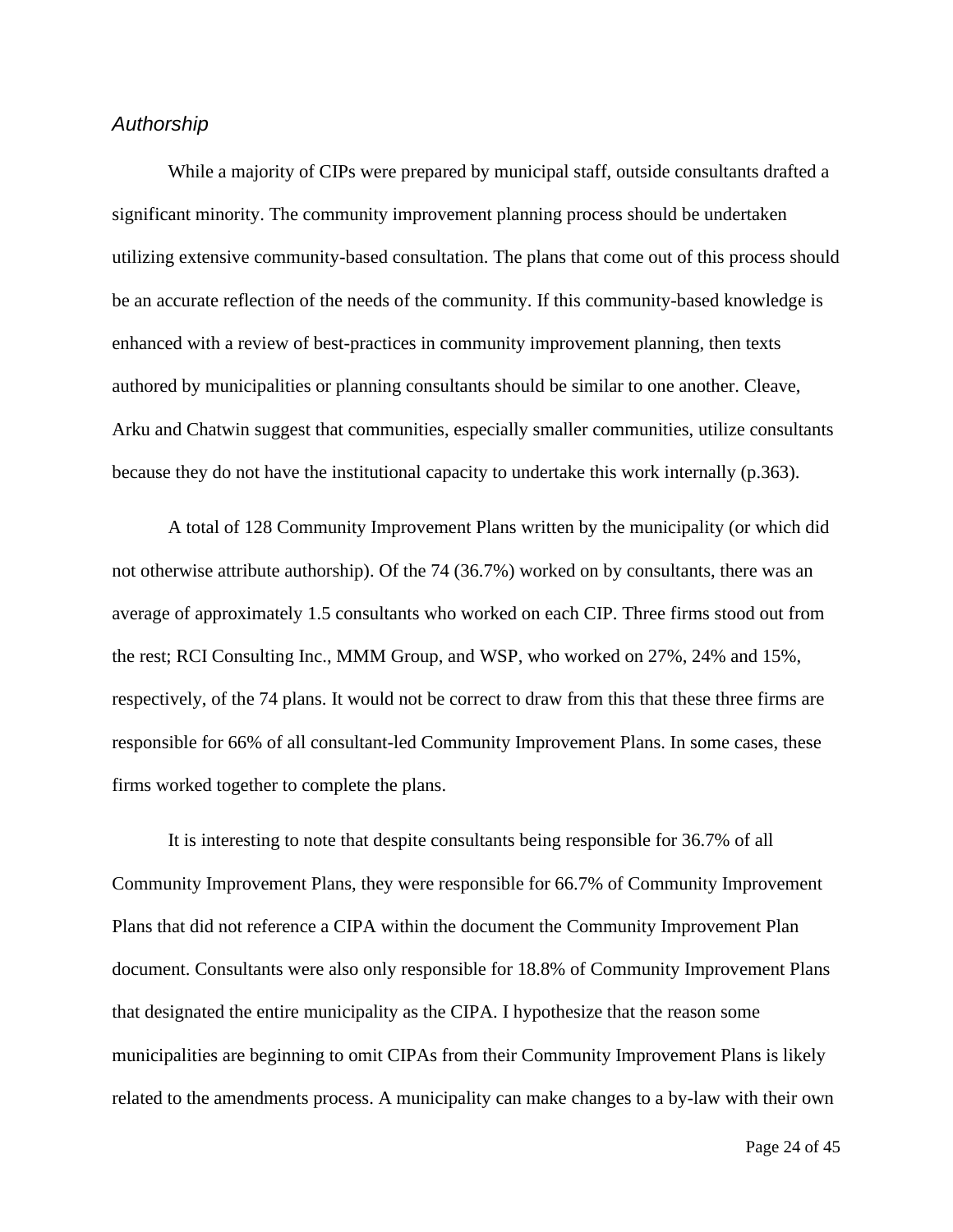authority, whereas a municipality must go through a formal planning process and advise the Province of any changes they are making to their Community Improvement Plan. Having a CIPA exist outside of the Community Improvement Plan document streamlines the process to update the eligibility of a property, or set of properties, to the Community Improvement Plan. This knowledge is likely gathered by working on a variety of Community Improvement Plans which is why consultant lead projects have implemented this process more frequently. One of the reasons a municipality would engage a consultant is to purchase the knowledge that they would not be able to acquire otherwise. As a consultant, you would want to ensure that municipalities continue to see your work as highly specialized. This may also explain why so few consultantled projects designate entire municipalities as CIPAs—anyone can do that! Municipalities may not see the need to continue using consultants if their work is applied equally across a municipality like cheap paint.

Regional differences played an interesting role in the use of consultants. The Northwestern region is an outlier in that municipalities used consultants more frequently than staff to develop Community Improvement Plans, using consultants in 8 out of 14 (57.1%) cases. Central, Eastern and the Northeast regions utilized consultants at comparable rates ranging from 34.1% in Eastern Ontario to 45.8% in Central Ontario. Surprisingly, Western Ontario had a much lower usage rate only employing consultants 23.1% of the time. Figure 3 highlights these usage rates.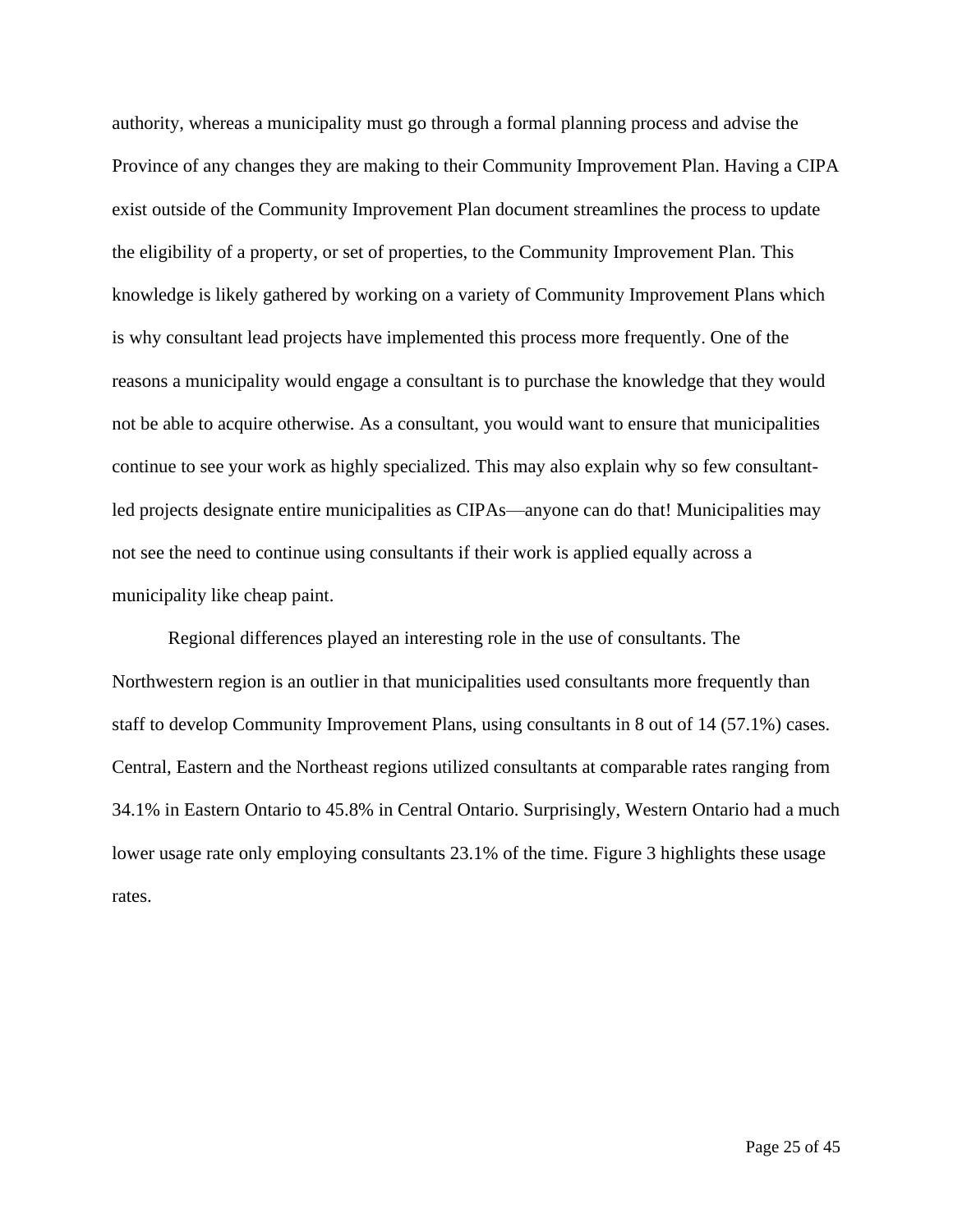

#### *Figure 3:Authorship by Region*

A municipality's decision to utilize a consultant to develop a Community Improvement Plan likely comes down to a variety of factors including their staff's familiarity with developing Community Improvement Plans, and a municipality's budget to develop this program. All 8 of the municipalities that employed consultants to write their plans in the Northwest had populations that were less than 25,000. This could be an indication that the decision to use a consultant came down to staff's lack of familiarity with Community Improvement Plans. Due to the frequency that Community Improvement Plans are used in Central and Western Ontario, it follows that more plans are written by municipalities in Western Ontario. The higher use of consultants in Central Ontario, could be a factor of having municipalities with higher populations on average, and thus a larger budget and greater staff experience.

As shown in Figure 4, the size of a particular municipality played a large role in determining whether or not a municipality would employ a consultant in the development of a Community Improvement plan. Each of the three smaller municipality groupings utilized consultants at a similar rate. Municipalities with a population of up to 10,000 used Community Improvement Plans 43.4% of the time, those that are between 10,001 and 25,000 used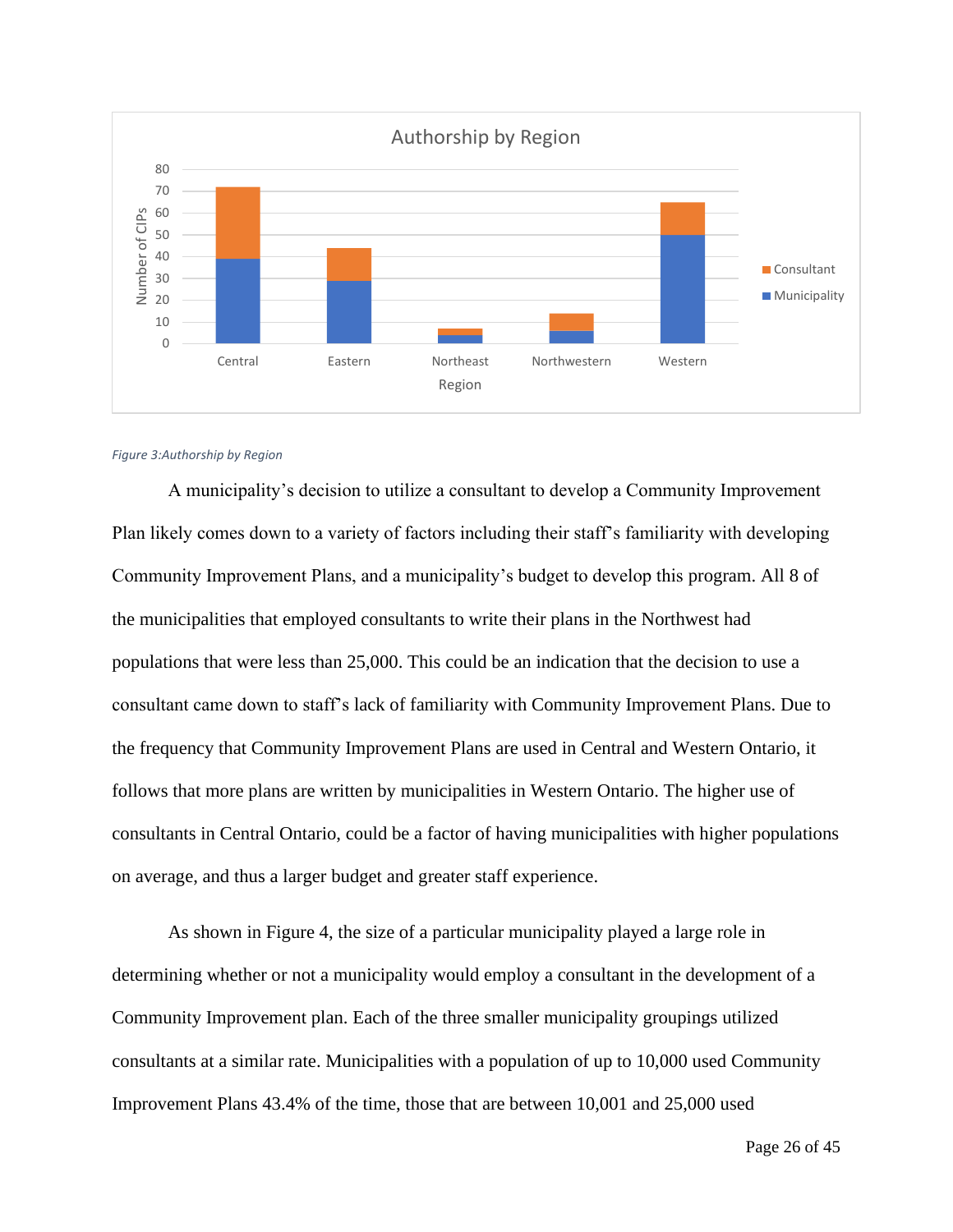Community Improvement Plans 53.5% of the time, and municipalities between 25,001 and 100,000 used Community Improvement Plans 50% of the time. The outlier in this scenario are municipalities that have between 100,001 and 250,000, and those that are above 250,001 residents which employed consultants in 5.6% and 4.8% of cases, respectively, perhaps due to the factors noted above.



#### *Figure 4: Authorship by Population group*

Tier of local government also plays a small role, with lower-tier and single-tier municipalities employing consultants 38.9% and 34.8% of the time respectively, whereas uppertier municipalities used consultants only 14.2% of the time.

#### <span id="page-30-0"></span>*Content*

Looking at the thematic focus of CIPs, it was determined that of the 202 Community Improvement Plans, 123 focused on Downtown/Commercial Cores, 29 had an Industrial focus, and 6 focused on housing. The remaining 46 Community Improvement plans are focused on some combination of these themes. Of the Community Improvement Plans that had a downtown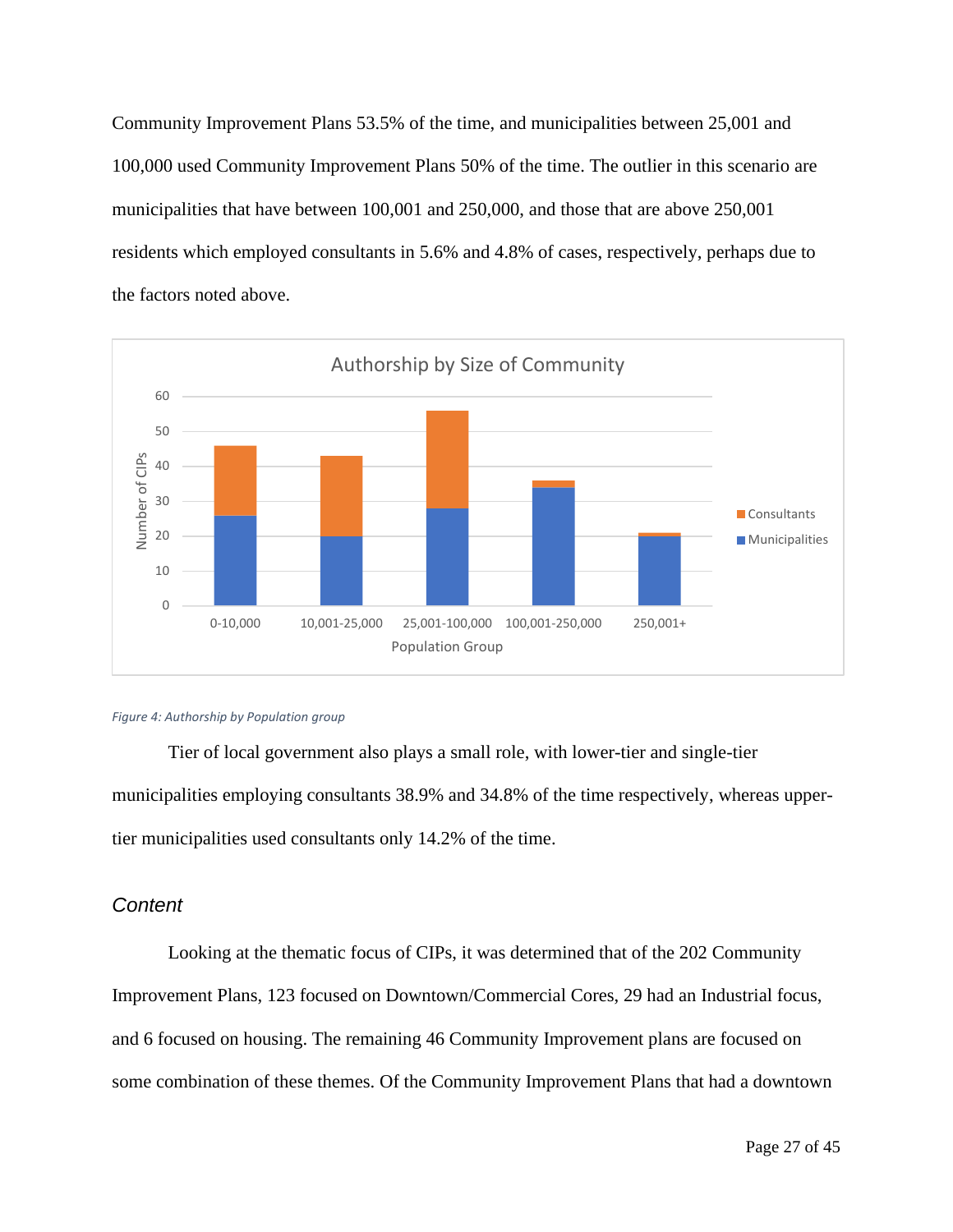focus, 80 (65%) were written by municipalities and not consultants. This is in contrast to those that were focused on housing initiatives, where all six were written by consultants. This brings additional strength to the argument that municipalities utilize consultants to purchase knowledge that they do not have internally. Community Improvement Plans that focus on a downtown by far and away the most common type of Community Improvement Plan, there are examples across the province. The effort needed to gain this type of knowledge is relatively low compared to other types of Community Improvement Plans. Conversely, Community Improvement Plans for housing are much more rare, municipalities are likely more inclined to utilize a consultant because these studies require more specialized knowledge. t should also be noted that the north had no Community Improvement Plans focusing on housing development. This makes sense as the cost of housing is much less expensive in the north than in the south, and it is likely that the development of additional affordable housing stock is not necessary.

From a geographic perspective, the majority of Community Improvement Plans (104) applied to single locations within municipalities, 60 to multiple locations, and 32 designated the entire municipality as the Community Improvement Project Area (CIPA). Interestingly, six of these plans did not identify CIPAs, but instead referring the reader to other municipal bylaws.

The CIPs were also coded by type of program. First their overall usage will be looked at, followed by a more in depth look at the way their usage was broke down by population size, whether they were prepared by municipalities or consultants, and region. Out of the 202 plans, the most popular programs were façade improvement programs used 136 times, Tax-Increment Equivalent Grant programs (119), construction related programs, (116), and fees-based programs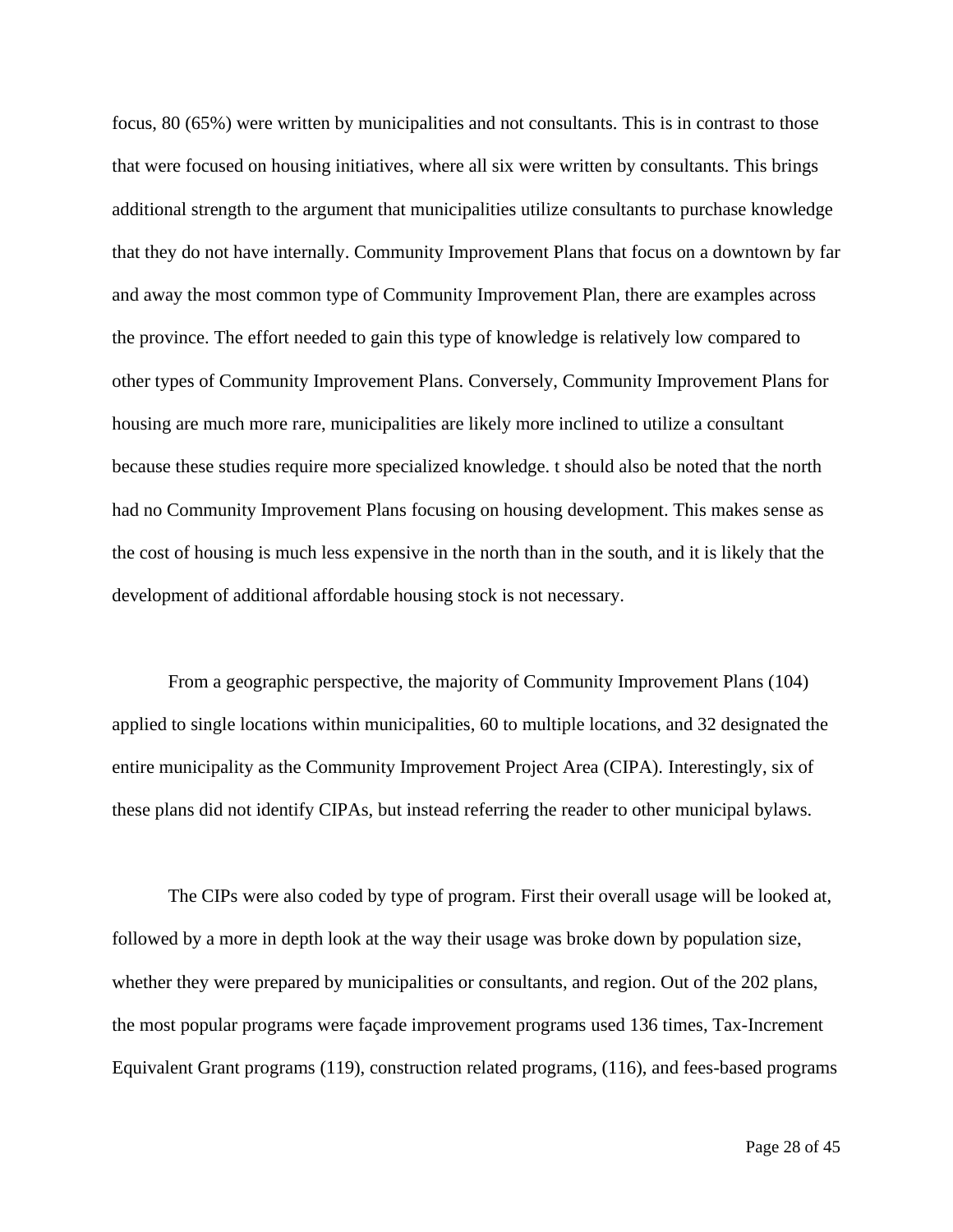appeared in 105 plans. Programs related to studies and design costs appeared in 77 plans. The incidence of other types included development charges grants (54), housing programs (51), programs that support structural improvements (47), and brownfield programs (45). "Other" programs appeared only 27 times. (See Figure 5.)



*Figure 5:Program Utilization by Authorship*

Broken out by authorship, Community Improvement Plans written by consultants, as compared to plans that were written by municipalities, we see some interesting usage rates. In total, Community Improvement Plans that were written by municipalities used 392 programs, whereas those written by consultants used 384 programs in total (see figure 6). On average, each Community Improvement Plan written by a municipality used 3.1 programs, compared to 5.2 programs in those written by consultants. Returning to the concept that a municipality utilizes consultants to purchase knowledge that they do not have internally, the disparity between authorship may indicate that consultants believe a wider application of program tools will be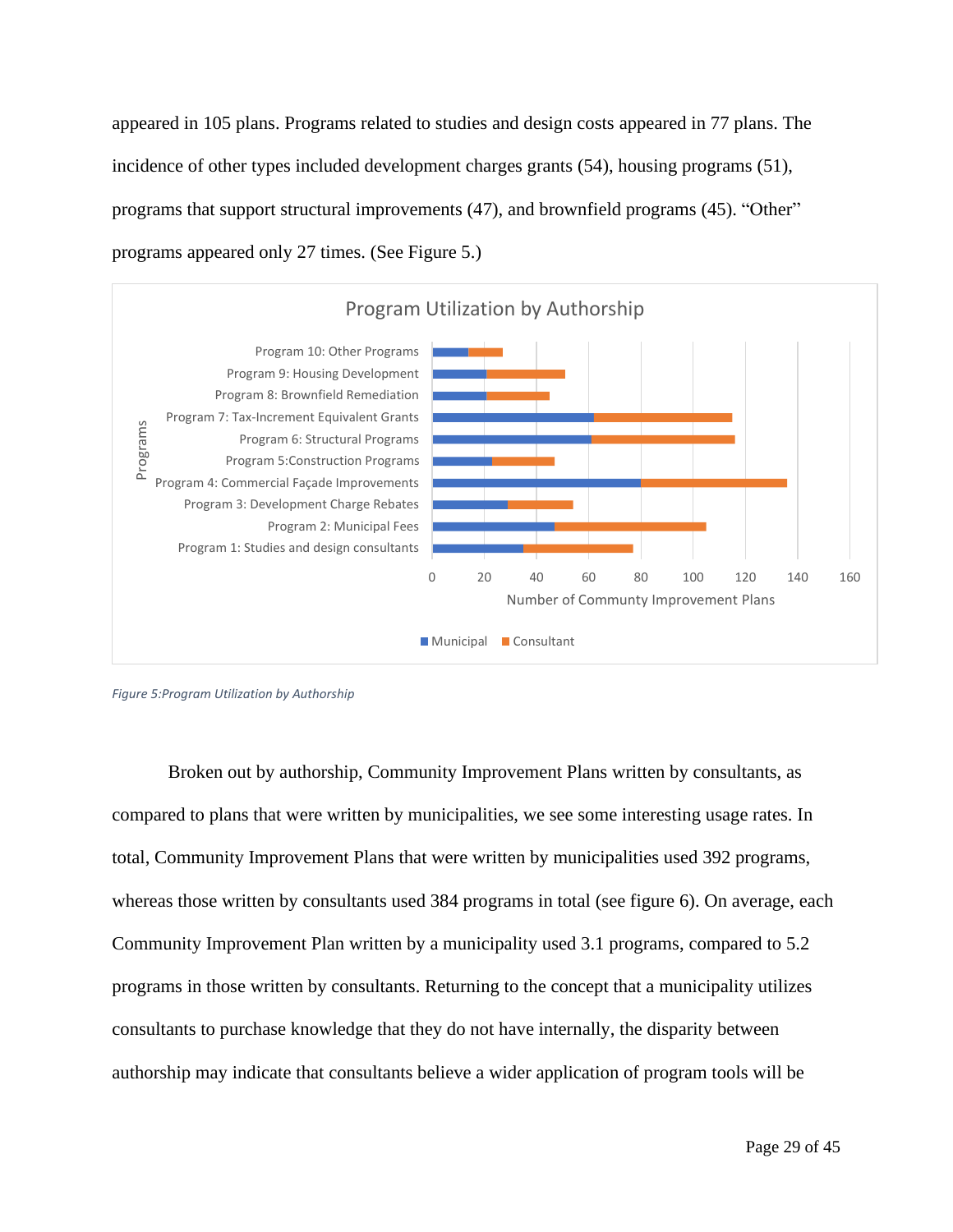more beneficial to the community. Figure 6 enumerates the number of programs that are used in the plans overall.

Comparing the authorship groups, on average, the consultants included housing programs 2.4 times as often as municipally authored Community Improvement Plan documents, studies and design consultant programs and fees programs 2.1 times as often as municipalities and brownfield programs 2.0 times often. When considering that consultant authored documents used programs 1.7 times more often than municipally authored programs, at the other end of the spectrum, are façade programs which were only used 1.2 times as often as municipally written CIPs. All other programs had usage rates ranging between 1.5 and 1.8 times which are more in line with the overall usage rates. This follows the previous hypothesis that municipalities typically employ consultants to write community improvement projects when they need something more specialized than a commercial Community Improvement Plan.



*Figure 6:Programs by Authorship*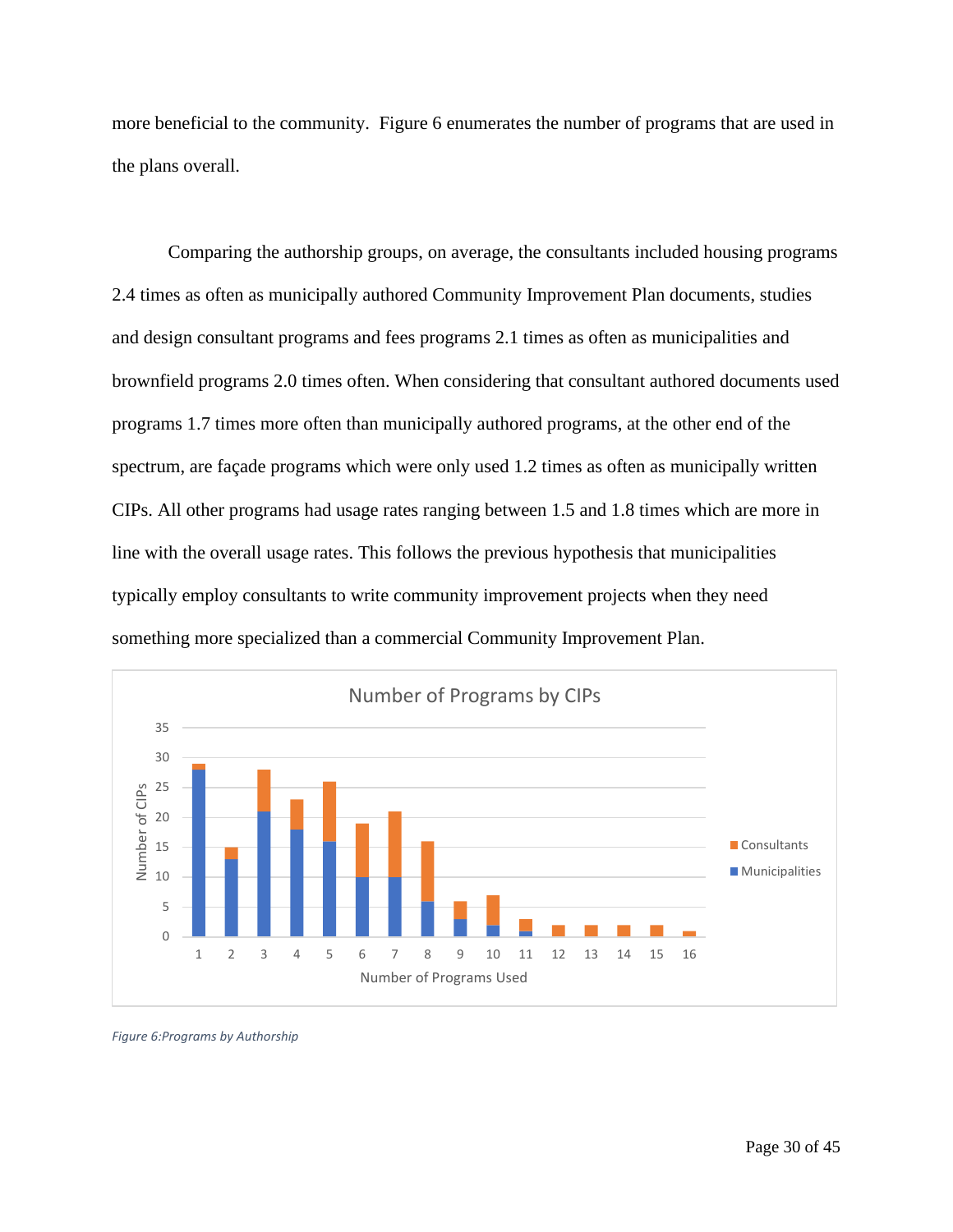Looking at this information from a population perspective, we see that the smallest population group, municipalities that have 0-10,000 residents, were responsible for 22.8% (46) of all Community Improvement Plans reviewed. They utilized development charge programs at the lowest rate, being responsible for only 3.7% (2 of 54) of all such programs. This group was also the heaviest user of programs to support structural improvements at 38.3% (18 of 47), brownfield programs at 31.1% (14 of 45) and façade improvements at the rate of 30.1% (41 of 136). They were also the most creative of the municipal size groups being responsible for 37% (10 of 27) of all other programs.

When looking at the interplay between authorship, programs and community size, several interesting features become apparent. When it came to the studies and professional fees programs, only 19.2% (5 of 26) of communities that wrote their own plans incorporated them within this population group, however for communities that used consultants, 60% (12 of 20) included this program. A similar pattern is seen with the fees program where, at this population group, 42.3% (11 of 26) of plans written by communities used this program as opposed to 85% (17 of 20) that were written by consultants. The most dramatic shift for this population size group relates to the use of TIEG programs, when written by municipalities only 23% (6 of 26) of municipalities included this program, when written by consultants, 80% (16 of 20) of plans included this program.

The next smallest group, municipalities with between 10,001-25,000 residents, were responsible for 21.3% (43 of 202) of all Community Improvement Plans. Despite this, this tier was responsible for 33.8% (26 of 77) of all programs that focused on programs that supported the creation of studies and professional design fees. They also were responsible utilizing development charge programs at 35.2% (19 of 54). This population size group used the fewest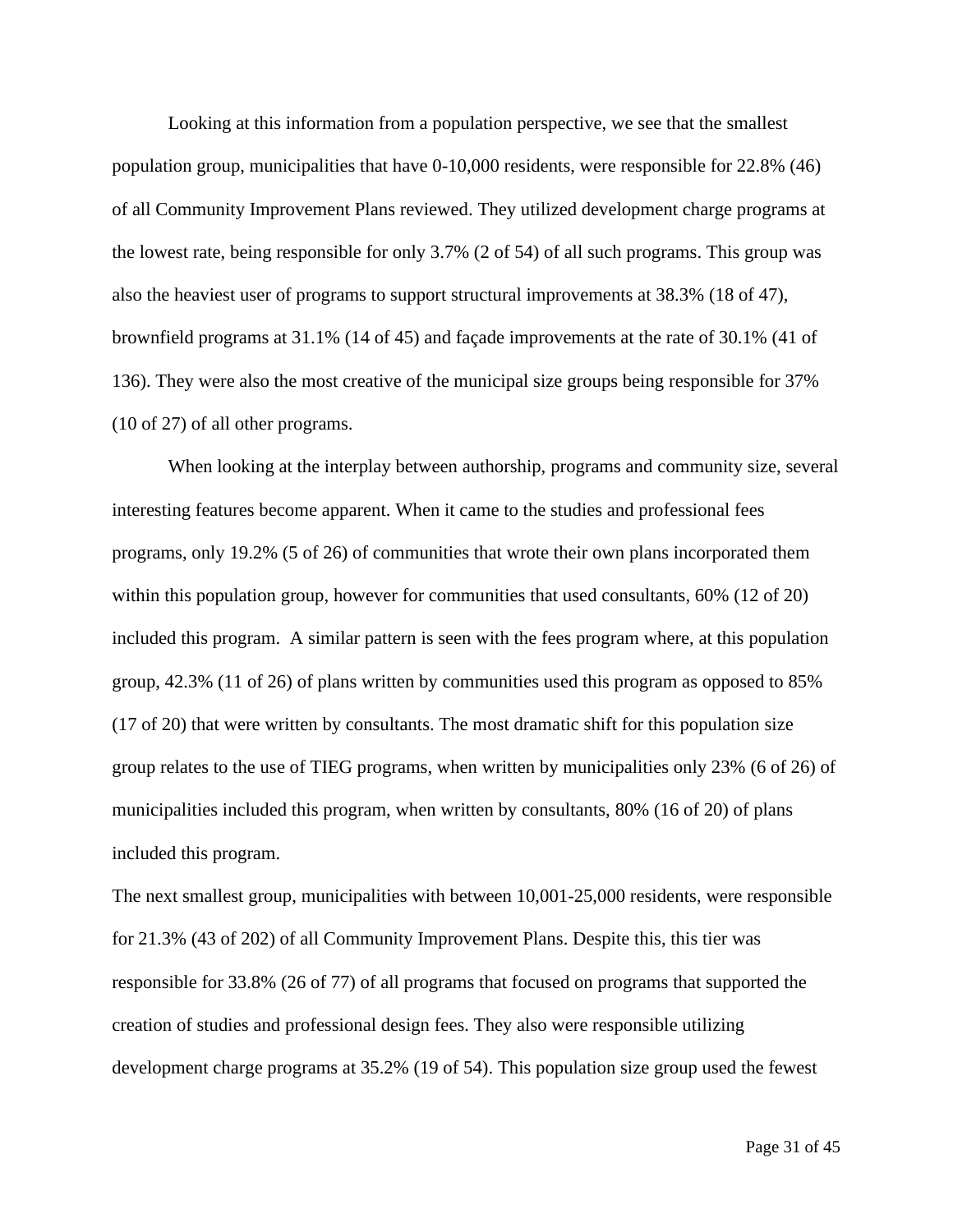other programs accounting for only 11.1% (3 of 27) of all programs. Generally speaking, authorship played a smaller role on the inclusion of programs at population group. The only large differences appeared to be with fee-based programs where 55% (11 of 20) of Community Improvement Plans authored by municipalities included a fee program in contrast to 87% (20 of 23) of programs authored by consultants, and housing programs which saw housing programs included in 5% (1 of 20) of plans written by municipalities and 52.2% (12 of 23) of plans written by consultants.

Population group 3, which encompasses municipalities with between 25,001 and 100,000 residents, utilized the most Community Improvement Plan documents. Their use represents 27.7% (56 of 202) of all CIPs. They utilized the highest amount of housing programs at 35.5% (18 of 51), brownfield programs 31.1% (14 of 45) and fee programs, 30.5% (32 of 105). Of all the population groups, it is the only one that sees a 50/50 split between plans that are written by municipalities, and those that are written by consultants. Authorship played an important role in inclusion of programs for this group. Only 17.9% (5 of 28) of plans authored by municipalities included a program focused on studies and design consultants, this is in contrast to 50% (14 of 20) of studies authored by Consultants. That same is true for fees-based programs which were found in 42.9% (12 of 28) of all plans authored by municipalities and 71.4% (20 of 28) of plans authored by consultants, TIEG programs which where municipally developed plans including the program 39.3% (11 of 28) of the time, but 64.3% (18 of 28) of the time when written by thirdparty consultants, brownfield programs which saw a 14.3% (4 of 28) and 35.7% (10 of 28) split between municipalities and consultants.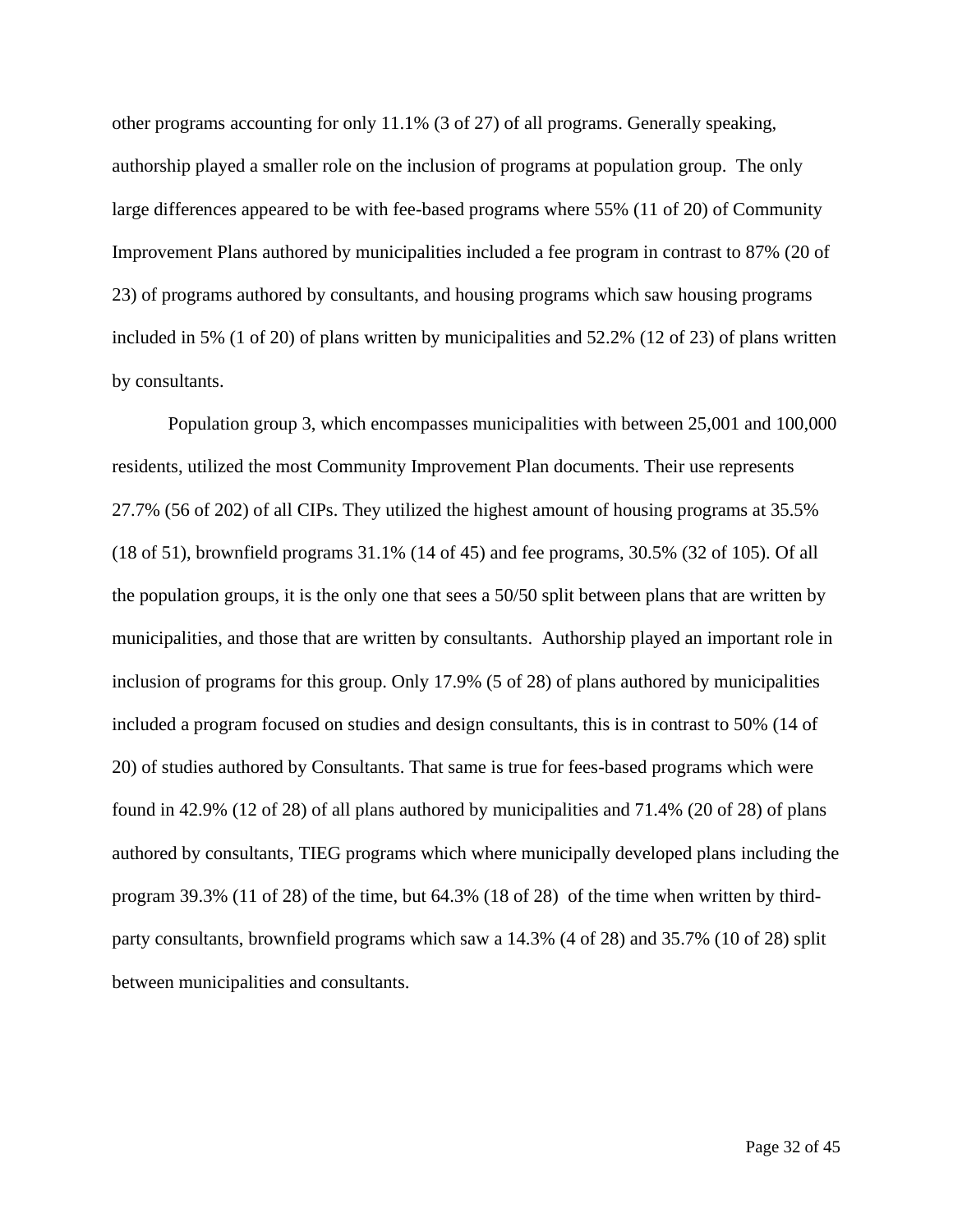

*Figure 7:Program Utilization by Population group and Authorship*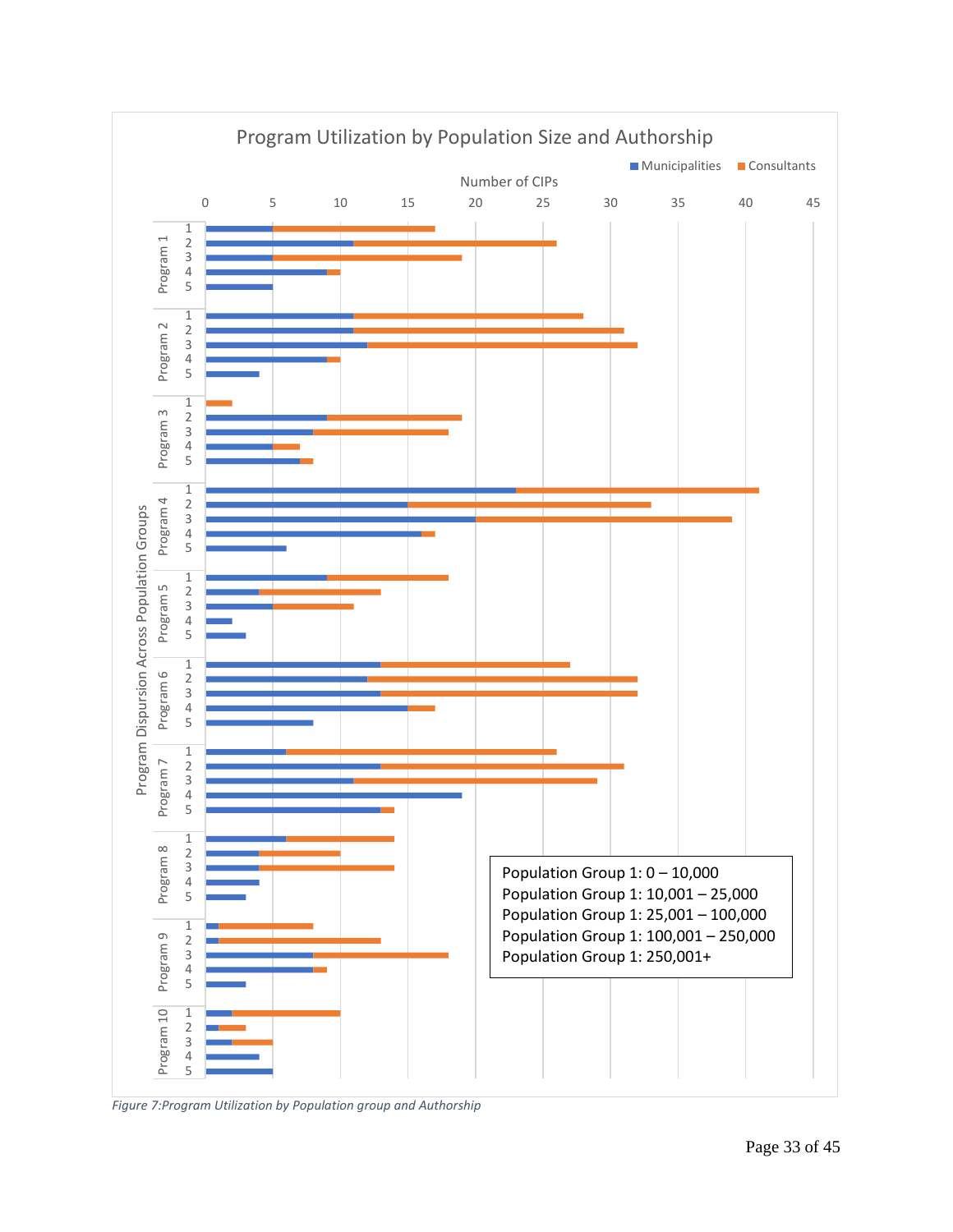The second largest population size group, municipalities that are between 100,001 and 250,000 represented were responsible for 17.8% (36 of 202) of all Community Improvement Plans. For this group, only brownfield programs and structural improvement programs at the lowest rates, 6.7% (4 of 45) and 4.3% (2 of 47), respectively.

The largest population size group, communities over 250,001 residents, represented only 10.4% (21 of 202) of all Community Improvement Plans used. Unsurprisingly, this tier used the lowest number of programs in the majority of programs including: studies and consultants 6.5% (5 of 77), fees programs 3.8% (4 of 105), façade improvement programs 4.4% (6 of 136), rehabilitation programs 6.9% (8 of 166), brownfield programs 6.7% (3 of 45) and housing programs 5.9% (3 of 51).

Unfortunately, due to the small number of consultants who were utilized in populations groups 4 (2 Community Improvement Plans) and 5 (1 Community Improvement Plan), it is impossible to look at a comparison between plans written by consultants and those written by communities.

#### <span id="page-37-0"></span>*Interpretation*

What can be drawn from this information? The first point is that the differences in geographic regions, size of municipality and the level of specialization needed to create a Community Improvement Plan impact whether or not a municipality chooses to develop their own Community Improvement Plan, or engage with a consultant to write their plan. Regional familiarity with Community Improvement Plans and staff resourcing are important factors in determining who writes the plan. As more nearby communities use these plans, staff become more comfortable writing the plans. The largest municipalities have the internal resources to develop their own communities while small municipalities do not necessarily have the internal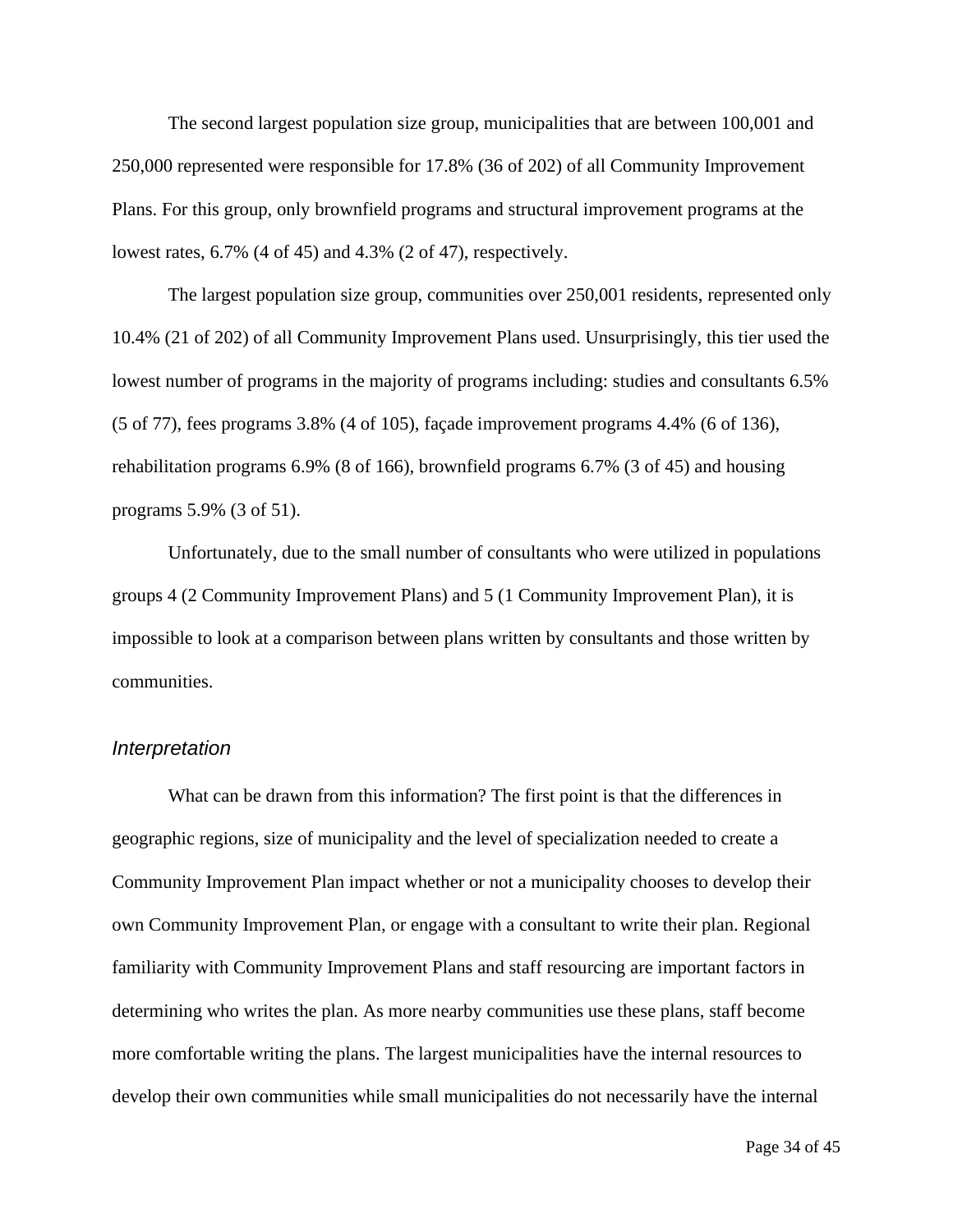staff competencies. This work reinforces Cleave, Arku and Chatwin's belief that smaller institutions utilize consultants because they do not have the internal capacity to complete these projects on their own (p.363).

Second, authorship matters. This fact is significant because this research has demonstrated that Community Improvement Plans written by municipalities use less programs per plan than those written by consultants. There are more options for businesses when consultants write the plans. To digress, it is also interesting that the program used with the most frequency by consultants are programs that relate to planning and building permit fees. For plans written by municipalities, this is the program used with the fourth greatest frequency. It is likely that municipal employees see this program as a direct threat to their departmental budgets, a concern not shared with municipal consultants. Although it appears that smaller municipalities actually have a leg up on their larger competition due to the fact that they their Community Improvement Plans use more programs, the number of programs used is not in and of itself an indicator that a Community Improvement Plan is going to achieve its goals. For that, we will need to use another measure.

### <span id="page-38-0"></span>**Community Improvement Plans in Ontario: Effectiveness**

As a final step, multiple linear regressions were performed to assess the effect of Community Improvement Plan adoption. While much of the information gathered was statistically significant, it was difficult to assess causation. As such, after highlighting some of the results, the paper will explain what could be producing them.

The first group of regression tests uses the implementation of community improvement plans as the independent variable, and changes in total assessed value at four time intervals (1, 3, 5, and 10 years) as the dependent variable. These are summarized in Table 1. The analysis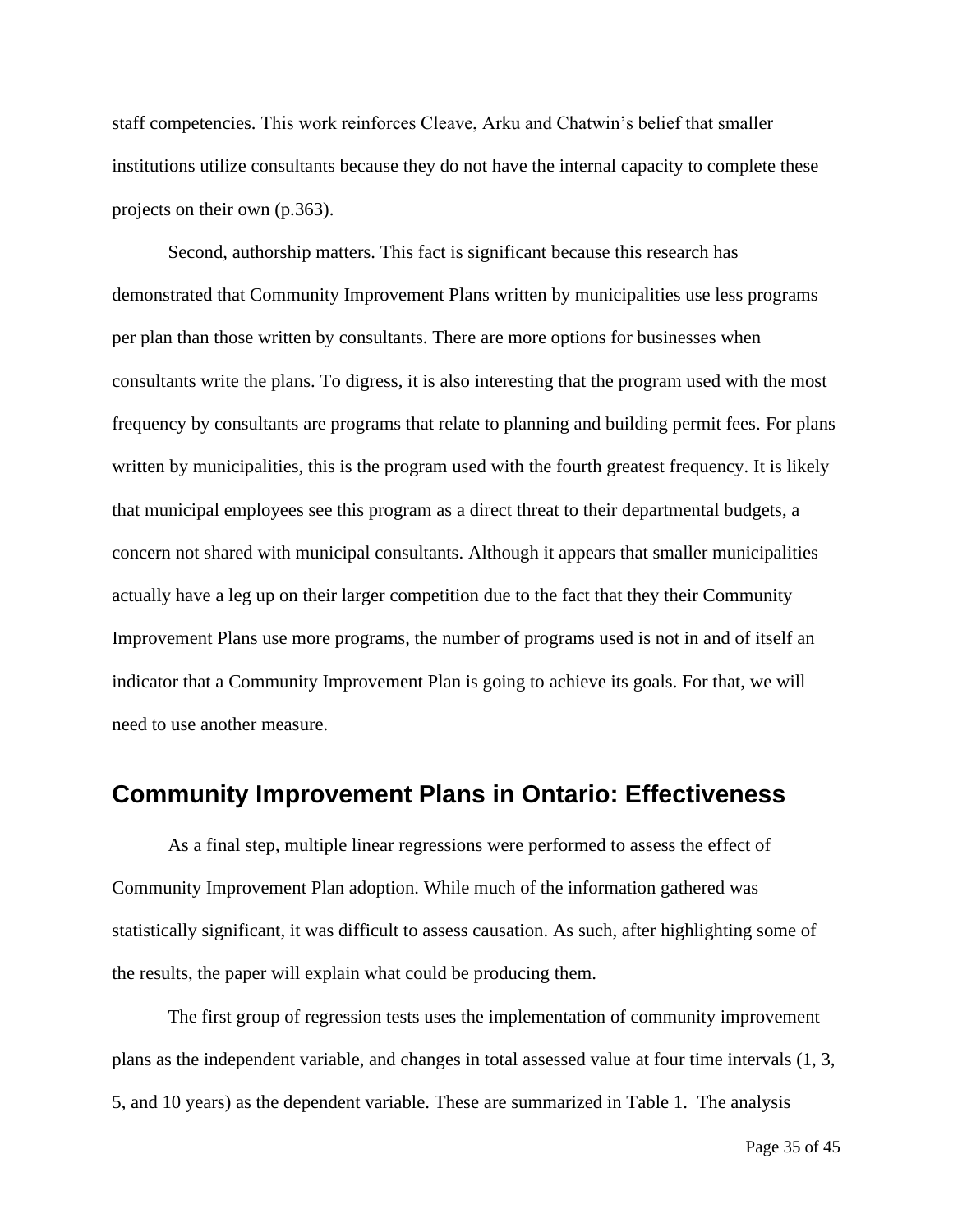reveals a negative relationship: the longer the time interval since adoption of a CIP, the greater the decrease in municipality-wide assessed value compared to communities that had not implemented community improvement plans. This the opposite of expectations as the presumed purpose of adopting a CIP is to increase, rather than reduce, the value of private property in the municipality. The low  $\mathbb{R}^2$  values indicate that while the models are statistically significant, they have little explanatory power.

The same tests were then run to determine what the inclusion of downtown Community Improvement Plans had on the annual changes of commercial assessments, industrial Community Improvement Plans on industrial assessments, and housing Community Improvement Plans on housing assessments. No statistically significant relationships were found. Table 1.

|             |             |        | l.2          |        | 1.3          |        | .4          |        |
|-------------|-------------|--------|--------------|--------|--------------|--------|-------------|--------|
| Independent | 1 Year      |        | 3 Year       |        | 5 Year       |        | 10 Year     |        |
| Variables   | Est.        | SЕ     | Est.         | SE     | Est.         | SE     | Est.        | SE     |
| Intercept   | $0.0601***$ | 0.0011 | $0.1927***$  | 0.0019 | $0.3446***$  | 0.0032 | $0.811***$  | 0.0074 |
| Has CIP     | $-0.0099**$ | 0.0038 | $-0.0425***$ | 0.0074 | $-0.0944***$ | 0.0144 | $-0.1614**$ | 0.0551 |
| $R^2$       | <0.0001     |        | 0.0050       |        | 0.0075       |        | 0.0027      |        |

Note: Intercept represents reference level. Dependent variable is change in total assessed value. \*p<.05, \*\*p<.01, \*\*\*p<.001

A second set of models adds controls for region of the province and municipal tier (see Table 2). The pattern is the same. While most coefficients are statistically significant, the explanatory power of the models is low. Model 2.4, which analyzes the effect on ten-year change in assessed value, has the highest  $R^2$  value – approximately 13% of variation in assessed value is explained by having adopted a CIP, region, and tier.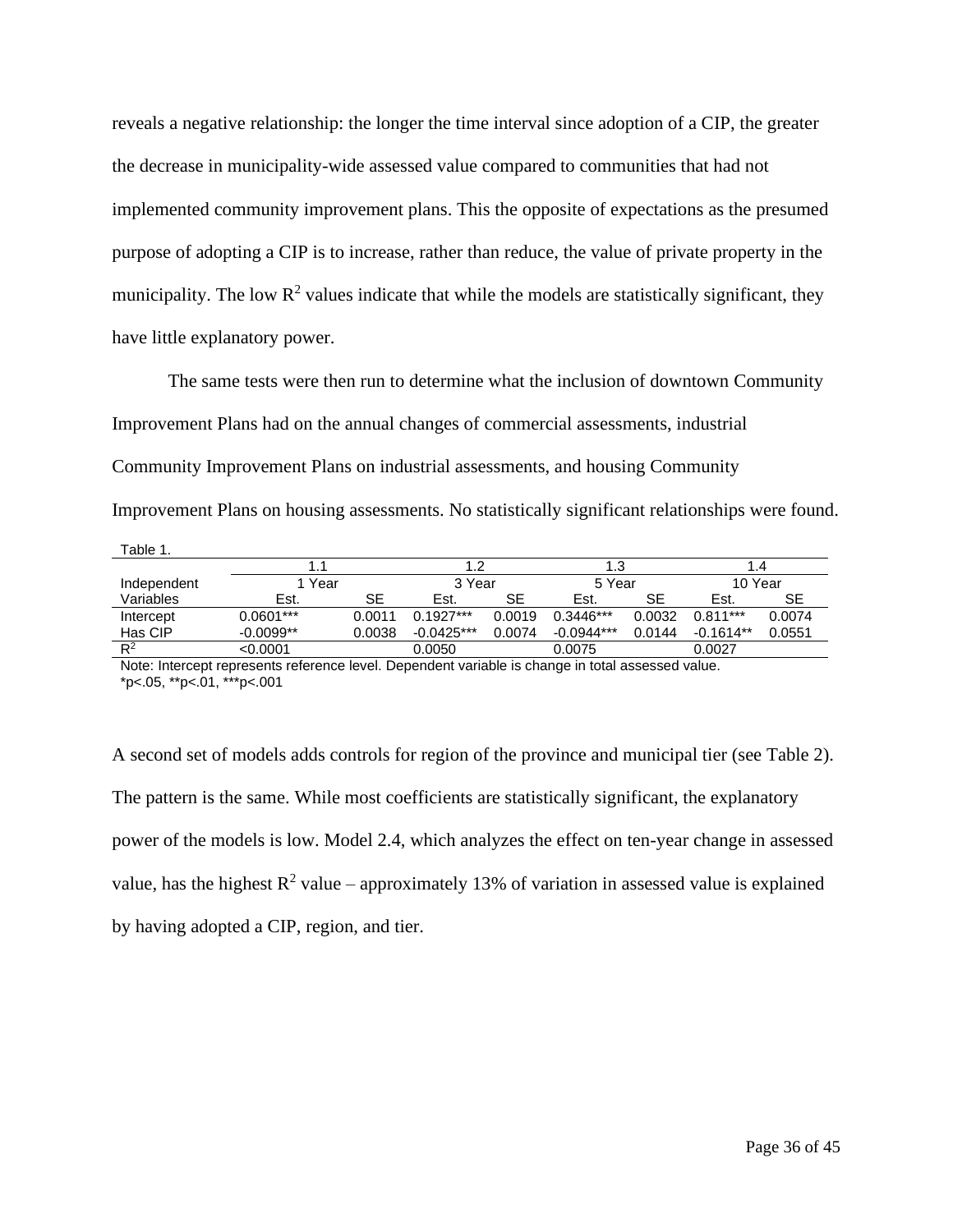| Table 2.           |              |        |                  |           |              |           |              |           |
|--------------------|--------------|--------|------------------|-----------|--------------|-----------|--------------|-----------|
|                    | 2.1          |        | $2.2\phantom{0}$ |           | 2.3          |           | 2.4          |           |
| Independent        | 1 Year       |        | 3 Year           |           | 5 Year       |           | 10 Year      |           |
| Variables          | Est.         | SE     | Est.             | <b>SE</b> | Est.         | <b>SE</b> | Est.         | <b>SE</b> |
| Intercept          | 0.0768***    | 0.0025 | 0.2059***        | 0.0078    | $0.3554***$  | 0.0128    | $0.8032***$  | 0.0293    |
| Has CIP            | $-0.0128***$ | 0.0039 | $-0.0498***$     | 0.0073    | $-0.0986***$ | 0.0141    | $-0.1506**$  | 0.0520    |
| Region (vs.        |              |        |                  |           |              |           |              |           |
| Central:           |              |        |                  |           |              |           |              |           |
| Eastern            | $-0.0127***$ | 0.0032 | $-0.0333***$     | 0.0055    | $-0.0418***$ | 0.0090    | $-0.0674***$ | 0.0209    |
| Northeast          | $-0.0117*$   | 0.0051 | $-0.0309***$     | 0.0085    | $-0.0298*$   | 0.0140    | $-0.0286$    | 0.0323    |
| Northwest          | $-0.0261***$ | 0.0057 | $-0.0891***$     | 0.0096    | $-0.1528***$ | 0.0158    | $-0.3409***$ | 0.0365    |
| Western            | $-0.016***$  | 0.0033 | $-0.0530***$     | 0.0055    | $-0.0938***$ | 0.0091    | $-0.2374***$ | 0.0211    |
| Tier (vs. Single): |              |        |                  |           |              |           |              |           |
| Lower Tier         | $0.0112**$   | 0.0042 | $0.0388***$      | 0.0071    | $0.0711***$  | 0.0117    | $0.1938***$  | 0.0272    |
| <b>Upper Tier</b>  | 0.0123       | 0.0570 | $0.0364***$      | 0.0096    | $0.0661***$  | 0.0123    | $0.1975***$  | 0.0367    |
| $R^2$              | 0.0136       |        | 0.0603           |           | 0.0782       |           | 0.128        |           |

Note: Intercept represents reference level. Dependent variable is change in total assessed value.  $*p$  <.05,  $*p$  <.01,  $**p$  <.001

A third set of models adds logged municipal population (see Table 3). The addition of municipal population size had no effect on the explanatory power of the models and little effect on the statistical significance of individual coefficients. Separately tested models including logged population and CIP adoption only (not shown) revealed a modest significant association between these variables and assessed value change but limited explanatory power ( $R^2$  < 0.02). Together, the models shown in Tables 1–3 suggest that adopting a CIP has little effect on a municipality's assessed property value, and that the small effect is negative rather than positive.

| aule J.           |              |        |              |           |              |           |              |           |  |
|-------------------|--------------|--------|--------------|-----------|--------------|-----------|--------------|-----------|--|
|                   | 3.1          | 3.2    |              | 3.3       |              | 3.4       |              |           |  |
| Independent       | 1 Year       |        | 3 Year       |           |              | 5 Year    |              | 10 Year   |  |
| Variables         | Est.         | SЕ     | Est.         | <b>SE</b> | Est.         | <b>SE</b> | Est.         | <b>SE</b> |  |
| Intercept         | $0.0501***$  | 0.0103 | $0.1664***$  | 0.0173    | $0.2971***$  | 0.0287    | $0.7358***$  | 0.0672    |  |
| Pop. (log)        | 0.0033       | 0.0020 | $0.0085*$    | 0.0033    | $0.0125*$    | 0.0055    | 0.0143       | 0.0128    |  |
| Has CIP           | $-0.0142***$ | 0.0040 | $-0.0539***$ | 0.0075    | $-0.1056***$ | 0.0144    | $-0.1614**$  | 0.0529    |  |
| Region (vs        |              |        |              |           |              |           |              |           |  |
| central):         |              |        |              |           |              |           |              |           |  |
| Eastern           | $-0.0110***$ | 0.0034 | $-0.0290***$ | 0.0057    | $-0.0356***$ | 0.0094    | $-0.0602**$  | 0.0219    |  |
| Northeast         | $-0.0063$    | 0.0060 | $-0.0171$    | 0.0101    | $-0.0094$    | 0.0166    | $-0.0048$    | 0.0387    |  |
| Northwest         | $-0.0215***$ | 0.0063 | $-0.0774***$ | 0.0106    | $-0.1355***$ | 0.0175    | $-0.3207***$ | 0.0407    |  |
| Western           | $-0.0154***$ | 0.0033 | $-0.0504***$ | 0.0056    | $-0.0900***$ | 0.0092    | $-0.2330***$ | 0.0215    |  |
| Tier (vs single): |              |        |              |           |              |           |              |           |  |
| <b>Lower Tier</b> | $0.0127**$   | 0.0043 | $0.0426***$  | 0.0073    | $0.0768***$  | 0.0120    | $0.2009***$  | 0.0279    |  |
| <b>Upper Tier</b> | 0.0100       | 0.0058 | $0.0308**$   | 0.0098    | $0.0579***$  | 0.0162    | $0.1888***$  | 0.0375    |  |
| $R^2$             | 0.0129       |        | 0.0601       |           | 0.0777       |           | 0.128        |           |  |

Note: Intercept represents reference level. Dependent variable is change in total assessed value. \*p<.05, \*\*p<.01, \*\*\*p<.001

Table 3.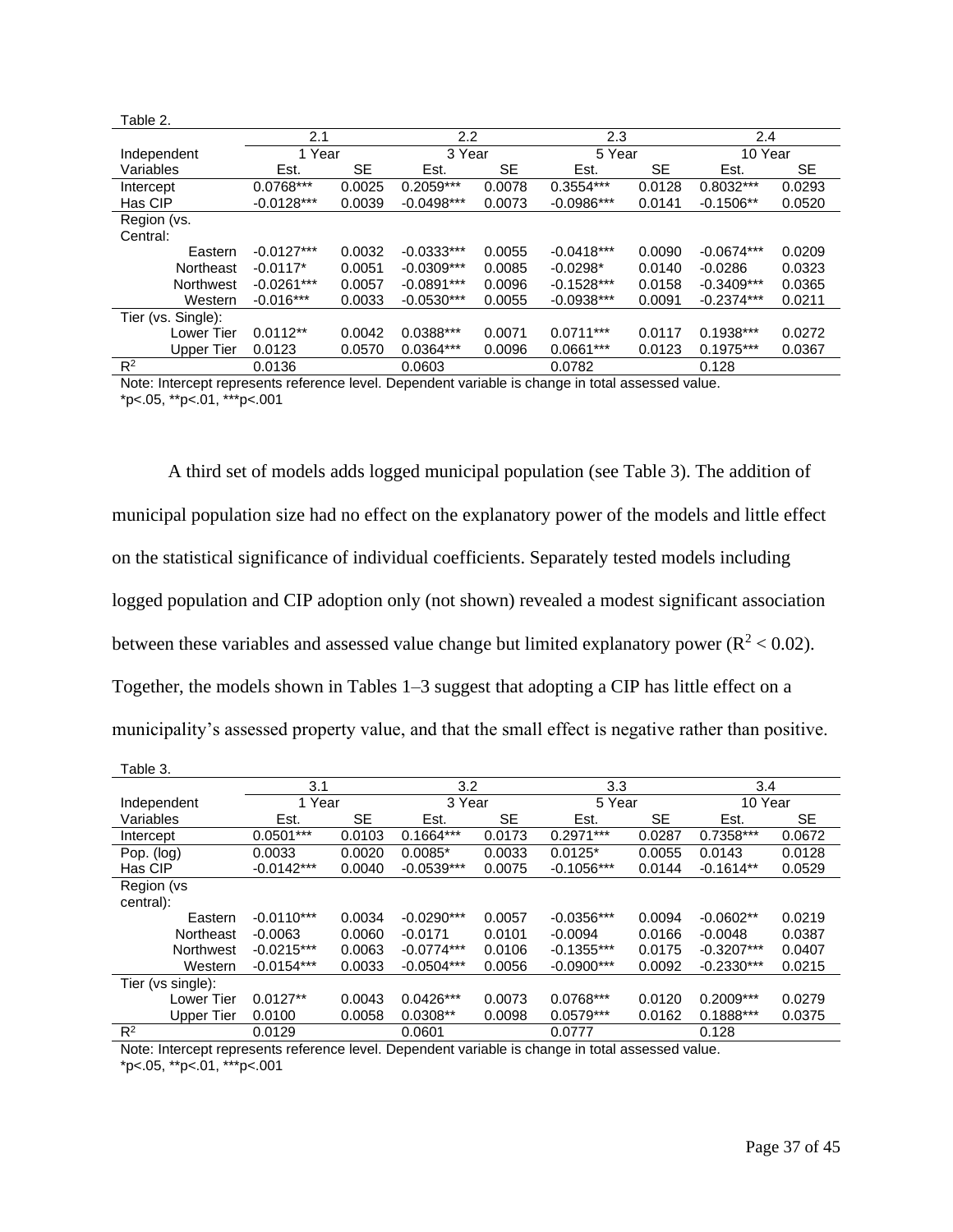The final analysis examines causes of Community Improvement Plan adoption.

Specifically, logistic regression models examine whether single-year changes in population and assessed value predict CIP adoption, controlling for municipality tier and logged population size. (Region of the province is omitted.) Population change and assessed value change indicate whether a municipality is experiencing growth or decline. We may expect that places experiencing decline would be more likely to adopt CIPs. Table 4 presents odds ratios. Values greater than one indicate greater likelihood of adopting a CIP and values less than one less likelihood. The explanatory power of the models is fairly strong, with McFadden pseudo- $R^2$ s of between 0.15 and 0.26. Population size is the strongest predictor, perhaps reflecting larger municipalities' greater administrative sophistication and fiscal capacity. Upper-tier municipalities are generally less likely to adopt than single-tiers, and lower-tiers more likely. This is unsurprising given lower-tier municipalities' greater involvement with site-specific landuse matters. Most importantly, it appears that change in population has weak or no effect on CIP adoption. Moreover, increase in assessed value makes it less likely that a CIP will be adopted. These findings suggest that while depopulation may be a poor indicator of economic decline, decreasing property values are associated with CIP adoption.

| Table 4.                 |            |            |            |            |
|--------------------------|------------|------------|------------|------------|
|                          | 4.1        | 4.2        | 4.3        | 4.4        |
| Independent<br>Variables | 1 Year     | 3 Year     | 5 Year     | 10 Year    |
| Intercept                | $0.000***$ | $0.000***$ | $0.000***$ | $0.000***$ |
| Pop ch.                  | $0.122*$   | 0.507      | 1.459      | 4.432      |
| Assessment ch.           | $0.080***$ | $0.016***$ | $0.016***$ | $0.055***$ |
| Log pop.                 | $4.58***$  | 5.545***   | $6.791***$ | $9.40***$  |
| Tier (vs single):        |            |            |            |            |
| Lower Tier               | 1.196      | $1.412**$  | $1.593**$  | $2.900***$ |
| Upper Tier               | $0.081***$ | $0.071***$ | $0.030***$ | 0.000      |
| McFadden $R^2$           | 0.153      | 0.186      | 0.228      | 0.264      |

Note: Intercept represents reference level. Dependent variable is adoption of a CIP. Coefficients are odds ratios. \*p<.05, \*\*p<.01, \*\*\*p<.001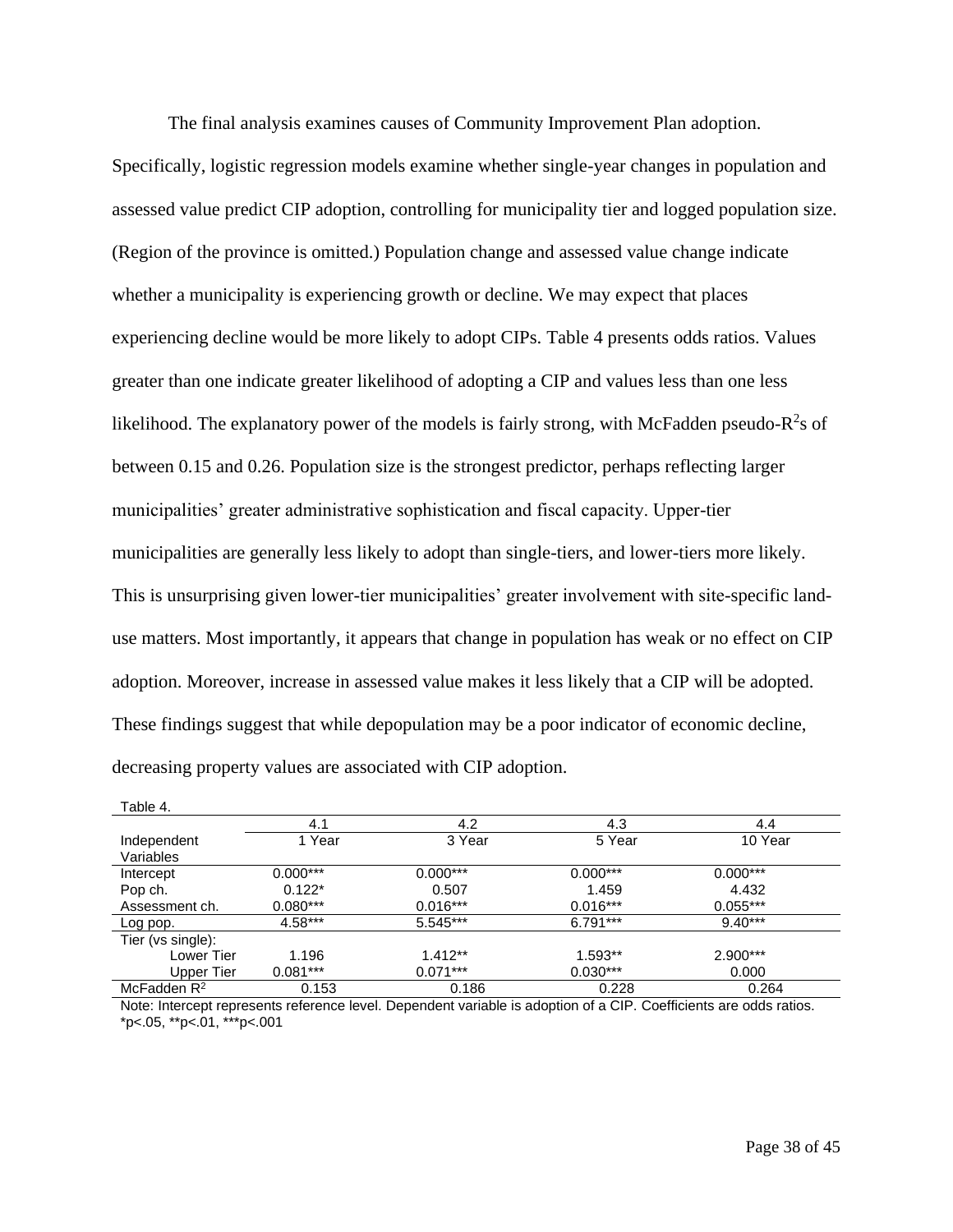To conclude, is analysis yields no "slam dunk" conclusions, in part because we cannot adequately tease out cause and effect. On the one hand, adopting a CIP appears to have little effect on property values. On the other hand, declining property values are weakly associated with CIP adoption. A more sophisticated statistical analysis would be required to get to the bottom of these issues. What is clear, however, is that no strong relationships were observed. While widely used, CIPs do not appear to move the needle when it comes to a municipality's economic health, at least as indicated by the assessed value of property.

### <span id="page-42-0"></span>**Discussion and Conclusion**

A cursory look at local news publications indicates that many communities are implementing Community Improvement Plans in mitigation and recovery efforts from COVID-19. The County of Middlesex is diverting \$30,000 to support rural businesses. Clarington will be establishing a municipal-wide Community Improvement Plan program and has dedicated \$1,000,000 to support qualifying businesses. The funds will be used to support businesses to open safely.

Given the limited tools in a municipal administrator's toolbelt, it is no wonder that over 30% of Ontario municipal governments have turned to Community Improvement Plans as they attempt to revitalize downtown cores, spur growth in vacant industrial lands and improve housing availability for those that need it the most. Having investigated their use over a 20-year time span, it is clear that differences exist between the use of community improvement plans based on the geographic location, overall population and authorship of these plans. The fact that they continue to be used, and are used with increasing frequency, is an indication that either economic development practitioners or local politicians think that they work.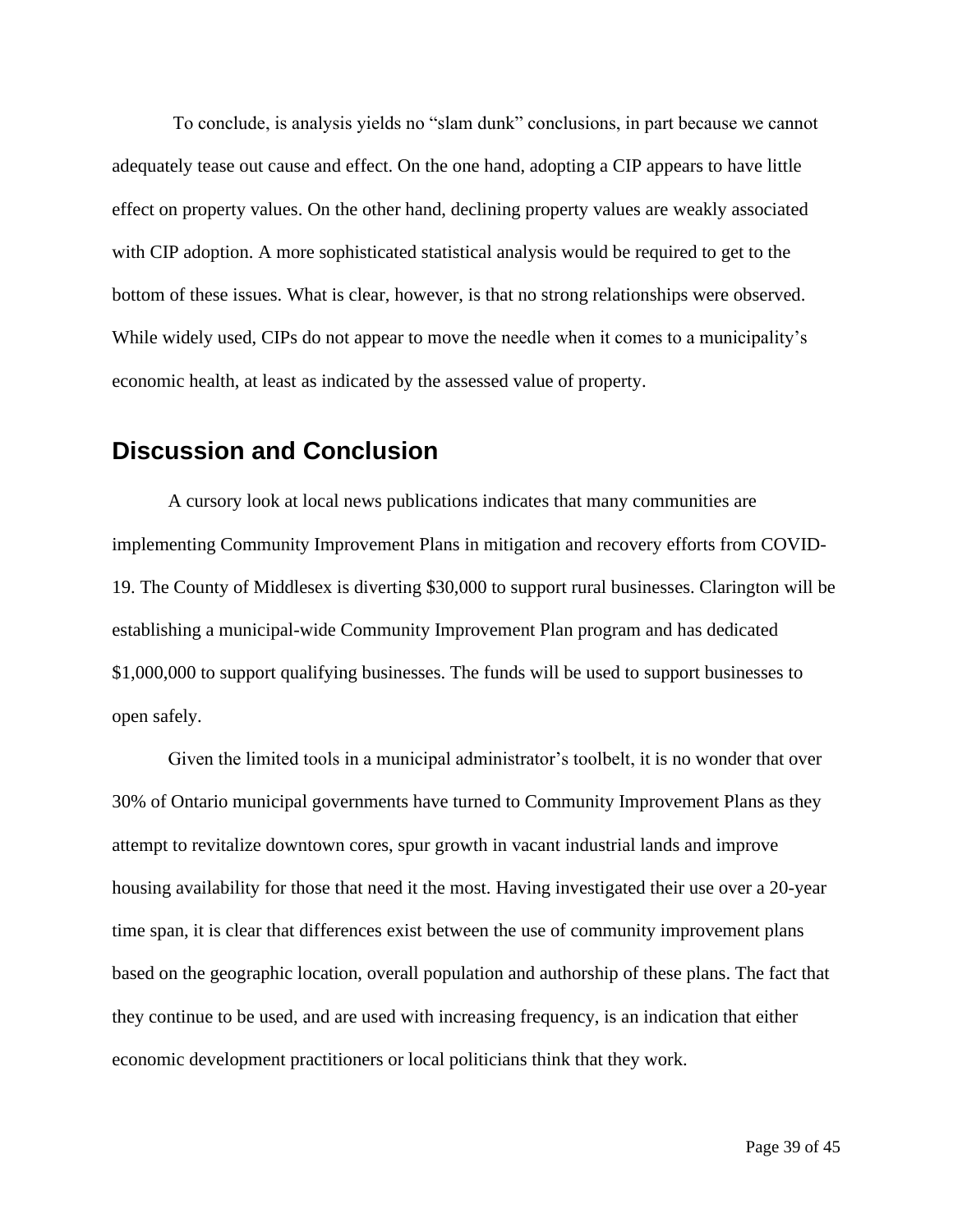It was interesting to note the various approaches that were taken to adopt Community Improvement Plans. Some communities simply adopted Community Improvement Plans by bylaw with all required information contained within, while others produced visually stunning documents in full colour. The County of Elgin and Niagara Region worked with their lower tier municipalities to develop an overall suite of programs that could be adopted by municipalities as needed. Taking a centralized regional approach, as do the Elgincentives Community Improvement Plan and the Niagara Gateway Community Improvement Plan is a contributing factor to Southwestern Ontario's having led the province in the development and implementation of Community Improvement Plans.

Having now completed this research, I am unfortunately no closer to answering the initial question: Do Community Improvement Plans actually work, or do they simply subsidize development that would have happened anyway? Although the analysis of change in assessed values over time did not prove whether Community Improvement Plans are effective in spurring economic growth, it does not disprove it either. Instead, it is safe to say that assessment values are an insufficient basis on which to evaluate the effectiveness of Community Improvement Plans.

If this is so, what would be a better metric? The 2006 Community Improvement Plan Handbook proposes a list of measurement tools that would have assisted with helping to answer this question. It recommends tracking metrics that should increase through the use of community improvement plans, such as employment, housing units, property tax revenues through land use intensifications and retail uses in core areas. In addition, it recommends tracking metrics that should be on the decline when a community improvement plans are implement like retail and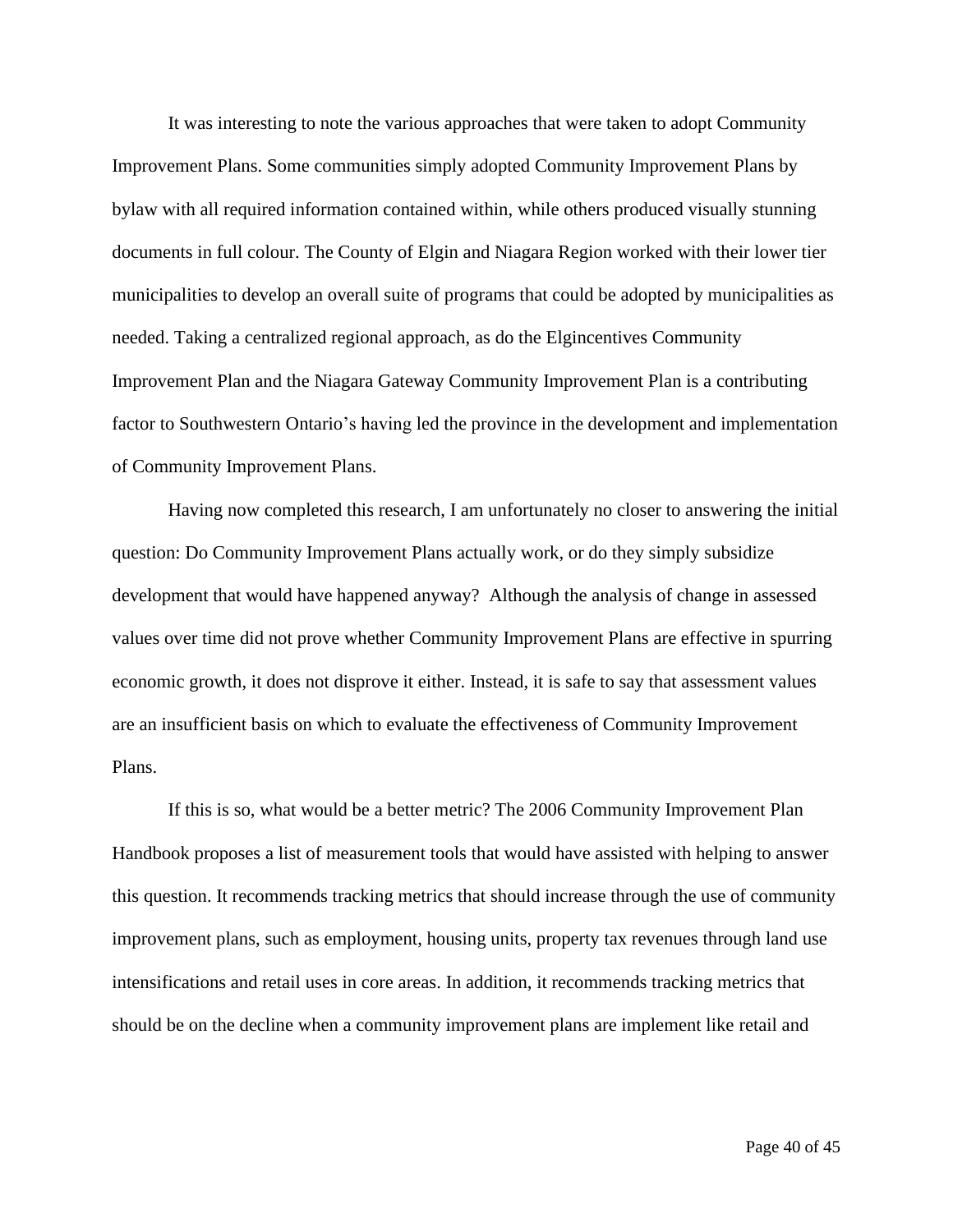commercial bankruptcies, inflow vs outflow of youth in a community, commercial and industrial vacancy rates.

Many Community Improvement Plan documents include a section on "monitoring". These sections range from generic statements that indicate that the Community Improvement Plan will be reviewed every five years to comprehensive monitoring and evaluation strategies that included the establishment of baseline conditions, project monitoring requirements and reporting structures. It is clear that the latter use of metrics is preferable to the former. Without establishing measurement criteria at the start of the process, there is no way to evaluate whether goals are achieved. A second, linked criticism regards the number of communities that follow through on their community improvement plan documents that actually complete annual reports on the outcomes of their CIPs. From the reports that have been researched, many of the reports highlight projects and investments, they fail to highlight any additional metrics like new jobs added, or changes in assessed property values as a result of property intensification. These metrics would be imperative to evaluating whether or not these projects have addressed their intended outcome.